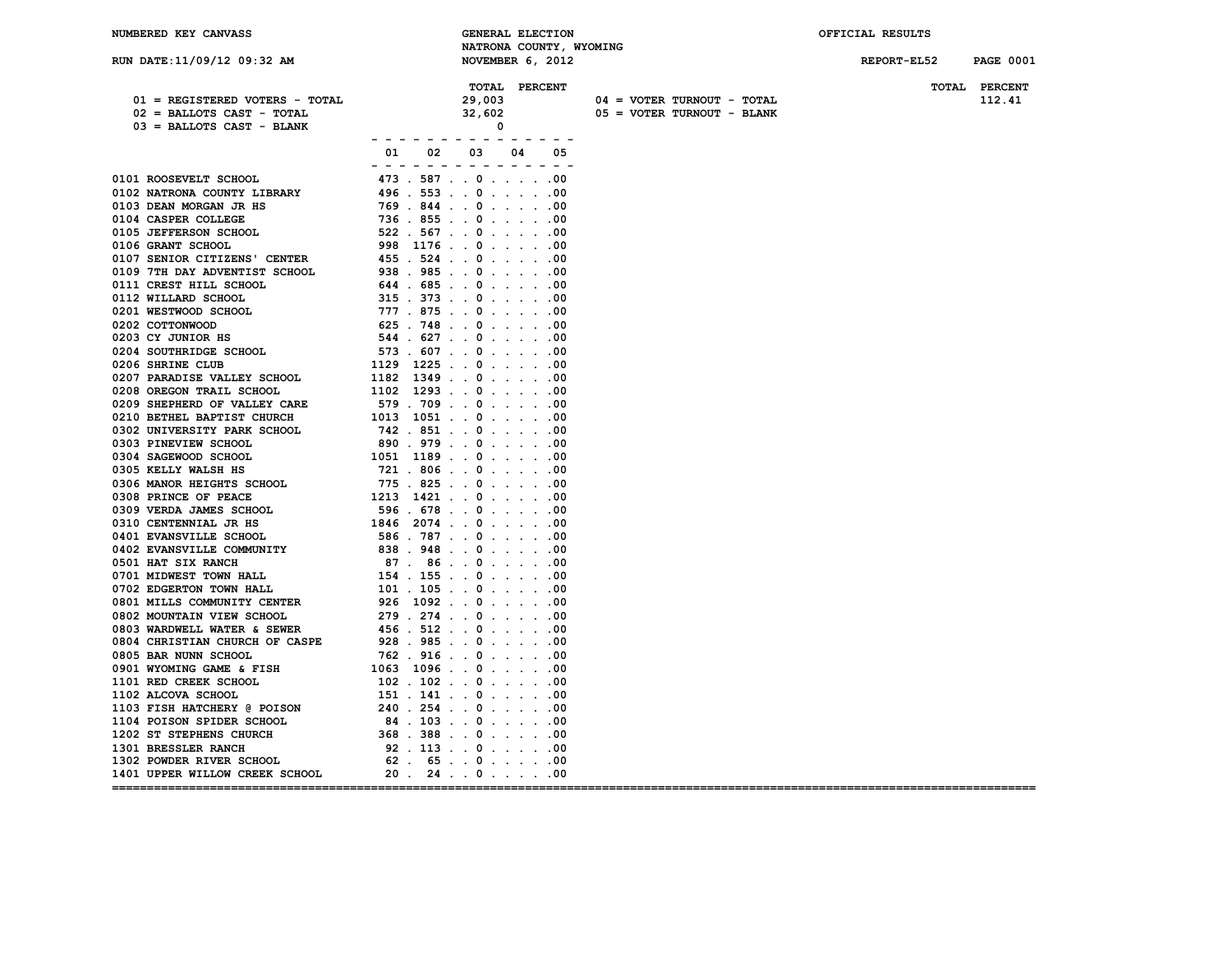**USA-PRESIDENT**

## **RUN DATE:11/09/12 09:32 AM NOVEMBER 6, 2012 REPORT-EL52 PAGE 0002**

 **VOTE FOR NOT MORE THAN 1**

| NUMBERED KEY CANVASS | <b>GENERAL ELECTION</b>           | OFFICIAL RESULTS |
|----------------------|-----------------------------------|------------------|
|                      | NATRONA COUNTY,<br><b>WYOMING</b> |                  |

| ית דס_הס∩סקי | <b>DACE OOOS</b> |  |
|--------------|------------------|--|

## **VOTES PERCENT VOTES PERCENT**

| $01 = MIT$ ROMNEY (REP)      |  |                            |  |                                                                                                                                                            |     |      |
|------------------------------|--|----------------------------|--|------------------------------------------------------------------------------------------------------------------------------------------------------------|-----|------|
| $02 = BARACK OBAMA (DEM)$    |  |                            |  |                                                                                                                                                            | 311 | . 95 |
| $03 = GARY$ JOHNSON (LIB)    |  |                            |  |                                                                                                                                                            | 55  | .17  |
| $04 = VIRGIL H. GOODE (CON)$ |  |                            |  | (22,132 67.89<br>8,961 27.49 05 = WRITE-IN<br>727 2.23 06 = OVER VOTES<br>242 .74 07 = UNDER VOTES<br>242 .74 07 = UNDER VOTES<br>242 .74 07 = UNDER VOTES | 174 | .53  |
|                              |  | 01  02  03  04  05  06  07 |  |                                                                                                                                                            |     |      |
|                              |  |                            |  |                                                                                                                                                            |     |      |
|                              |  |                            |  |                                                                                                                                                            |     |      |
|                              |  |                            |  |                                                                                                                                                            |     |      |
|                              |  |                            |  |                                                                                                                                                            |     |      |
|                              |  |                            |  |                                                                                                                                                            |     |      |
|                              |  |                            |  |                                                                                                                                                            |     |      |
|                              |  |                            |  |                                                                                                                                                            |     |      |
|                              |  |                            |  |                                                                                                                                                            |     |      |
|                              |  |                            |  |                                                                                                                                                            |     |      |
|                              |  |                            |  |                                                                                                                                                            |     |      |
|                              |  |                            |  |                                                                                                                                                            |     |      |
|                              |  |                            |  |                                                                                                                                                            |     |      |
|                              |  |                            |  |                                                                                                                                                            |     |      |
|                              |  |                            |  |                                                                                                                                                            |     |      |
|                              |  |                            |  |                                                                                                                                                            |     |      |
|                              |  |                            |  |                                                                                                                                                            |     |      |
|                              |  |                            |  |                                                                                                                                                            |     |      |
|                              |  |                            |  |                                                                                                                                                            |     |      |
|                              |  |                            |  |                                                                                                                                                            |     |      |
|                              |  |                            |  |                                                                                                                                                            |     |      |
|                              |  |                            |  |                                                                                                                                                            |     |      |
|                              |  |                            |  |                                                                                                                                                            |     |      |
|                              |  |                            |  |                                                                                                                                                            |     |      |
|                              |  |                            |  |                                                                                                                                                            |     |      |
|                              |  |                            |  |                                                                                                                                                            |     |      |
|                              |  |                            |  |                                                                                                                                                            |     |      |
|                              |  |                            |  |                                                                                                                                                            |     |      |
|                              |  |                            |  |                                                                                                                                                            |     |      |
|                              |  |                            |  |                                                                                                                                                            |     |      |
|                              |  |                            |  |                                                                                                                                                            |     |      |
|                              |  |                            |  |                                                                                                                                                            |     |      |
|                              |  |                            |  |                                                                                                                                                            |     |      |
|                              |  |                            |  |                                                                                                                                                            |     |      |
|                              |  |                            |  |                                                                                                                                                            |     |      |
|                              |  |                            |  |                                                                                                                                                            |     |      |
|                              |  |                            |  |                                                                                                                                                            |     |      |
|                              |  |                            |  |                                                                                                                                                            |     |      |
|                              |  |                            |  |                                                                                                                                                            |     |      |
|                              |  |                            |  |                                                                                                                                                            |     |      |
|                              |  |                            |  |                                                                                                                                                            |     |      |
|                              |  |                            |  |                                                                                                                                                            |     |      |
|                              |  |                            |  |                                                                                                                                                            |     |      |
|                              |  |                            |  |                                                                                                                                                            |     |      |
|                              |  |                            |  |                                                                                                                                                            |     |      |
|                              |  |                            |  |                                                                                                                                                            |     |      |
|                              |  |                            |  |                                                                                                                                                            |     |      |
|                              |  |                            |  |                                                                                                                                                            |     |      |

**====================================================================================================================================**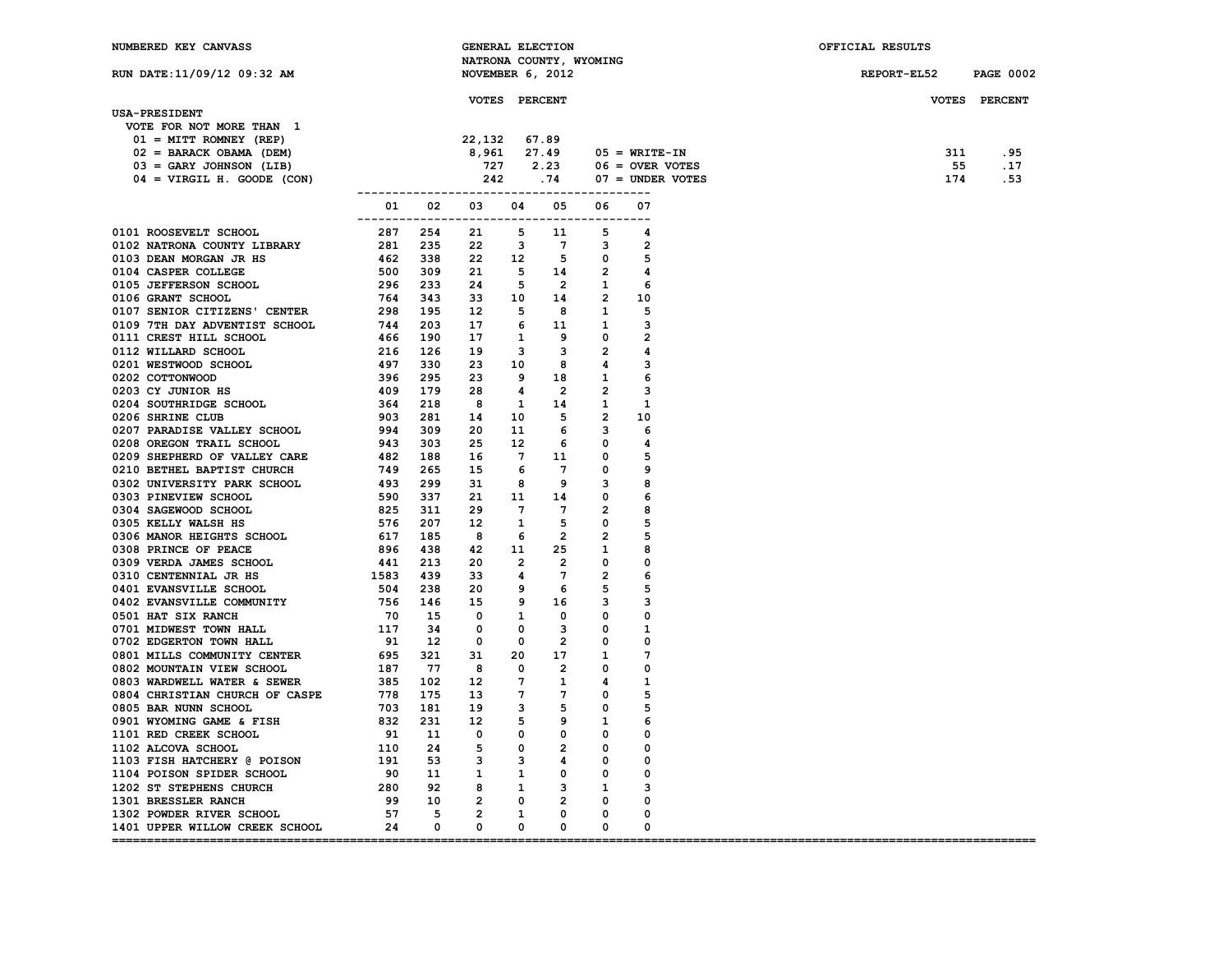| NUMBERED KEY CANVASS                                                                                                                                                                                                          |                                        | <b>GENERAL ELECTION</b><br>NATRONA COUNTY, WYOMING |  |                                                                                        | OFFICIAL RESULTS |                  |
|-------------------------------------------------------------------------------------------------------------------------------------------------------------------------------------------------------------------------------|----------------------------------------|----------------------------------------------------|--|----------------------------------------------------------------------------------------|------------------|------------------|
| RUN DATE: 11/09/12 09:32 AM                                                                                                                                                                                                   |                                        | NOVEMBER 6, 2012                                   |  |                                                                                        | REPORT-EL52      | <b>PAGE 0003</b> |
|                                                                                                                                                                                                                               |                                        | <b>VOTES PERCENT</b>                               |  |                                                                                        |                  | VOTES PERCENT    |
| UNITED STATES SENATOR<br>VOTE FOR NOT MORE THAN 1                                                                                                                                                                             |                                        |                                                    |  |                                                                                        |                  |                  |
| 01 = JOHN BARRASSO (REP)                                                                                                                                                                                                      |                                        |                                                    |  | 24,431 74.94 04 = WRITE-IN<br>6,533 20.04 05 = OVER VOTES<br>855 2.62 06 = UNDER VOTES | 69               | .21              |
| $02 = TIM CHECKNUT (DEM)$                                                                                                                                                                                                     |                                        |                                                    |  |                                                                                        | 12               | .04              |
| $03 = JOEL$ OTTO (CRY)                                                                                                                                                                                                        |                                        |                                                    |  |                                                                                        | 702              | 2.15             |
|                                                                                                                                                                                                                               | -------------------------------------- |                                                    |  |                                                                                        |                  |                  |
| 0101 ROOSENVELT SCHOOL (02 20 3 3 4 4 5 6 4 6 2 3 4 4 5 6 6 6 6 6 7 6 7 6 7 6 7 7 7 116 7 118 7 7 8 6 7 8 7 7 116 7 118 7 8 7 8 7 8 8 7 8 8 7 8 8 7 8 8 7 8 8 7 8 8 7 8 8 7 8 8 7 8 8 7 8 8 7 8 8 7 8 8 7 8 8 7 8 8 7 8 8 7 8 | -------------------------------------  | 01  02  03  04  05  06                             |  |                                                                                        |                  |                  |
|                                                                                                                                                                                                                               |                                        |                                                    |  |                                                                                        |                  |                  |
|                                                                                                                                                                                                                               |                                        |                                                    |  |                                                                                        |                  |                  |
|                                                                                                                                                                                                                               |                                        |                                                    |  |                                                                                        |                  |                  |
|                                                                                                                                                                                                                               |                                        |                                                    |  |                                                                                        |                  |                  |
|                                                                                                                                                                                                                               |                                        |                                                    |  |                                                                                        |                  |                  |
|                                                                                                                                                                                                                               |                                        |                                                    |  |                                                                                        |                  |                  |
|                                                                                                                                                                                                                               |                                        |                                                    |  |                                                                                        |                  |                  |
|                                                                                                                                                                                                                               |                                        |                                                    |  |                                                                                        |                  |                  |
|                                                                                                                                                                                                                               |                                        |                                                    |  |                                                                                        |                  |                  |
|                                                                                                                                                                                                                               |                                        |                                                    |  |                                                                                        |                  |                  |
|                                                                                                                                                                                                                               |                                        |                                                    |  |                                                                                        |                  |                  |
|                                                                                                                                                                                                                               |                                        |                                                    |  |                                                                                        |                  |                  |
|                                                                                                                                                                                                                               |                                        |                                                    |  |                                                                                        |                  |                  |
|                                                                                                                                                                                                                               |                                        |                                                    |  |                                                                                        |                  |                  |
|                                                                                                                                                                                                                               |                                        |                                                    |  |                                                                                        |                  |                  |
|                                                                                                                                                                                                                               |                                        |                                                    |  |                                                                                        |                  |                  |
|                                                                                                                                                                                                                               |                                        |                                                    |  |                                                                                        |                  |                  |
|                                                                                                                                                                                                                               |                                        |                                                    |  |                                                                                        |                  |                  |
|                                                                                                                                                                                                                               |                                        |                                                    |  |                                                                                        |                  |                  |
|                                                                                                                                                                                                                               |                                        |                                                    |  |                                                                                        |                  |                  |
|                                                                                                                                                                                                                               |                                        |                                                    |  |                                                                                        |                  |                  |
|                                                                                                                                                                                                                               |                                        |                                                    |  |                                                                                        |                  |                  |
|                                                                                                                                                                                                                               |                                        |                                                    |  |                                                                                        |                  |                  |
|                                                                                                                                                                                                                               |                                        |                                                    |  |                                                                                        |                  |                  |
|                                                                                                                                                                                                                               |                                        |                                                    |  |                                                                                        |                  |                  |
|                                                                                                                                                                                                                               |                                        |                                                    |  |                                                                                        |                  |                  |
|                                                                                                                                                                                                                               |                                        |                                                    |  |                                                                                        |                  |                  |
|                                                                                                                                                                                                                               |                                        |                                                    |  |                                                                                        |                  |                  |
|                                                                                                                                                                                                                               |                                        |                                                    |  |                                                                                        |                  |                  |
|                                                                                                                                                                                                                               |                                        |                                                    |  |                                                                                        |                  |                  |
|                                                                                                                                                                                                                               |                                        |                                                    |  |                                                                                        |                  |                  |
|                                                                                                                                                                                                                               |                                        |                                                    |  |                                                                                        |                  |                  |
|                                                                                                                                                                                                                               |                                        |                                                    |  |                                                                                        |                  |                  |
|                                                                                                                                                                                                                               |                                        |                                                    |  |                                                                                        |                  |                  |
|                                                                                                                                                                                                                               |                                        |                                                    |  |                                                                                        |                  |                  |
|                                                                                                                                                                                                                               |                                        |                                                    |  |                                                                                        |                  |                  |
|                                                                                                                                                                                                                               |                                        |                                                    |  |                                                                                        |                  |                  |
|                                                                                                                                                                                                                               |                                        |                                                    |  |                                                                                        |                  |                  |
|                                                                                                                                                                                                                               |                                        |                                                    |  |                                                                                        |                  |                  |
|                                                                                                                                                                                                                               |                                        |                                                    |  |                                                                                        |                  |                  |
|                                                                                                                                                                                                                               |                                        |                                                    |  |                                                                                        |                  |                  |
|                                                                                                                                                                                                                               |                                        |                                                    |  |                                                                                        |                  |                  |
|                                                                                                                                                                                                                               |                                        |                                                    |  |                                                                                        |                  |                  |
|                                                                                                                                                                                                                               |                                        |                                                    |  |                                                                                        |                  |                  |
|                                                                                                                                                                                                                               |                                        |                                                    |  |                                                                                        |                  |                  |
|                                                                                                                                                                                                                               |                                        |                                                    |  |                                                                                        |                  |                  |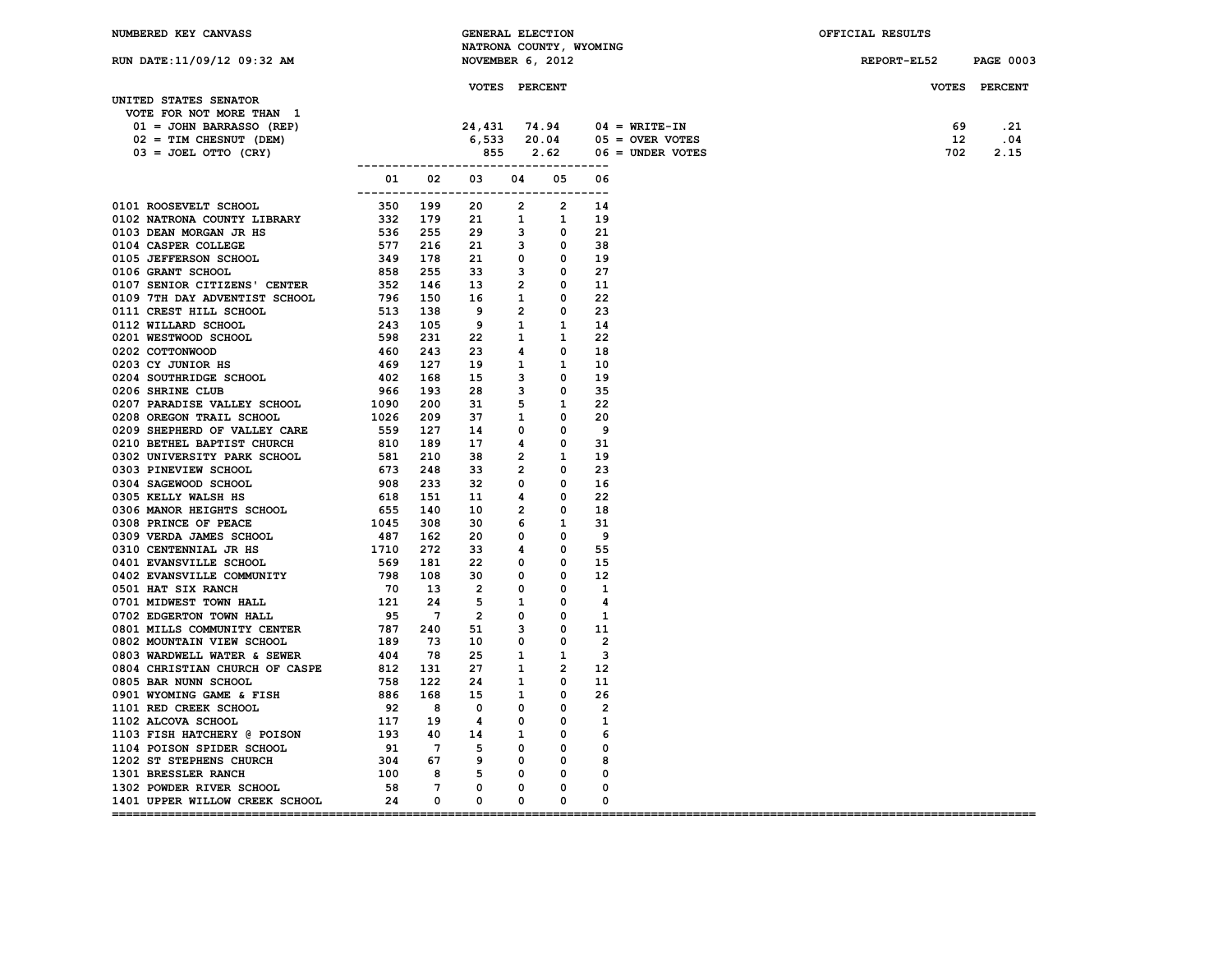| NATRONA COUNTY, WYOMING<br>RUN DATE:11/09/12 09:32 AM<br>NOVEMBER 6, 2012<br><b>REPORT-EL52</b><br><b>PAGE 0004</b><br><b>VOTES PERCENT</b><br>VOTES PERCENT<br>UNITED STATES REPRESENTATIVE<br>VOTE FOR NOT MORE THAN 1<br>VOTE FOR NOT MORE THAN 1<br>$01 = CYNTHIA$ M. LUMMIS (REP)<br>$02 = CHRIS$ HENRICHSEN (DEM)<br>$03 = RICHARD$ P. BRUBAKER (LIB)<br>$04 = DANIEL$ CLYDE CUMMINGS (CON)<br>$04 = DANIEL$ CLYDE CUMMINGS (CON)<br>$06 = WRTTE-TN$<br>$07 = OVER$ VOTES<br>$04 = 3.47$<br>$07 = 0.05 = $<br>515 1.58<br>.20<br>66<br>55<br>.17<br>1,137<br>3.49<br>01  02  03  04  05  06  07<br>08<br>0111 ROOBWIND CONTROLL COMPUTE CHANGE 22 11 12 12 12 13 14 15 16 27 12 14 14 14 15 16 27 12 14 14 14 15 16 17 12 14 14 14 15 16 17 12 14 14 15 16 17 12 14 14 15 16 17 12 14 15 16 17 12 14 15 16 17 12 14 15 16 17 12 14 15<br>15<br>35<br>31<br>43<br>19<br>45<br>21<br>-31<br>29<br>20<br>29<br>28<br>23<br>22<br>52<br>47<br>-36<br>25<br>42<br>27<br>39<br>21<br>27<br>27<br>-49<br>-23<br>94<br>30<br>22<br>- 5<br>8<br>3 |
|------------------------------------------------------------------------------------------------------------------------------------------------------------------------------------------------------------------------------------------------------------------------------------------------------------------------------------------------------------------------------------------------------------------------------------------------------------------------------------------------------------------------------------------------------------------------------------------------------------------------------------------------------------------------------------------------------------------------------------------------------------------------------------------------------------------------------------------------------------------------------------------------------------------------------------------------------------------------------------------------------------------------------------------------|
|                                                                                                                                                                                                                                                                                                                                                                                                                                                                                                                                                                                                                                                                                                                                                                                                                                                                                                                                                                                                                                                |
|                                                                                                                                                                                                                                                                                                                                                                                                                                                                                                                                                                                                                                                                                                                                                                                                                                                                                                                                                                                                                                                |
|                                                                                                                                                                                                                                                                                                                                                                                                                                                                                                                                                                                                                                                                                                                                                                                                                                                                                                                                                                                                                                                |
|                                                                                                                                                                                                                                                                                                                                                                                                                                                                                                                                                                                                                                                                                                                                                                                                                                                                                                                                                                                                                                                |
|                                                                                                                                                                                                                                                                                                                                                                                                                                                                                                                                                                                                                                                                                                                                                                                                                                                                                                                                                                                                                                                |
|                                                                                                                                                                                                                                                                                                                                                                                                                                                                                                                                                                                                                                                                                                                                                                                                                                                                                                                                                                                                                                                |
|                                                                                                                                                                                                                                                                                                                                                                                                                                                                                                                                                                                                                                                                                                                                                                                                                                                                                                                                                                                                                                                |
|                                                                                                                                                                                                                                                                                                                                                                                                                                                                                                                                                                                                                                                                                                                                                                                                                                                                                                                                                                                                                                                |
|                                                                                                                                                                                                                                                                                                                                                                                                                                                                                                                                                                                                                                                                                                                                                                                                                                                                                                                                                                                                                                                |
|                                                                                                                                                                                                                                                                                                                                                                                                                                                                                                                                                                                                                                                                                                                                                                                                                                                                                                                                                                                                                                                |
|                                                                                                                                                                                                                                                                                                                                                                                                                                                                                                                                                                                                                                                                                                                                                                                                                                                                                                                                                                                                                                                |
|                                                                                                                                                                                                                                                                                                                                                                                                                                                                                                                                                                                                                                                                                                                                                                                                                                                                                                                                                                                                                                                |
|                                                                                                                                                                                                                                                                                                                                                                                                                                                                                                                                                                                                                                                                                                                                                                                                                                                                                                                                                                                                                                                |
|                                                                                                                                                                                                                                                                                                                                                                                                                                                                                                                                                                                                                                                                                                                                                                                                                                                                                                                                                                                                                                                |
|                                                                                                                                                                                                                                                                                                                                                                                                                                                                                                                                                                                                                                                                                                                                                                                                                                                                                                                                                                                                                                                |
|                                                                                                                                                                                                                                                                                                                                                                                                                                                                                                                                                                                                                                                                                                                                                                                                                                                                                                                                                                                                                                                |
|                                                                                                                                                                                                                                                                                                                                                                                                                                                                                                                                                                                                                                                                                                                                                                                                                                                                                                                                                                                                                                                |
|                                                                                                                                                                                                                                                                                                                                                                                                                                                                                                                                                                                                                                                                                                                                                                                                                                                                                                                                                                                                                                                |
|                                                                                                                                                                                                                                                                                                                                                                                                                                                                                                                                                                                                                                                                                                                                                                                                                                                                                                                                                                                                                                                |
|                                                                                                                                                                                                                                                                                                                                                                                                                                                                                                                                                                                                                                                                                                                                                                                                                                                                                                                                                                                                                                                |
|                                                                                                                                                                                                                                                                                                                                                                                                                                                                                                                                                                                                                                                                                                                                                                                                                                                                                                                                                                                                                                                |
|                                                                                                                                                                                                                                                                                                                                                                                                                                                                                                                                                                                                                                                                                                                                                                                                                                                                                                                                                                                                                                                |
|                                                                                                                                                                                                                                                                                                                                                                                                                                                                                                                                                                                                                                                                                                                                                                                                                                                                                                                                                                                                                                                |
|                                                                                                                                                                                                                                                                                                                                                                                                                                                                                                                                                                                                                                                                                                                                                                                                                                                                                                                                                                                                                                                |
|                                                                                                                                                                                                                                                                                                                                                                                                                                                                                                                                                                                                                                                                                                                                                                                                                                                                                                                                                                                                                                                |
|                                                                                                                                                                                                                                                                                                                                                                                                                                                                                                                                                                                                                                                                                                                                                                                                                                                                                                                                                                                                                                                |
|                                                                                                                                                                                                                                                                                                                                                                                                                                                                                                                                                                                                                                                                                                                                                                                                                                                                                                                                                                                                                                                |
|                                                                                                                                                                                                                                                                                                                                                                                                                                                                                                                                                                                                                                                                                                                                                                                                                                                                                                                                                                                                                                                |
|                                                                                                                                                                                                                                                                                                                                                                                                                                                                                                                                                                                                                                                                                                                                                                                                                                                                                                                                                                                                                                                |
|                                                                                                                                                                                                                                                                                                                                                                                                                                                                                                                                                                                                                                                                                                                                                                                                                                                                                                                                                                                                                                                |
|                                                                                                                                                                                                                                                                                                                                                                                                                                                                                                                                                                                                                                                                                                                                                                                                                                                                                                                                                                                                                                                |
|                                                                                                                                                                                                                                                                                                                                                                                                                                                                                                                                                                                                                                                                                                                                                                                                                                                                                                                                                                                                                                                |
|                                                                                                                                                                                                                                                                                                                                                                                                                                                                                                                                                                                                                                                                                                                                                                                                                                                                                                                                                                                                                                                |
|                                                                                                                                                                                                                                                                                                                                                                                                                                                                                                                                                                                                                                                                                                                                                                                                                                                                                                                                                                                                                                                |
|                                                                                                                                                                                                                                                                                                                                                                                                                                                                                                                                                                                                                                                                                                                                                                                                                                                                                                                                                                                                                                                |
|                                                                                                                                                                                                                                                                                                                                                                                                                                                                                                                                                                                                                                                                                                                                                                                                                                                                                                                                                                                                                                                |
|                                                                                                                                                                                                                                                                                                                                                                                                                                                                                                                                                                                                                                                                                                                                                                                                                                                                                                                                                                                                                                                |
|                                                                                                                                                                                                                                                                                                                                                                                                                                                                                                                                                                                                                                                                                                                                                                                                                                                                                                                                                                                                                                                |
|                                                                                                                                                                                                                                                                                                                                                                                                                                                                                                                                                                                                                                                                                                                                                                                                                                                                                                                                                                                                                                                |
|                                                                                                                                                                                                                                                                                                                                                                                                                                                                                                                                                                                                                                                                                                                                                                                                                                                                                                                                                                                                                                                |
|                                                                                                                                                                                                                                                                                                                                                                                                                                                                                                                                                                                                                                                                                                                                                                                                                                                                                                                                                                                                                                                |
|                                                                                                                                                                                                                                                                                                                                                                                                                                                                                                                                                                                                                                                                                                                                                                                                                                                                                                                                                                                                                                                |
|                                                                                                                                                                                                                                                                                                                                                                                                                                                                                                                                                                                                                                                                                                                                                                                                                                                                                                                                                                                                                                                |
|                                                                                                                                                                                                                                                                                                                                                                                                                                                                                                                                                                                                                                                                                                                                                                                                                                                                                                                                                                                                                                                |
|                                                                                                                                                                                                                                                                                                                                                                                                                                                                                                                                                                                                                                                                                                                                                                                                                                                                                                                                                                                                                                                |
| 29                                                                                                                                                                                                                                                                                                                                                                                                                                                                                                                                                                                                                                                                                                                                                                                                                                                                                                                                                                                                                                             |
| - 5                                                                                                                                                                                                                                                                                                                                                                                                                                                                                                                                                                                                                                                                                                                                                                                                                                                                                                                                                                                                                                            |
| 14                                                                                                                                                                                                                                                                                                                                                                                                                                                                                                                                                                                                                                                                                                                                                                                                                                                                                                                                                                                                                                             |
| 19                                                                                                                                                                                                                                                                                                                                                                                                                                                                                                                                                                                                                                                                                                                                                                                                                                                                                                                                                                                                                                             |
| 28                                                                                                                                                                                                                                                                                                                                                                                                                                                                                                                                                                                                                                                                                                                                                                                                                                                                                                                                                                                                                                             |
| 36                                                                                                                                                                                                                                                                                                                                                                                                                                                                                                                                                                                                                                                                                                                                                                                                                                                                                                                                                                                                                                             |
| $\overline{2}$                                                                                                                                                                                                                                                                                                                                                                                                                                                                                                                                                                                                                                                                                                                                                                                                                                                                                                                                                                                                                                 |
| -3                                                                                                                                                                                                                                                                                                                                                                                                                                                                                                                                                                                                                                                                                                                                                                                                                                                                                                                                                                                                                                             |
| -11                                                                                                                                                                                                                                                                                                                                                                                                                                                                                                                                                                                                                                                                                                                                                                                                                                                                                                                                                                                                                                            |
| - 3                                                                                                                                                                                                                                                                                                                                                                                                                                                                                                                                                                                                                                                                                                                                                                                                                                                                                                                                                                                                                                            |
| 18                                                                                                                                                                                                                                                                                                                                                                                                                                                                                                                                                                                                                                                                                                                                                                                                                                                                                                                                                                                                                                             |
| 1                                                                                                                                                                                                                                                                                                                                                                                                                                                                                                                                                                                                                                                                                                                                                                                                                                                                                                                                                                                                                                              |
| 0                                                                                                                                                                                                                                                                                                                                                                                                                                                                                                                                                                                                                                                                                                                                                                                                                                                                                                                                                                                                                                              |
| 0                                                                                                                                                                                                                                                                                                                                                                                                                                                                                                                                                                                                                                                                                                                                                                                                                                                                                                                                                                                                                                              |
|                                                                                                                                                                                                                                                                                                                                                                                                                                                                                                                                                                                                                                                                                                                                                                                                                                                                                                                                                                                                                                                |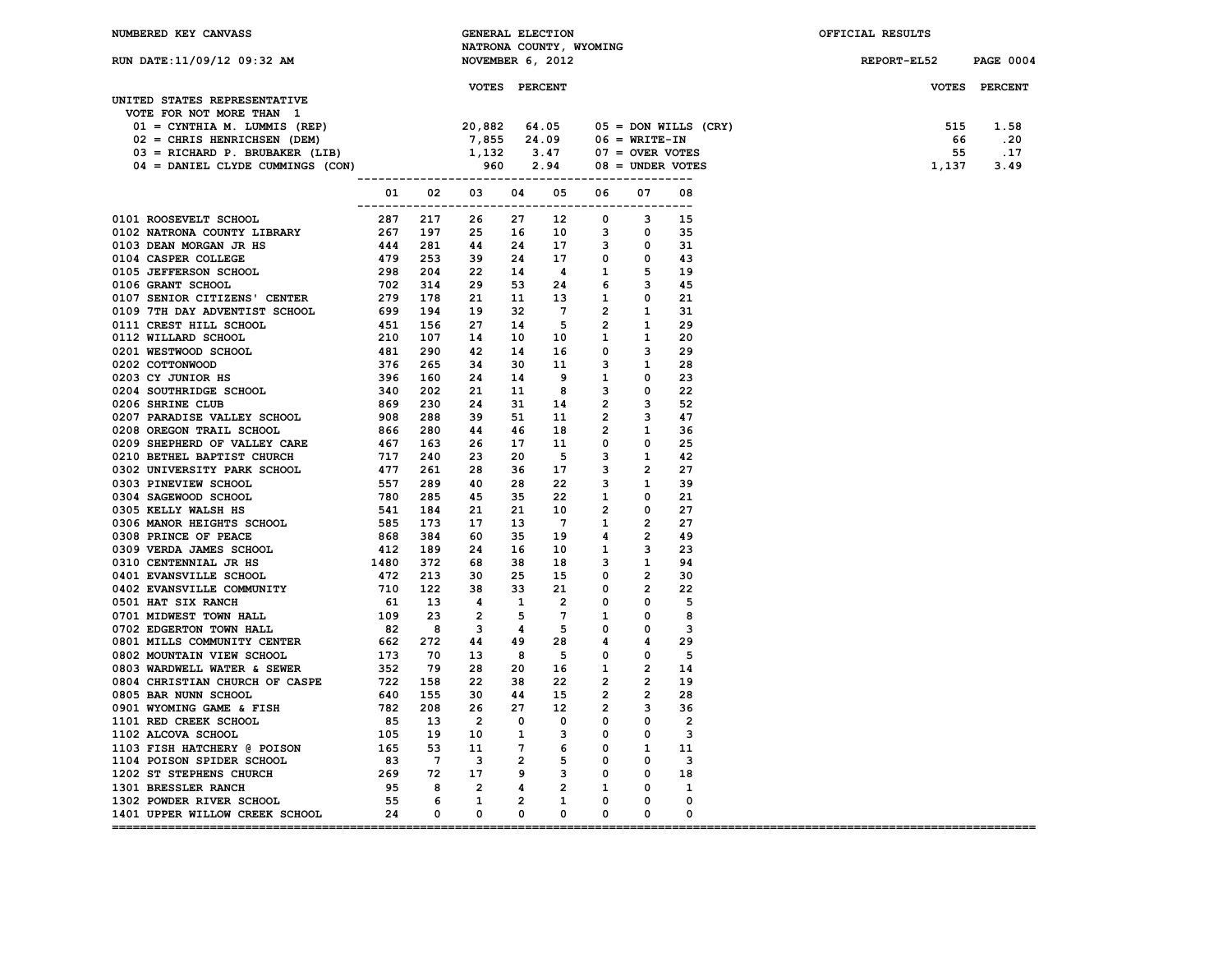| NUMBERED KEY CANVASS                                 |     |     | <b>GENERAL ELECTION</b><br>NATRONA COUNTY, WYOMING |              |         |                    | OFFICIAL RESULTS |                  |
|------------------------------------------------------|-----|-----|----------------------------------------------------|--------------|---------|--------------------|------------------|------------------|
| RUN DATE: 11/09/12 09:32 AM                          |     |     | NOVEMBER 6, 2012                                   |              |         |                    | REPORT-EL52      | <b>PAGE 0005</b> |
| STATE SENATE DISTRICT 28<br>VOTE FOR NOT MORE THAN 1 |     |     | <b>VOTES</b>                                       |              | PERCENT |                    | <b>VOTES</b>     | <b>PERCENT</b>   |
| $01 = JIM ANDERSON (REP)$                            |     |     | 4,560                                              |              | 60.51   |                    |                  |                  |
| $02 = KIM HOLLOWAY (DEM)$                            |     |     | 2,463                                              |              | 32.68   | $04 =$ OVER VOTES  | 1                | .01              |
| $03 = WRITE-TN$                                      |     |     | 31                                                 |              | .41     | $05 =$ UNDER VOTES | 481              | 6.38             |
|                                                      | 01  | 02  | 03                                                 | 04           | 05      |                    |                  |                  |
| 0102 NATRONA COUNTY LIBRARY                          | 258 | 231 | 3                                                  | 0            | 61      |                    |                  |                  |
| 0103 DEAN MORGAN JR HS                               | 465 | 312 | 4                                                  | 0            | 63      |                    |                  |                  |
| 0104 CASPER COLLEGE                                  | 506 | 297 |                                                    | $\mathbf{0}$ | 46      |                    |                  |                  |
| 0105 JEFFERSON SCHOOL                                | 317 | 223 | $\overline{2}$                                     | 0            | 25      |                    |                  |                  |
| 0107 SENIOR CITIZENS' CENTER                         | 281 | 200 | 2                                                  | 0            | 41      |                    |                  |                  |
| 0109 7TH DAY ADVENTIST SCHOOL                        | 712 | 219 | $\Omega$                                           | $\Omega$     | 45      |                    |                  |                  |
| 0112 WILLARD SCHOOL                                  | 204 | 135 | $\Omega$                                           | $\mathbf{0}$ | 34      |                    |                  |                  |
| 0302 UNIVERSITY PARK SCHOOL                          | 133 | 87  |                                                    | $\Omega$     | 13      |                    |                  |                  |
| 0304 SAGEWOOD SCHOOL                                 | 794 | 320 | 6                                                  | $\Omega$     | 69      |                    |                  |                  |
| 0308 PRINCE OF PEACE                                 | 890 | 439 | 7                                                  |              | 84      |                    |                  |                  |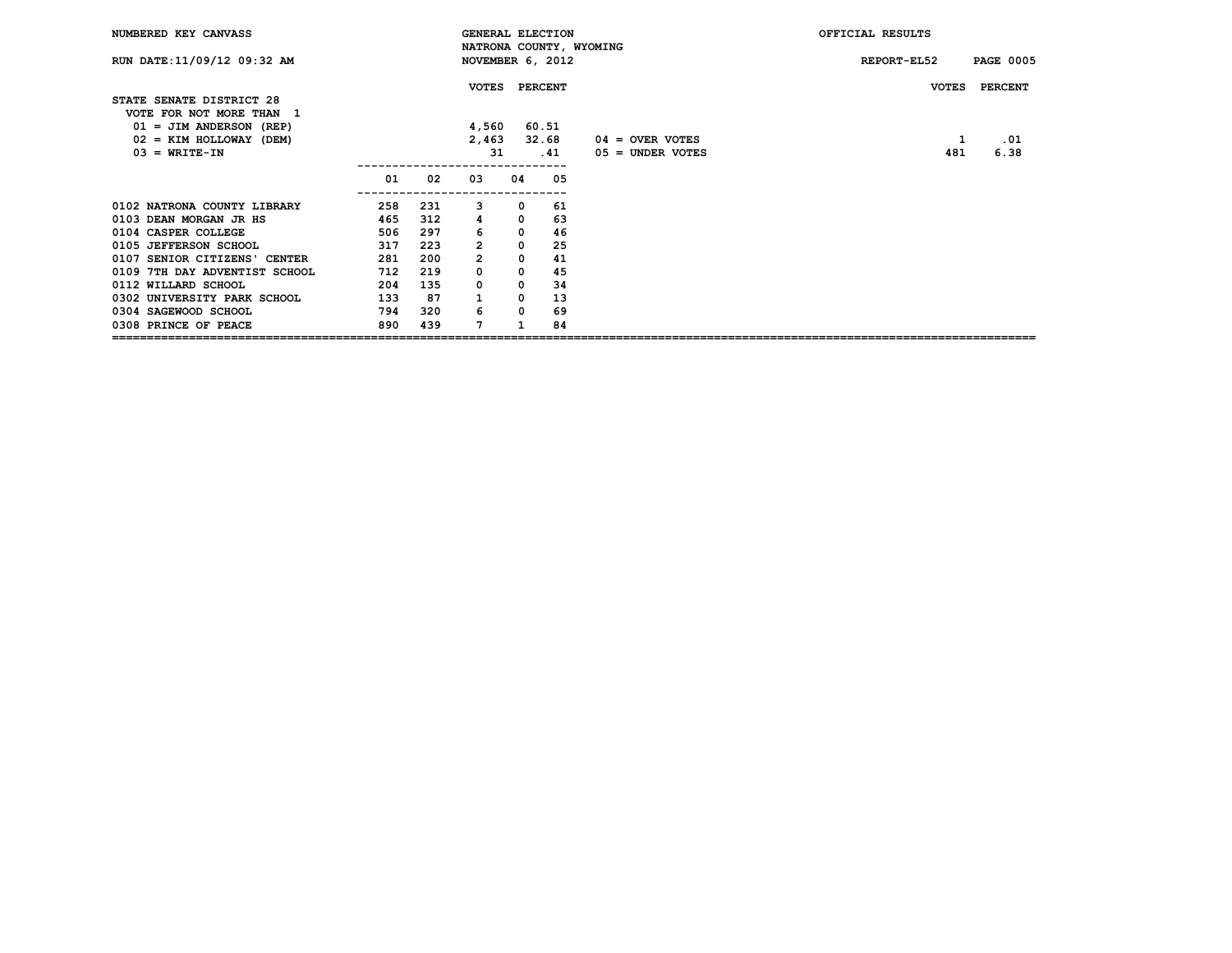| NUMBERED KEY CANVASS                                                                                     |      |                |                                       |               | <b>GENERAL ELECTION</b> |                                         | OFFICIAL RESULTS                                             |
|----------------------------------------------------------------------------------------------------------|------|----------------|---------------------------------------|---------------|-------------------------|-----------------------------------------|--------------------------------------------------------------|
| RUN DATE: 11/09/12 09:32 AM                                                                              |      |                |                                       |               | NOVEMBER 6, 2012        | NATRONA COUNTY, WYOMING                 | REPORT-EL52<br><b>PAGE 0006</b>                              |
| STATE SENATE DISTRICT 30<br>VOTE FOR NOT MORE THAN 1<br>$01 =$ CHARLES K. SCOTT (REP)<br>$02 = WRTTE-TN$ |      |                | 5,709<br>687<br>--------------------- | VOTES PERCENT | 76.43<br>9.20           | $03 =$ OVER VOTES<br>$04 =$ UNDER VOTES | <b>VOTES</b><br><b>PERCENT</b><br>1<br>.01<br>14.36<br>1,073 |
|                                                                                                          | 01   | 02             | 03                                    | 04            |                         |                                         |                                                              |
| 0101 ROOSEVELT SCHOOL                                                                                    | 438  | 35             | 0                                     | 114           |                         |                                         |                                                              |
| 0207 PARADISE VALLEY SCHOOL                                                                              | 1031 | 142            | 1                                     | 171           |                         |                                         |                                                              |
| 0208 OREGON TRAIL SCHOOL                                                                                 | 591  | 138            | 0                                     | 164           |                         |                                         |                                                              |
| 0209 SHEPHERD OF VALLEY CARE                                                                             | 524  | 66             | 0                                     | 94            |                         |                                         |                                                              |
| 0501 HAT SIX RANCH                                                                                       | 70   | 1              | 0                                     | 15            |                         |                                         |                                                              |
| 0701 MIDWEST TOWN HALL                                                                                   | 119  | 13             | 0                                     | 23            |                         |                                         |                                                              |
| 0702 EDGERTON TOWN HALL                                                                                  | 90   | $\overline{2}$ | 0                                     | 13            |                         |                                         |                                                              |
| 0803 WARDWELL WATER & SEWER                                                                              | 392  | 39             | 0                                     | 81            |                         |                                         |                                                              |
| 0804 CHRISTIAN CHURCH OF CASPE                                                                           | 754  | 91             | 0                                     | 140           |                         |                                         |                                                              |
| 0805 BAR NUNN SCHOOL                                                                                     | 713  | 56             | 0                                     | 147           |                         |                                         |                                                              |
| 1101 RED CREEK SCHOOL                                                                                    | 75   | 15             | 0                                     | 12            |                         |                                         |                                                              |
| 1102 ALCOVA SCHOOL                                                                                       | 104  | 16             | 0                                     | 21            |                         |                                         |                                                              |
| 1103 FISH HATCHERY @ POISON                                                                              | 186  | 37             | 0                                     | 31            |                         |                                         |                                                              |
| 1104 POISON SPIDER SCHOOL                                                                                | 75   | 11             | 0                                     | 17            |                         |                                         |                                                              |
| 1301 BRESSLER RANCH                                                                                      | 77   | 19             | $^{\circ}$                            | 17            |                         |                                         |                                                              |
| 1302 POWDER RIVER SCHOOL 52                                                                              |      | 5              | 0                                     | 8             |                         |                                         |                                                              |
| 1401 UPPER WILLOW CREEK SCHOOL                                                                           | 18   | $\mathbf{1}$   | 0                                     | 5             |                         |                                         |                                                              |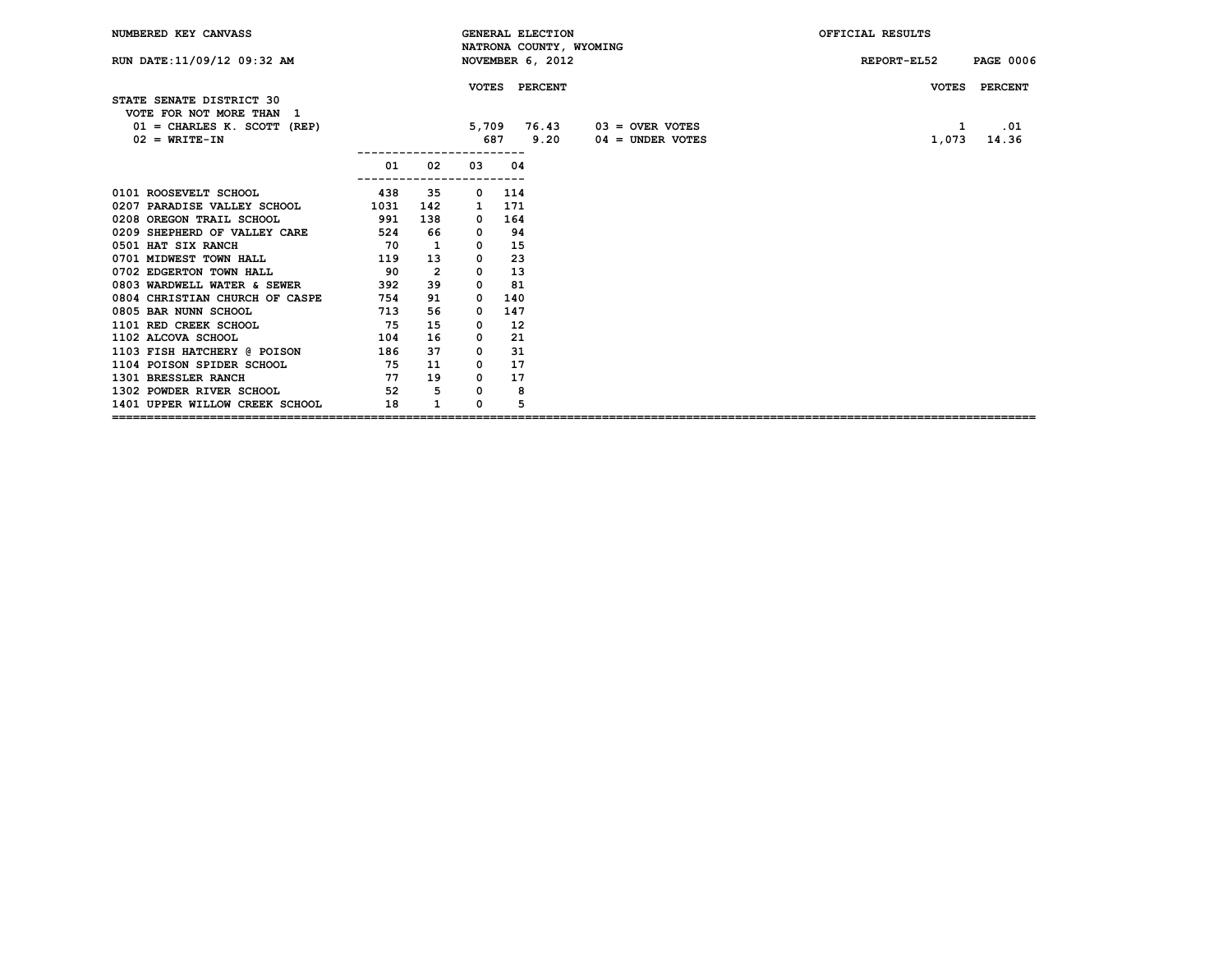| NUMBERED KEY CANVASS                                |      |    |              | <b>GENERAL ELECTION</b><br>NATRONA COUNTY, WYOMING |                    | OFFICIAL RESULTS |                  |
|-----------------------------------------------------|------|----|--------------|----------------------------------------------------|--------------------|------------------|------------------|
| RUN DATE: 11/09/12 09:32 AM                         |      |    |              | NOVEMBER 6, 2012                                   |                    | REPORT-EL52      | <b>PAGE 0007</b> |
| STATE HOUSE DISTRICT 35<br>VOTE FOR NOT MORE THAN 1 |      |    | <b>VOTES</b> | PERCENT                                            |                    | <b>VOTES</b>     | PERCENT          |
| $01$ = KENDELL KROEKER (REP)                        |      |    | 3,717        | 73.52                                              | $03 =$ OVER VOTES  | $^{\circ}$       |                  |
| $02 = WRITE-TN$                                     |      |    |              | 139<br>2.75                                        | $04 =$ UNDER VOTES | 1,200            | 23.73            |
|                                                     | 01   | 02 | 03           | 04                                                 |                    |                  |                  |
| 0106 GRANT SCHOOL                                   | 853  | 37 | $\Omega$     | 286                                                |                    |                  |                  |
| 0306 MANOR HEIGHTS SCHOOL                           | 601  | 18 | $\Omega$     | 206                                                |                    |                  |                  |
| 0310 CENTENNIAL JR HS                               | 1503 | 56 | $\Omega$     | 515                                                |                    |                  |                  |
| 0401 EVANSVILLE SCHOOL                              | 21   | 3  | 0            | 9                                                  |                    |                  |                  |
| 0402 EVANSVILLE COMMUNITY                           | 739  | 25 | <sup>0</sup> | 184                                                |                    |                  |                  |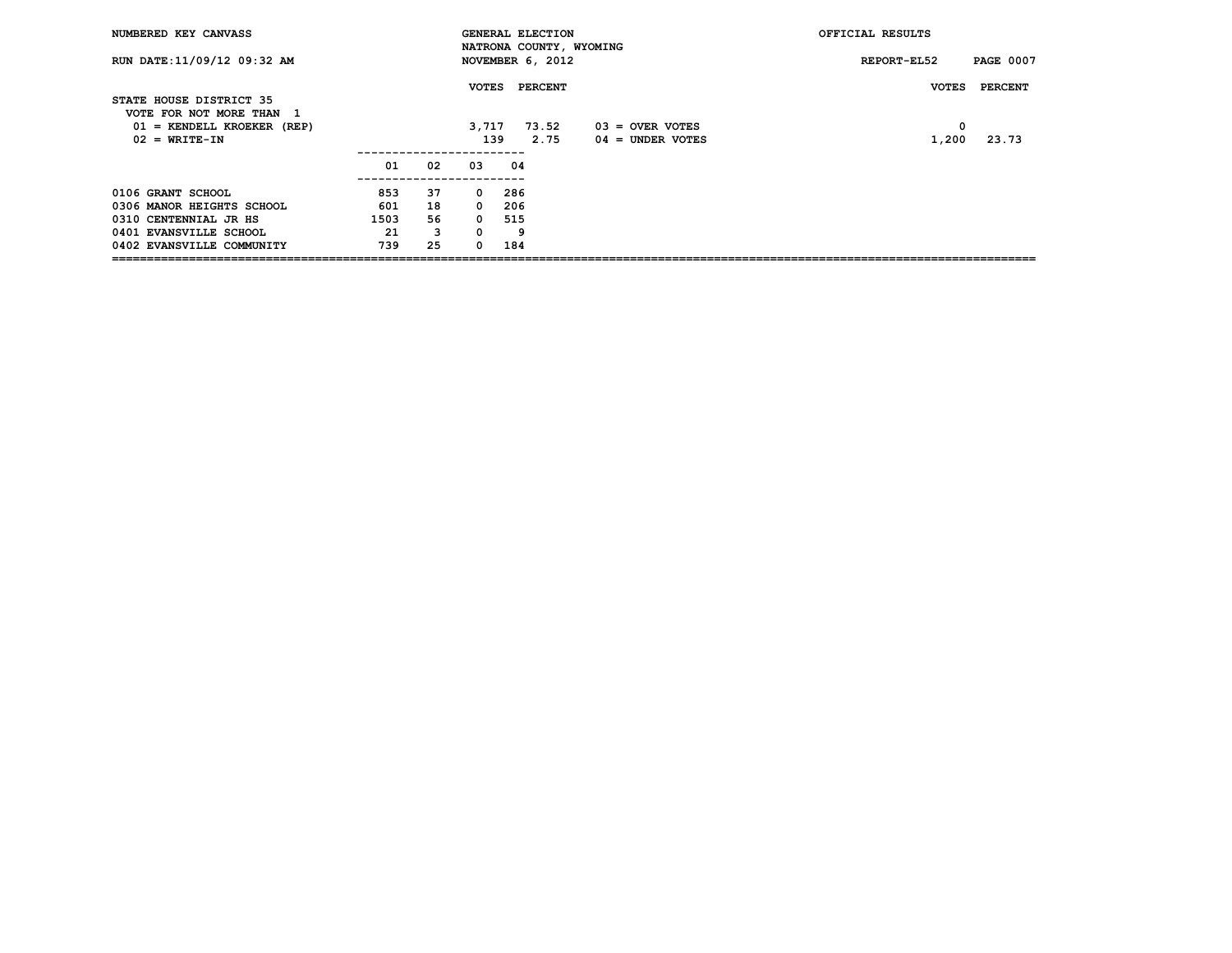| NUMBERED KEY CANVASS                                |     |    |              | <b>GENERAL ELECTION</b> |         | NATRONA COUNTY, WYOMING | OFFICIAL RESULTS |                  |
|-----------------------------------------------------|-----|----|--------------|-------------------------|---------|-------------------------|------------------|------------------|
| RUN DATE: 11/09/12 09:32 AM                         |     |    |              | NOVEMBER 6, 2012        |         |                         | REPORT-EL52      | <b>PAGE 0008</b> |
| STATE HOUSE DISTRICT 36<br>VOTE FOR NOT MORE THAN 1 |     |    | <b>VOTES</b> |                         | PERCENT |                         | <b>VOTES</b>     | <b>PERCENT</b>   |
| $01 = \text{GERALD GAY (REF)}$                      |     |    | 2,802        |                         | 73.08   | $03 =$ OVER VOTES       | 0                |                  |
| $02 = WRTTE-TN$                                     |     |    | 126          |                         | 3.29    | $04 =$ UNDER VOTES      | 906              | 23.63            |
|                                                     | 01  | 02 | 03           | 04                      |         |                         |                  |                  |
| 0302 UNIVERSITY PARK SCHOOL                         | 451 | 15 | $\Omega$     | 151                     |         |                         |                  |                  |
| 0303 PINEVIEW SCHOOL                                | 698 | 41 | $^{\circ}$   | 240                     |         |                         |                  |                  |
| 0305 KELLY WALSH HS                                 | 592 | 22 | $\Omega$     | 192                     |         |                         |                  |                  |
| 0309 VERDA JAMES SCHOOL                             | 485 | 32 | $^{\circ}$   | 161                     |         |                         |                  |                  |
| 0401 EVANSVILLE SCHOOL                              | 576 | 16 | $\Omega$     | 162                     |         |                         |                  |                  |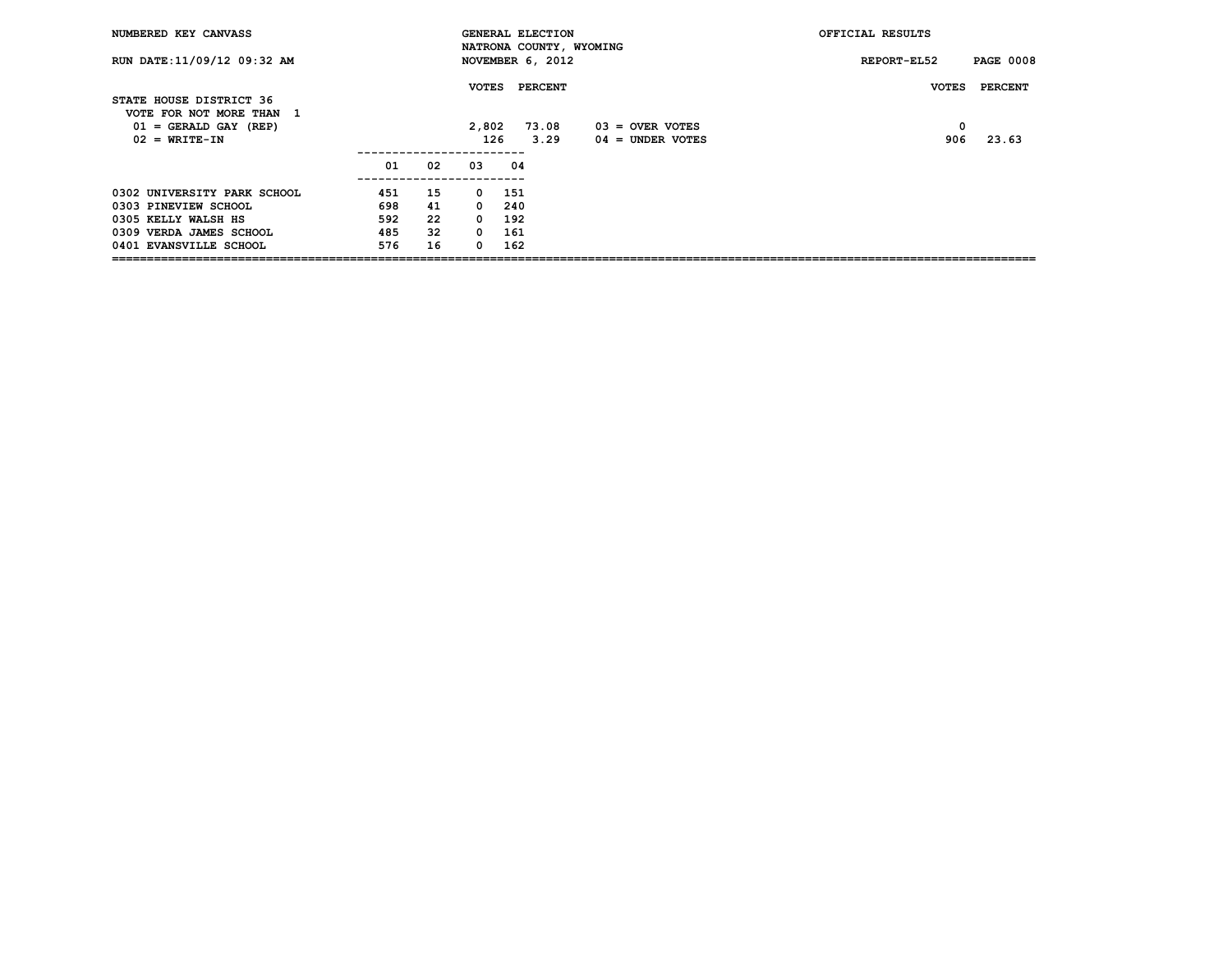| NUMBERED KEY CANVASS                                |     |              |              | <b>GENERAL ELECTION</b> | NATRONA COUNTY, WYOMING | OFFICIAL RESULTS |                  |
|-----------------------------------------------------|-----|--------------|--------------|-------------------------|-------------------------|------------------|------------------|
| RUN DATE: 11/09/12 09:32 AM                         |     |              |              | NOVEMBER 6, 2012        |                         | REPORT-EL52      | <b>PAGE 0009</b> |
| STATE HOUSE DISTRICT 37<br>VOTE FOR NOT MORE THAN 1 |     |              | <b>VOTES</b> | <b>PERCENT</b>          |                         | <b>VOTES</b>     | <b>PERCENT</b>   |
| $01 =$ STEVE HARSHMAN (REP)                         |     |              | 3,858        | 75.86                   | $03 =$ OVER VOTES       | 0                |                  |
| $02 = WRITE-TN$                                     |     |              | 118          | 2.32                    | $04 =$ UNDER VOTES      | 1,110            | 21.82            |
|                                                     | 01  | 02           | 03           | 04                      |                         |                  |                  |
| 0109 7TH DAY ADVENTIST SCHOOL                       | 7   | $\mathbf 0$  | 0            | 2                       |                         |                  |                  |
| 0111 CREST HILL SCHOOL                              | 502 | 13           |              | $0\quad 170$            |                         |                  |                  |
| 0204 SOUTHRIDGE SCHOOL                              | 434 | 19           | $\Omega$     | 154                     |                         |                  |                  |
| 0206 SHRINE CLUB                                    | 919 | 35           | $^{\circ}$   | 271                     |                         |                  |                  |
| 0207 PARADISE VALLEY SCHOOL                         | 4   | $\mathbf 0$  | 0            | $\Omega$                |                         |                  |                  |
| 0209 SHEPHERD OF VALLEY CARE                        | 22  | $\mathbf{1}$ | $\mathbf 0$  | $\overline{2}$          |                         |                  |                  |
| 0210 BETHEL BAPTIST CHURCH                          | 807 | 24           | $^{\circ}$   | 220                     |                         |                  |                  |
| 0901 WYOMING GAME & FISH                            | 862 | 18           | $\mathbf 0$  | 212                     |                         |                  |                  |
| 1202 ST STEPHENS CHURCH                             | 301 | 8            | 0            | 79                      |                         |                  |                  |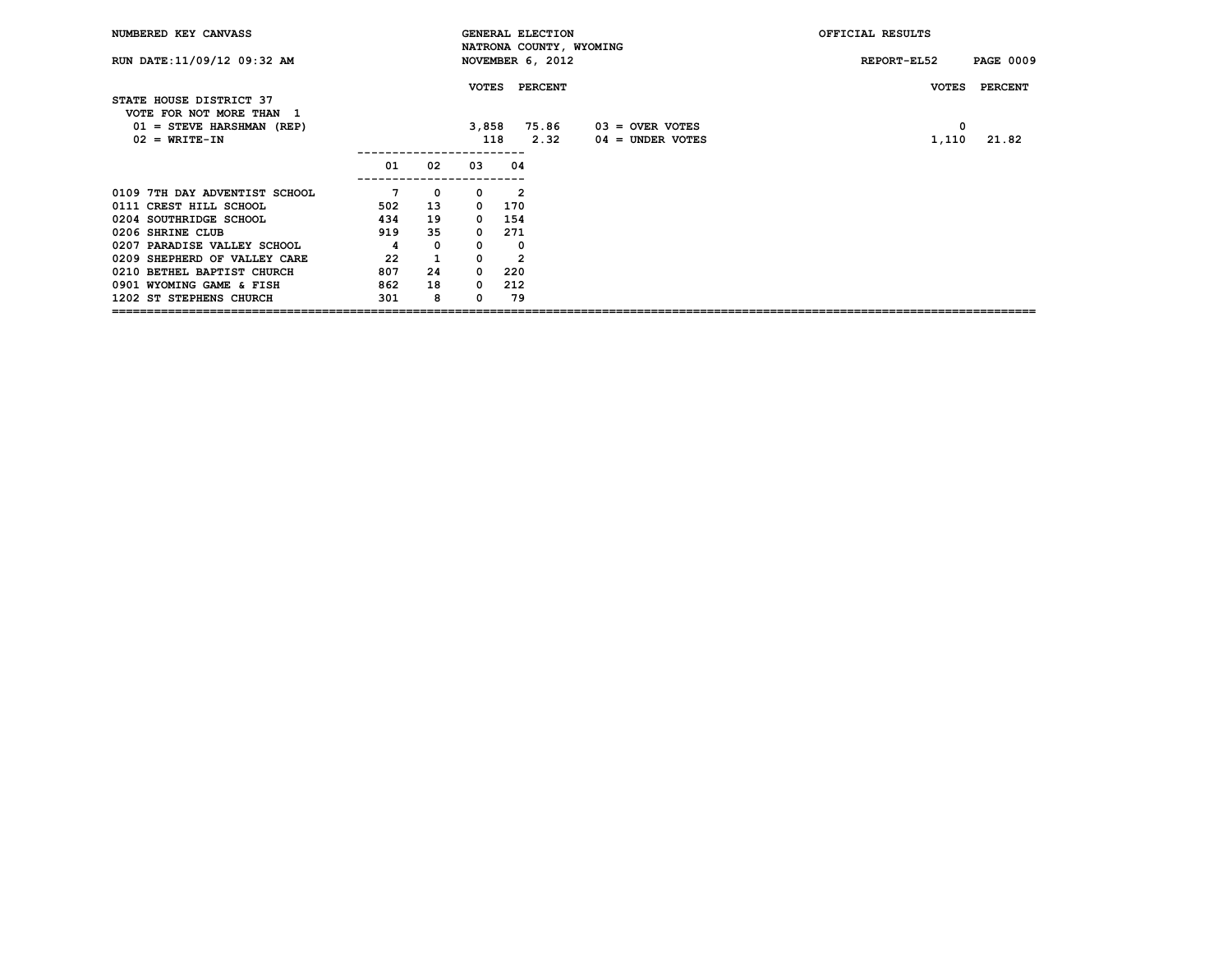| NUMBERED KEY CANVASS                                                                               |           |                |                                         |          | <b>GENERAL ELECTION</b><br>NATRONA COUNTY, WYOMING |                                                 | OFFICIAL RESULTS                                    |  |  |  |  |
|----------------------------------------------------------------------------------------------------|-----------|----------------|-----------------------------------------|----------|----------------------------------------------------|-------------------------------------------------|-----------------------------------------------------|--|--|--|--|
| RUN DATE: 11/09/12 09:32 AM                                                                        |           |                |                                         |          | NOVEMBER 6, 2012                                   |                                                 | REPORT-EL52<br><b>PAGE 0010</b>                     |  |  |  |  |
| STATE HOUSE DISTRICT 38<br>VOTE FOR NOT MORE THAN 1<br>$01 = TOM WALTERS (REF)$<br>$02 = WRTTE-TN$ |           |                | 3,585                                   | 94       | VOTES PERCENT<br>2.15                              | $82.13$ $03 =$ OVER VOTES<br>$04 =$ UNDER VOTES | <b>PERCENT</b><br><b>VOTES</b><br>0<br>15.72<br>686 |  |  |  |  |
|                                                                                                    | 01        | 02             | -----------<br>03                       | -04      |                                                    |                                                 |                                                     |  |  |  |  |
| 0207 PARADISE VALLEY SCHOOL                                                                        | 1078      | 31             | -----------------------<br>$\mathbf{0}$ | 236      |                                                    |                                                 |                                                     |  |  |  |  |
| 0208 OREGON TRAIL SCHOOL                                                                           | 1073      | 29             | $\mathbf{o}$                            | 191      |                                                    |                                                 |                                                     |  |  |  |  |
| 0209 SHEPHERD OF VALLEY CARE                                                                       | 543 18    |                | $\mathbf{0}$                            | 123      |                                                    |                                                 |                                                     |  |  |  |  |
| 0501 HAT SIX RANCH                                                                                 | 70        | 1              | $\mathbf 0$                             | 15       |                                                    |                                                 |                                                     |  |  |  |  |
| 0701 MIDWEST TOWN HALL                                                                             | 120       | 5              | $\mathbf 0$                             | 30       |                                                    |                                                 |                                                     |  |  |  |  |
| 1101 RED CREEK SCHOOL                                                                              | 96        | $\mathbf{1}$   | $\mathbf 0$                             | 5        |                                                    |                                                 |                                                     |  |  |  |  |
| 1102 ALCOVA SCHOOL                                                                                 | 117       | 4              | $\mathbf 0$                             | 20       |                                                    |                                                 |                                                     |  |  |  |  |
| 1103 FISH HATCHERY @ POISON                                                                        | 212       | 3              | $\mathbf 0$                             | 39       |                                                    |                                                 |                                                     |  |  |  |  |
| 1104 POISON SPIDER SCHOOL                                                                          | $\sim$ 91 | $\mathsf{o}\,$ | $\mathbf 0$                             | 12       |                                                    |                                                 |                                                     |  |  |  |  |
| 1301 BRESSLER RANCH                                                                                | 99        | $\overline{2}$ | $\mathbf 0$                             | 12       |                                                    |                                                 |                                                     |  |  |  |  |
| 1302 POWDER RIVER SCHOOL                                                                           | 62        | 0              | 0                                       | 3        |                                                    |                                                 |                                                     |  |  |  |  |
| 1401 UPPER WILLOW CREEK SCHOOL                                                                     | 24        | $\Omega$       | 0                                       | $\Omega$ |                                                    |                                                 |                                                     |  |  |  |  |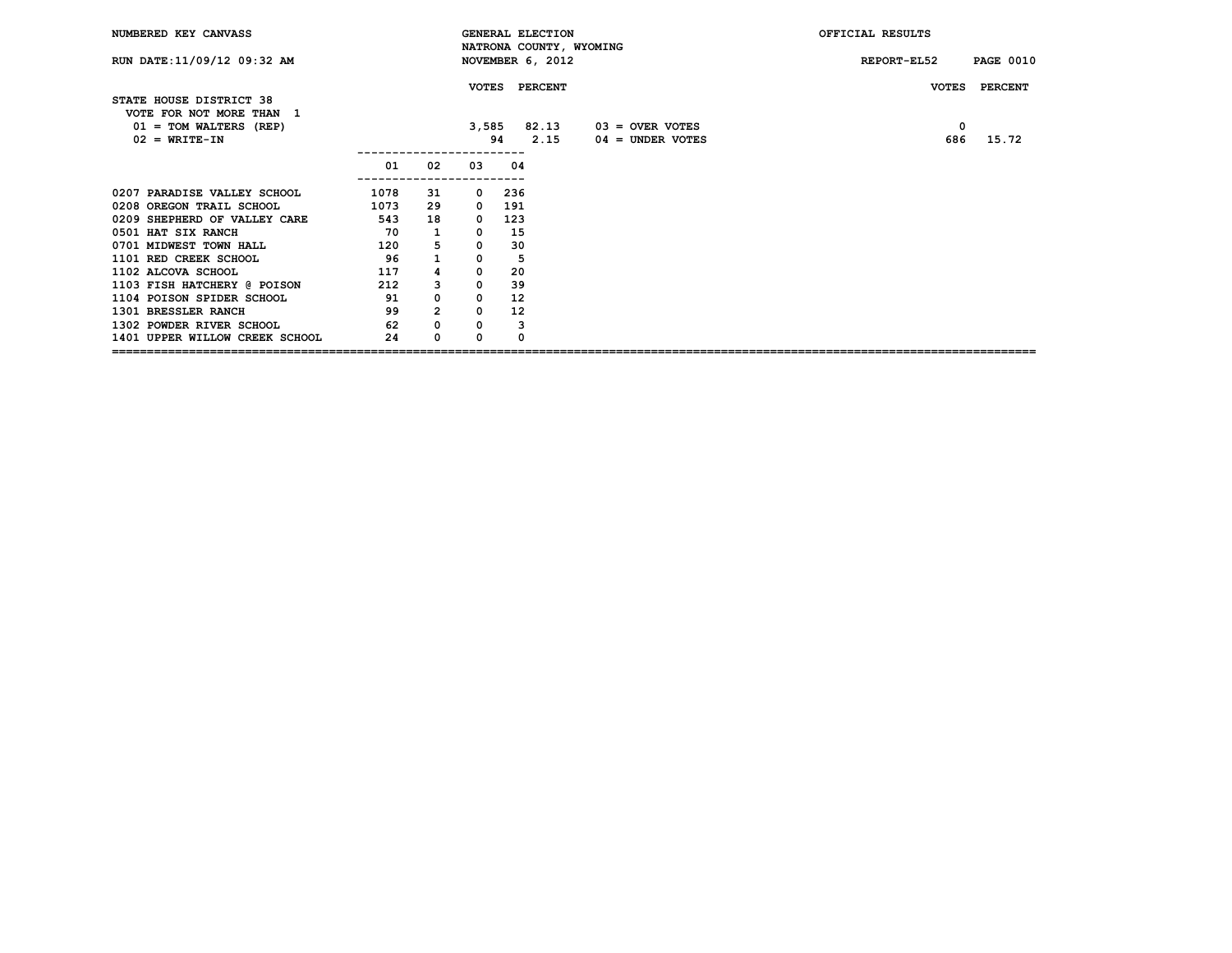| NUMBERED KEY CANVASS                                |     |                |              |     | <b>GENERAL ELECTION</b> | NATRONA COUNTY, WYOMING | OFFICIAL RESULTS |                  |
|-----------------------------------------------------|-----|----------------|--------------|-----|-------------------------|-------------------------|------------------|------------------|
| RUN DATE: 11/09/12 09:32 AM                         |     |                |              |     | NOVEMBER 6, 2012        |                         | REPORT-EL52      | <b>PAGE 0011</b> |
| STATE HOUSE DISTRICT 56<br>VOTE FOR NOT MORE THAN 1 |     |                | <b>VOTES</b> |     | PERCENT                 |                         | <b>VOTES</b>     | PERCENT          |
| $01 = TIM$ STUBSON (REP)                            |     |                | 2,796        |     | 72.91                   | $03 =$ OVER VOTES       | 2                | .05              |
| $02 = WRTTE-TN$                                     |     |                |              | 93  | 2.43                    | $04 =$ UNDER VOTES      | 944              | 24.62            |
|                                                     | 01  | 02             | 03           | 04  |                         |                         |                  |                  |
| 0102 NATRONA COUNTY LIBRARY                         | 345 | 15             | 0            | 193 |                         |                         |                  |                  |
| 0103 DEAN MORGAN JR HS                              | 605 | 30             | $\Omega$     | 209 |                         |                         |                  |                  |
| 0104 CASPER COLLEGE                                 | 618 | 28             | $\mathbf{1}$ | 208 |                         |                         |                  |                  |
| 0109 7TH DAY ADVENTIST SCHOOL                       | 796 | 10             | $\Omega$     | 170 |                         |                         |                  |                  |
| 0112 WILLARD SCHOOL                                 | 258 | 8              |              | 106 |                         |                         |                  |                  |
| 0302 UNIVERSITY PARK SCHOOL                         | 174 | $\overline{2}$ |              | 58  |                         |                         |                  |                  |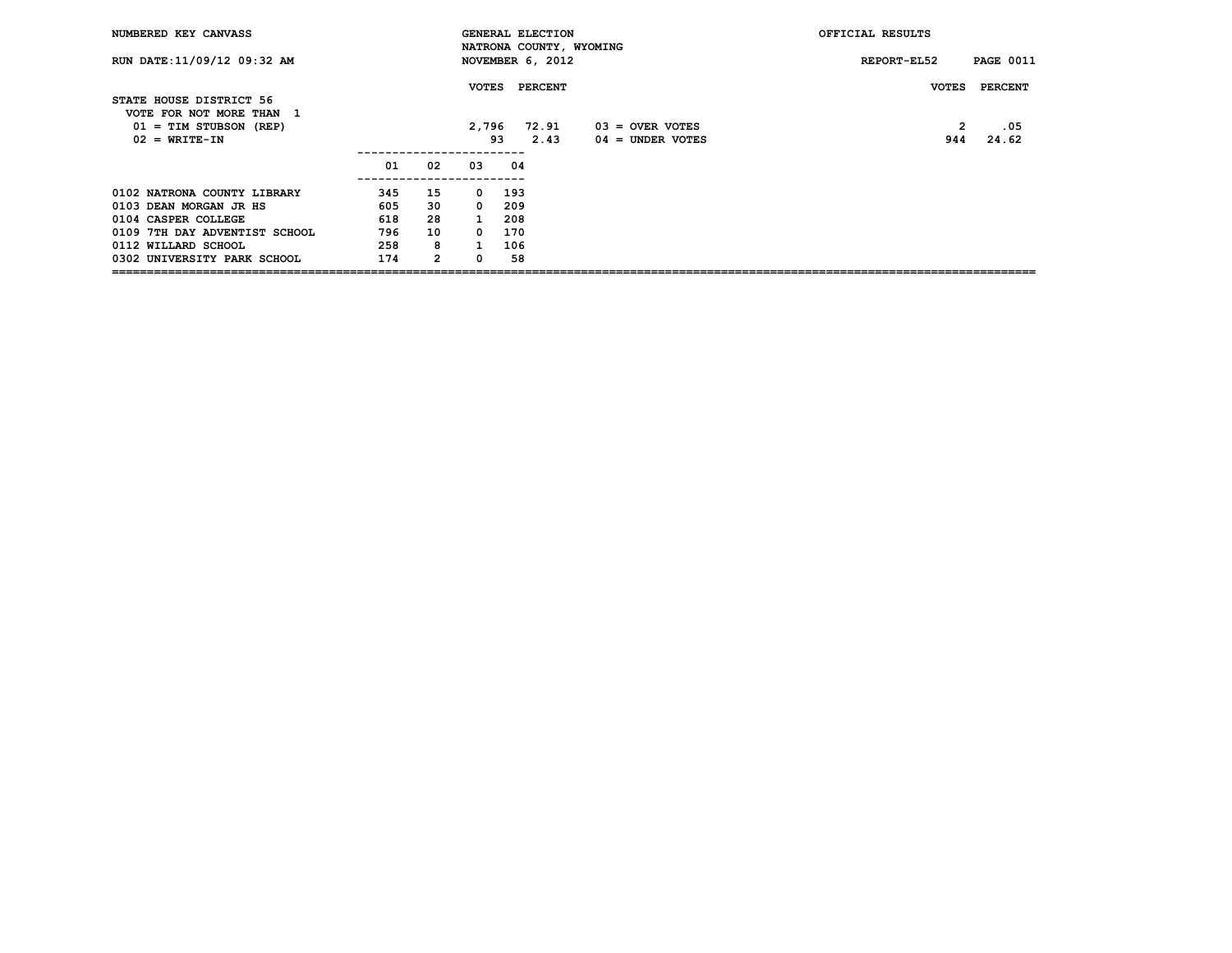| NUMBERED KEY CANVASS                                |      |    |              |              | <b>GENERAL ELECTION</b> | NATRONA COUNTY, WYOMING | OFFICIAL RESULTS |                  |
|-----------------------------------------------------|------|----|--------------|--------------|-------------------------|-------------------------|------------------|------------------|
| RUN DATE: 11/09/12 09:32 AM                         |      |    |              |              | NOVEMBER 6, 2012        |                         | REPORT-EL52      | <b>PAGE 0012</b> |
| STATE HOUSE DISTRICT 57<br>VOTE FOR NOT MORE THAN 1 |      |    | <b>VOTES</b> |              | <b>PERCENT</b>          |                         | <b>VOTES</b>     | PERCENT          |
| $01 = THOMAS A. LOCKHART (REF)$                     |      |    | 2,866        |              | 77.44                   | $03 =$ OVER VOTES       | 0                |                  |
| $02 = WRITE-TN$                                     |      |    |              | 86           | 2.32                    | $04 =$ UNDER VOTES      | 749              | 20.24            |
|                                                     | 01   | 02 | 03           | 04           |                         |                         |                  |                  |
| 0105 JEFFERSON SCHOOL                               | 397  | 24 |              | $0\quad 146$ |                         |                         |                  |                  |
| 0107 SENIOR CITIZENS' CENTER                        | 388  | 13 | $\Omega$     | 123          |                         |                         |                  |                  |
| 0304 SAGEWOOD SCHOOL                                | 944  | 24 | $^{\circ}$   | -221         |                         |                         |                  |                  |
| 0308 PRINCE OF PEACE                                | 1137 | 25 | 0            | 259          |                         |                         |                  |                  |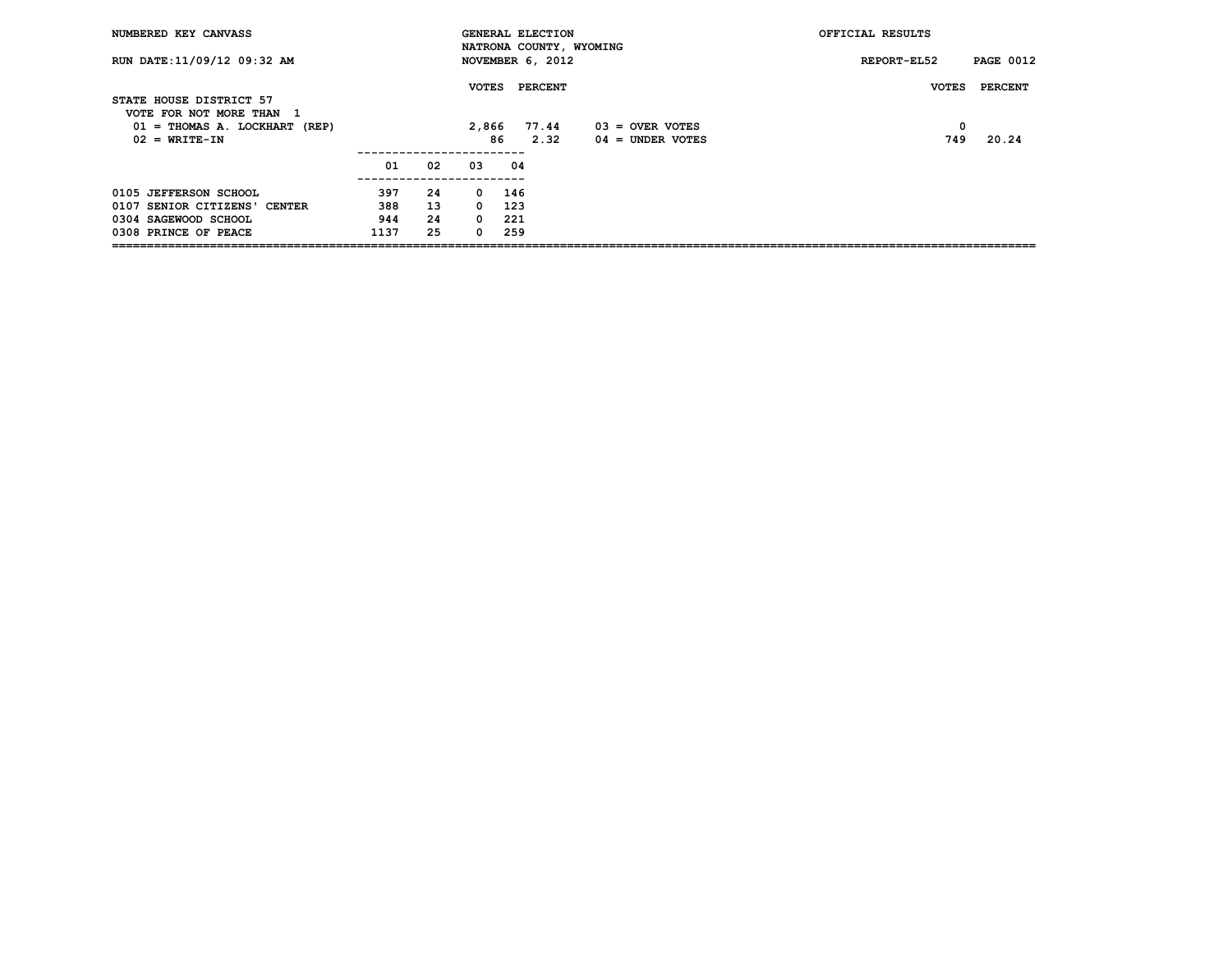| NUMBERED KEY CANVASS                                |     |                   |              |           | <b>GENERAL ELECTION</b> | NATRONA COUNTY, WYOMING | OFFICIAL RESULTS |                  |
|-----------------------------------------------------|-----|-------------------|--------------|-----------|-------------------------|-------------------------|------------------|------------------|
| RUN DATE: 11/09/12 09:32 AM                         |     |                   |              |           | NOVEMBER 6, 2012        |                         | REPORT-EL52      | <b>PAGE 0013</b> |
| STATE HOUSE DISTRICT 58<br>VOTE FOR NOT MORE THAN 1 |     |                   | <b>VOTES</b> |           | <b>PERCENT</b>          |                         | <b>VOTES</b>     | PERCENT          |
| $01 = TOM REEDER (REF)$                             |     |                   | 2,439        |           | 78.55                   | $03 =$ OVER VOTES       |                  | .03              |
| $02 = WRITE-TN$                                     |     |                   |              | 50        | 1.61                    | $04 =$ UNDER VOTES      | 615              | 19.81            |
|                                                     |     |                   |              |           |                         |                         |                  |                  |
|                                                     | 01  | 02                | 03           | 04        |                         |                         |                  |                  |
| 0101 ROOSEVELT SCHOOL                               | 425 | 19                |              | $0 \t143$ |                         |                         |                  |                  |
| 0702 EDGERTON TOWN HALL                             | 93  | $^{\circ}$        | $\Omega$     | 12        |                         |                         |                  |                  |
| 0803 WARDWELL WATER & SEWER                         | 409 | $12 \overline{ }$ | $\mathbf{0}$ | 91        |                         |                         |                  |                  |
| 0804 CHRISTIAN CHURCH OF CASPE                      | 805 | 12 <sup>2</sup>   | $\mathbf{1}$ | 167       |                         |                         |                  |                  |
| 0805 BAR NUNN SCHOOL                                | 707 | 7                 | 0            | 202       |                         |                         |                  |                  |
|                                                     |     |                   |              |           |                         |                         |                  |                  |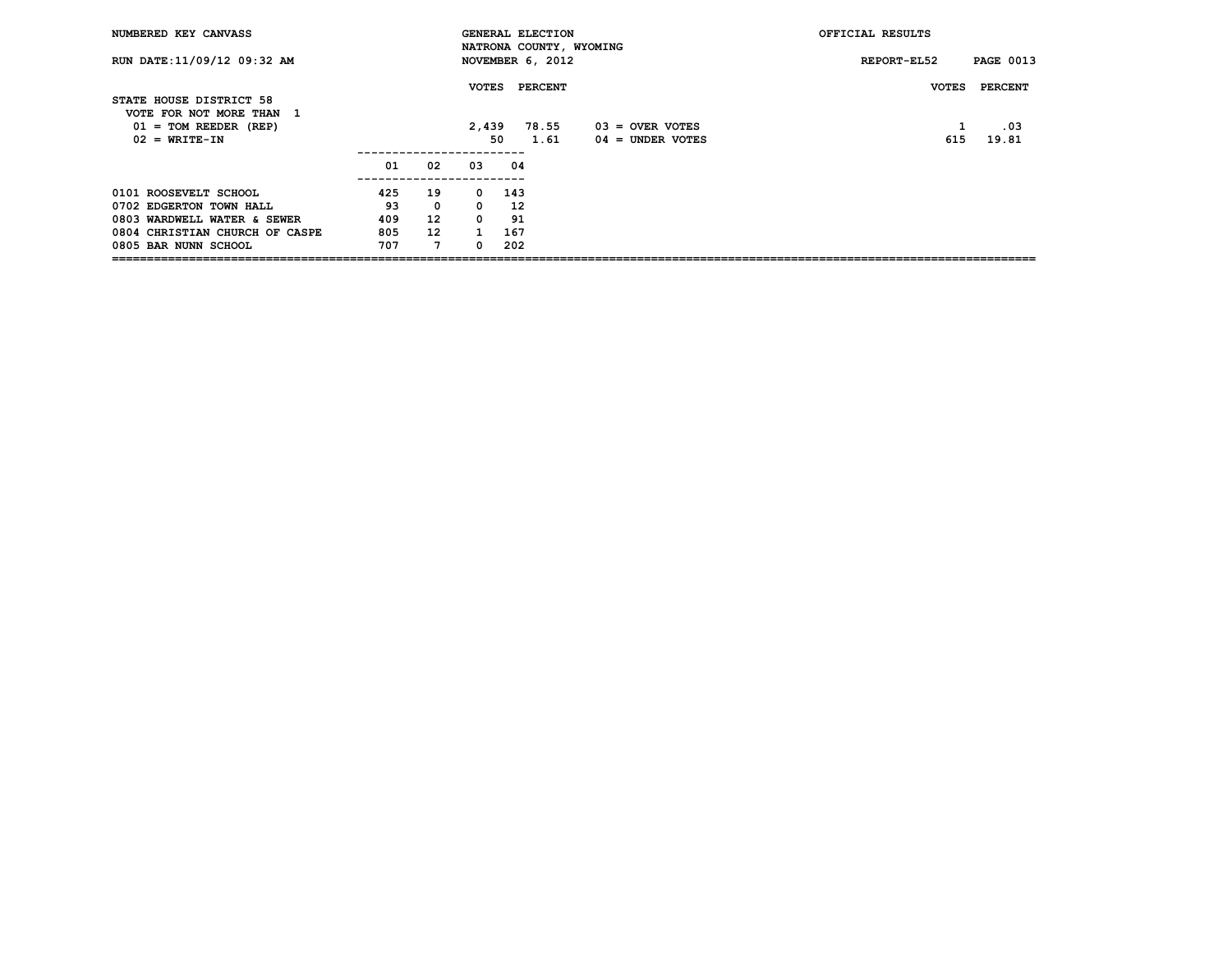| NUMBERED KEY CANVASS                                |     |     |                |                | <b>GENERAL ELECTION</b> | NATRONA COUNTY, WYOMING | OFFICIAL RESULTS |                  |
|-----------------------------------------------------|-----|-----|----------------|----------------|-------------------------|-------------------------|------------------|------------------|
| RUN DATE: 11/09/12 09:32 AM                         |     |     |                |                | NOVEMBER 6, 2012        |                         | REPORT-EL52      | <b>PAGE 0014</b> |
| STATE HOUSE DISTRICT 59<br>VOTE FOR NOT MORE THAN 1 |     |     | <b>VOTES</b>   |                | <b>PERCENT</b>          |                         | <b>VOTES</b>     | <b>PERCENT</b>   |
| $01 = CARL R.$ "BUNKY" LOUCKS (REP)                 |     |     | 1,885          |                | 52.07                   |                         |                  |                  |
| $02 =$ MIKE GILMORE (DEM)                           |     |     | 1,526          |                | 42.15                   | $04 =$ OVER VOTES       | 2                | .06              |
| $03 = WRITE-TN$                                     |     |     |                | 6              | .17                     | 05 = UNDER VOTES        | 201              | 5.55             |
|                                                     | 01  | 02  | 03             | 04             | 05                      |                         |                  |                  |
| 0201 WESTWOOD SCHOOL                                | 428 | 401 | $\overline{2}$ | $^{\circ}$     | 44                      |                         |                  |                  |
| 0202 COTTONWOOD                                     | 366 | 328 | $\mathbf{1}$   | $\overline{2}$ | 51                      |                         |                  |                  |
| 0203 CY JUNIOR HS                                   | 366 | 214 | $\overline{2}$ | $\overline{0}$ | 45                      |                         |                  |                  |
| 0801 MILLS COMMUNITY CENTER                         | 584 | 452 | $\mathbf{1}$   | $\mathbf 0$    | 55                      |                         |                  |                  |
| 0802 MOUNTAIN VIEW SCHOOL                           | 140 | 128 | $\mathbf 0$    | $\mathbf 0$    | 6                       |                         |                  |                  |
| 0901 WYOMING GAME & FISH                            |     | 3   | 0              | 0              | 0                       |                         |                  |                  |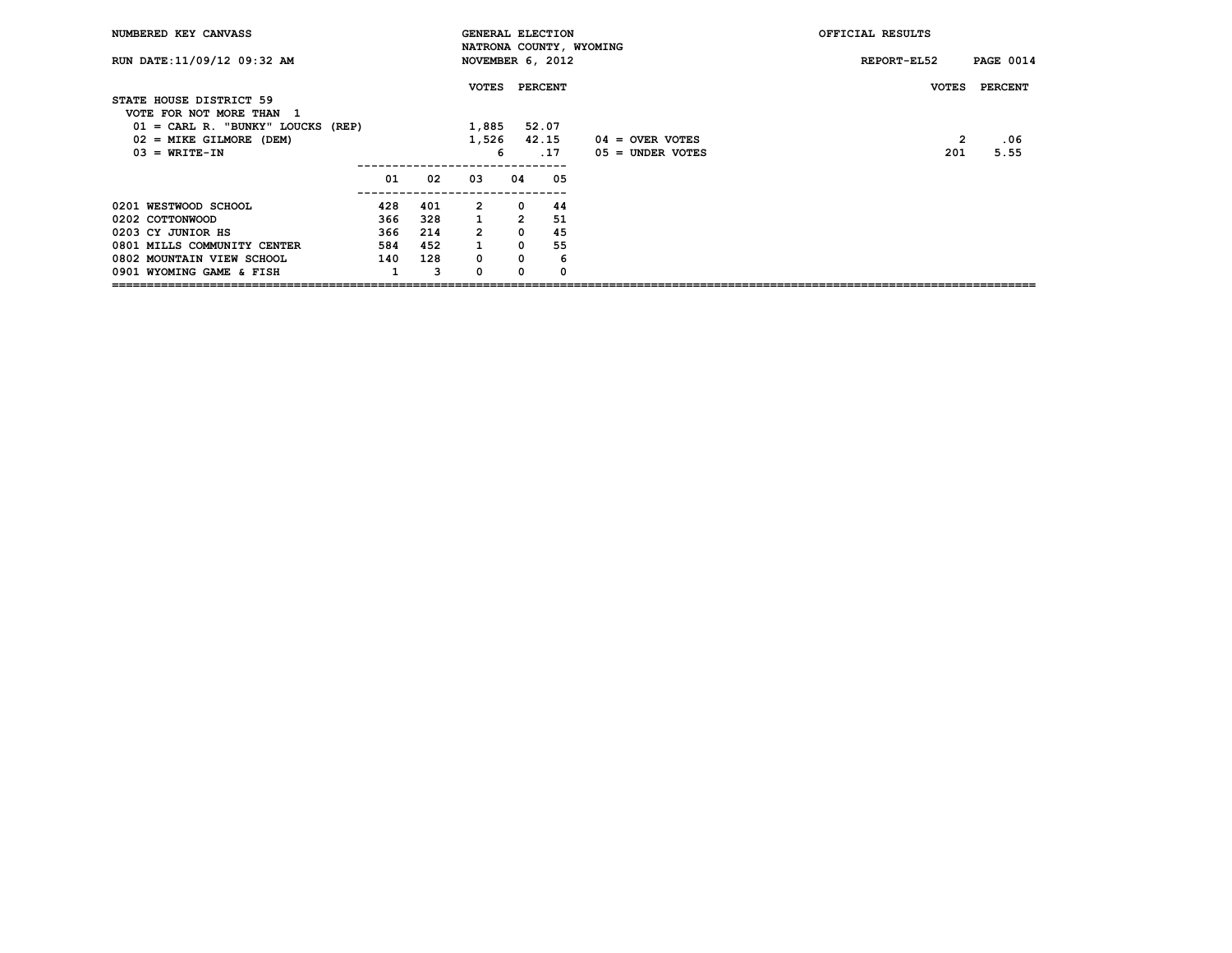| NUMBERED KEY CANVASS |
|----------------------|

|  | MA CC-00 C11/00/12 שחות החזם |  |  |
|--|------------------------------|--|--|

| NUMBERED KEY CANVASS        |              | GENERAL ELECTION<br>NATRONA COUNTY, WYOMING | OFFICIAL RESULTS |                  |
|-----------------------------|--------------|---------------------------------------------|------------------|------------------|
| RUN DATE: 11/09/12 09:32 AM |              | NOVEMBER 6, 2012                            | REPORT-EL52      | <b>PAGE 0015</b> |
| <b>BOCC</b>                 | <b>VOTES</b> | PERCENT                                     | <b>VOTES</b>     | PERCENT          |

| <b>BOCC</b>                      |                                                                                                                                                |                   |  |                |                                                            |                          |                                |                                    |                       |          |  |
|----------------------------------|------------------------------------------------------------------------------------------------------------------------------------------------|-------------------|--|----------------|------------------------------------------------------------|--------------------------|--------------------------------|------------------------------------|-----------------------|----------|--|
| VOTE FOR NOT MORE THAN 2         |                                                                                                                                                |                   |  |                |                                                            |                          |                                |                                    |                       |          |  |
| $01$ = FORREST CHADWICK (REP)    |                                                                                                                                                |                   |  |                |                                                            |                          |                                |                                    |                       |          |  |
| $02 = \text{MATT}$ KEATING (REP) |                                                                                                                                                |                   |  |                |                                                            |                          | 06 = KEITH B. GOODENOUGH (IND) | 10,470 16.06                       |                       |          |  |
| $03 =$ GINO CERULLO (DEM)        |                                                                                                                                                |                   |  |                |                                                            |                          |                                |                                    | 117                   | $\ldots$ |  |
| $04 = TROY BRAY (CON)$           |                                                                                                                                                |                   |  |                |                                                            |                          |                                |                                    |                       |          |  |
| 05 = LINDA BERGERON (CON)        | P)<br>14,651 22.47<br>14,148 21.70 06 = KEITH B. GOO<br>8,177 12.54 07 = WRITE-IN<br>2,374 3.64 08 = OVER VOTES<br>3,560 5.46 09 = UNDER VOTES |                   |  |                |                                                            |                          |                                |                                    | $120$<br>11,587 17.77 |          |  |
|                                  |                                                                                                                                                |                   |  |                |                                                            |                          |                                |                                    |                       |          |  |
|                                  |                                                                                                                                                | 01 02 03 04 05 06 |  |                | 07                                                         | 08                       | 09                             |                                    |                       |          |  |
|                                  |                                                                                                                                                |                   |  |                | 1                                                          | 4                        | 229                            |                                    |                       |          |  |
|                                  |                                                                                                                                                |                   |  |                | $\mathbf 0$                                                | $\mathbf{0}$             | 302                            |                                    |                       |          |  |
|                                  |                                                                                                                                                |                   |  |                | 4                                                          | 6 340                    |                                |                                    |                       |          |  |
|                                  |                                                                                                                                                |                   |  |                | $\overline{\phantom{0}}$                                   | $\overline{\mathbf{4}}$  | 322                            |                                    |                       |          |  |
|                                  |                                                                                                                                                |                   |  |                | 33 57 229 2 2                                              |                          | 220                            |                                    |                       |          |  |
|                                  |                                                                                                                                                |                   |  |                | 4                                                          | 4 423                    |                                |                                    |                       |          |  |
|                                  |                                                                                                                                                |                   |  |                |                                                            |                          | 205                            |                                    |                       |          |  |
|                                  |                                                                                                                                                |                   |  |                |                                                            |                          | 324                            |                                    |                       |          |  |
|                                  |                                                                                                                                                |                   |  | 60 199 3       |                                                            | $6\overline{6}$          | 258                            |                                    |                       |          |  |
|                                  |                                                                                                                                                |                   |  |                | $\overline{\mathbf{1}}$                                    | $\overline{\phantom{a}}$ | 155                            |                                    |                       |          |  |
|                                  |                                                                                                                                                |                   |  |                | 63 92 375 4 4                                              |                          | 295                            |                                    |                       |          |  |
|                                  |                                                                                                                                                |                   |  |                | $\overline{\mathbf{1}}$                                    | $\overline{\mathbf{0}}$  | 306                            |                                    |                       |          |  |
|                                  |                                                                                                                                                |                   |  | 76 221 4       |                                                            | $\overline{\mathbf{0}}$  | 209                            |                                    |                       |          |  |
|                                  |                                                                                                                                                |                   |  | 221 2          |                                                            | $\overline{4}$           | 230                            |                                    |                       |          |  |
|                                  |                                                                                                                                                |                   |  |                | 332 4                                                      | $\overline{\mathbf{2}}$  | 400                            |                                    |                       |          |  |
|                                  |                                                                                                                                                |                   |  | 88 166 461 5   |                                                            | $\overline{\mathbf{8}}$  | 503                            |                                    |                       |          |  |
|                                  |                                                                                                                                                |                   |  | 375 2          |                                                            | $\overline{\mathbf{4}}$  | 471                            |                                    |                       |          |  |
|                                  |                                                                                                                                                |                   |  |                |                                                            | - 6                      | 203                            |                                    |                       |          |  |
|                                  |                                                                                                                                                |                   |  | 238 1<br>317 7 |                                                            | $\overline{\mathbf{2}}$  | 330                            |                                    |                       |          |  |
|                                  |                                                                                                                                                |                   |  | 97 344 5       |                                                            | $\overline{\mathbf{4}}$  | 334                            |                                    |                       |          |  |
|                                  |                                                                                                                                                |                   |  | 378 5          |                                                            | $\overline{\mathbf{4}}$  | 323                            |                                    |                       |          |  |
|                                  |                                                                                                                                                |                   |  | 392 1          |                                                            | $\overline{\mathbf{2}}$  | 408                            |                                    |                       |          |  |
|                                  |                                                                                                                                                |                   |  | 226 2          |                                                            | $\overline{2}$           | 312                            |                                    |                       |          |  |
|                                  |                                                                                                                                                |                   |  | 59 215 1       |                                                            | $\overline{\mathbf{2}}$  | 268                            |                                    |                       |          |  |
|                                  |                                                                                                                                                |                   |  | 429 9          |                                                            | $\Omega$                 | 541                            |                                    |                       |          |  |
|                                  |                                                                                                                                                |                   |  |                | $^{\circ}$                                                 | 8                        | 256                            |                                    |                       |          |  |
|                                  |                                                                                                                                                |                   |  |                | 449 9 6                                                    |                          | 704                            |                                    |                       |          |  |
|                                  |                                                                                                                                                |                   |  |                | $\mathbf{0}$                                               | $\overline{\mathbf{2}}$  | 325                            |                                    |                       |          |  |
|                                  |                                                                                                                                                |                   |  |                | 231 3                                                      | $\overline{\phantom{a}}$ | 312                            |                                    |                       |          |  |
|                                  |                                                                                                                                                |                   |  |                | $\begin{array}{cccc} 17 & 1 & 0 \\ 46 & 1 & 0 \end{array}$ |                          | -39                            |                                    |                       |          |  |
|                                  |                                                                                                                                                |                   |  |                |                                                            |                          | 64                             |                                    |                       |          |  |
|                                  |                                                                                                                                                |                   |  |                | 26 0                                                       | $\overline{\mathbf{2}}$  | 36                             |                                    |                       |          |  |
|                                  |                                                                                                                                                |                   |  |                | 455 7 4                                                    |                          | 293                            |                                    |                       |          |  |
|                                  |                                                                                                                                                |                   |  |                | $\mathbf 0$                                                | $\overline{\mathbf{0}}$  | - 79                           |                                    |                       |          |  |
|                                  |                                                                                                                                                |                   |  |                | $\overline{\mathbf{1}}$                                    | $\overline{\phantom{a}}$ | 172                            |                                    |                       |          |  |
|                                  |                                                                                                                                                |                   |  |                | 5                                                          | 4                        | 297                            |                                    |                       |          |  |
|                                  |                                                                                                                                                |                   |  |                | $\mathbf 0$                                                | $\mathbf{0}$             | 378                            |                                    |                       |          |  |
|                                  |                                                                                                                                                |                   |  |                | 8                                                          | 10                       | 333                            |                                    |                       |          |  |
|                                  |                                                                                                                                                |                   |  |                | $\mathbf{0}$                                               | $\overline{\phantom{0}}$ | 52                             |                                    |                       |          |  |
|                                  |                                                                                                                                                |                   |  |                | $\mathbf{0}$                                               | $\overline{\phantom{a}}$ | 38                             |                                    |                       |          |  |
|                                  |                                                                                                                                                |                   |  |                | $\overline{\mathbf{a}}$                                    | $\overline{\phantom{a}}$ | 75                             |                                    |                       |          |  |
|                                  |                                                                                                                                                |                   |  |                | $\mathbf 0$                                                | $\overline{\mathbf{2}}$  | 26                             |                                    |                       |          |  |
|                                  |                                                                                                                                                |                   |  |                | 34 105 1 0                                                 |                          | 134                            |                                    |                       |          |  |
|                                  |                                                                                                                                                |                   |  |                | $\mathbf 0$                                                | $\overline{\mathbf{2}}$  | 30                             |                                    |                       |          |  |
|                                  |                                                                                                                                                |                   |  |                |                                                            | $0\qquad 0$              | 23                             |                                    |                       |          |  |
|                                  |                                                                                                                                                |                   |  |                | $\Omega$                                                   | $\overline{\phantom{0}}$ | 10                             |                                    |                       |          |  |
|                                  |                                                                                                                                                |                   |  |                |                                                            |                          |                                | .================================= |                       |          |  |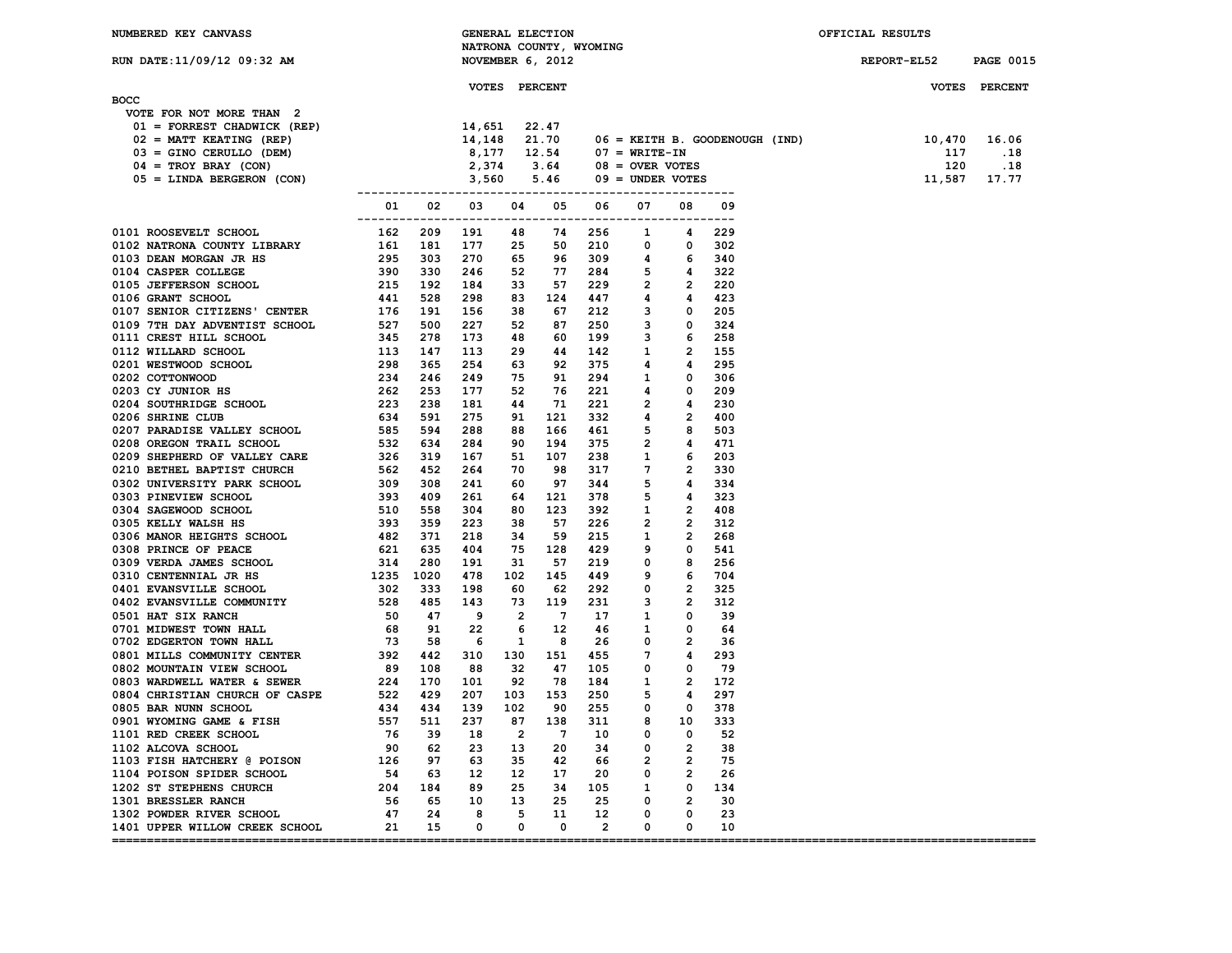| NUMBERED KEY CANVASS                                   |     |     |              |     | <b>GENERAL ELECTION</b><br>NATRONA COUNTY, WYOMING |                |                    | OFFICIAL RESULTS |                  |
|--------------------------------------------------------|-----|-----|--------------|-----|----------------------------------------------------|----------------|--------------------|------------------|------------------|
| RUN DATE: 11/09/12 09:32 AM                            |     |     |              |     | NOVEMBER 6, 2012                                   |                |                    | REPORT-EL52      | <b>PAGE 0016</b> |
| CASPER CITY COUNCIL WARD 1<br>VOTE FOR NOT MORE THAN 2 |     |     | <b>VOTES</b> |     | <b>PERCENT</b>                                     |                |                    | <b>VOTES</b>     | <b>PERCENT</b>   |
| $01 = TIM HAMRE$                                       |     |     | 2,171        |     | 15.34                                              |                |                    |                  |                  |
| $02 = BOB HOPKINS$                                     |     |     | 2,828        |     | 19.98                                              |                | $05 = WRTTE-TN$    | 75               | .53              |
| $03 =$ DANIEL SANDOVAL                                 |     |     | 2,312        |     | 16.33                                              |                | $06 =$ OVER VOTES  | 6                | .04              |
| $04 = GARRY YAKE$                                      |     |     | 1,707        |     | 12.06                                              |                | $07 =$ UNDER VOTES | 5,057            | 35.72            |
|                                                        | 01  | 02  | 03           | 04  | 05                                                 | 06             | 07                 |                  |                  |
| 0101 ROOSEVELT SCHOOL                                  | 183 | 224 | 244          | 154 | 8                                                  | 0              | 357                |                  |                  |
| 0102 NATRONA COUNTY LIBRARY                            | 135 | 191 | 185          | 110 | 9                                                  | $\overline{2}$ | 474                |                  |                  |
| 0103 DEAN MORGAN JR HS                                 | 257 | 326 | 294          | 212 | 9                                                  | $\overline{2}$ | 588                |                  |                  |
| 0104 CASPER COLLEGE                                    | 236 | 358 | 228          | 204 | 9                                                  | $\overline{2}$ | 593                |                  |                  |
| 0105 JEFFERSON SCHOOL                                  | 176 | 256 | 161          | 143 | 6                                                  | $^{\circ}$     | 392                |                  |                  |
| 0106 GRANT SCHOOL                                      | 383 | 463 | 400          | 252 | 8                                                  | 0              | 790                |                  |                  |
| 0107 SENIOR CITIZENS' CENTER                           | 164 | 194 | 211          | 120 | 4                                                  | $\Omega$       | 355                |                  |                  |
| 0109 7TH DAY ADVENTIST SCHOOL                          | 318 | 388 | 255          | 253 | 10                                                 | $^{\circ}$     | 744                |                  |                  |
| 0111 CREST HILL SCHOOL                                 | 205 | 297 | 190          | 170 | 5                                                  | 0              | 503                |                  |                  |
| 0112 WILLARD SCHOOL                                    | 114 | 131 | 144          | 89  | 7                                                  | <sup>n</sup>   | 261                |                  |                  |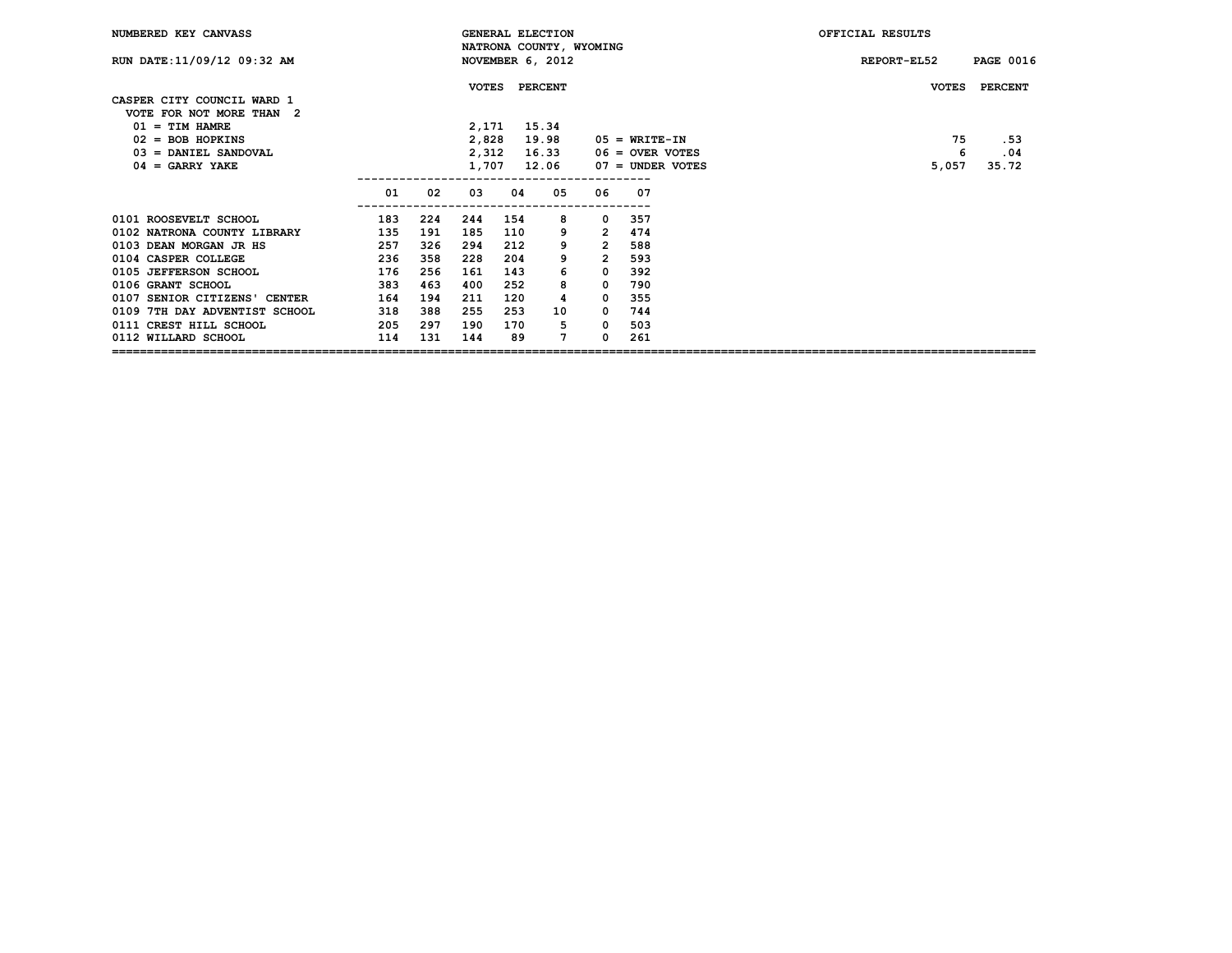| NUMBERED KEY CANVASS                        |     |     |              |     | <b>GENERAL ELECTION</b><br>NATRONA COUNTY, WYOMING |                |                                         | OFFICIAL RESULTS |                  |
|---------------------------------------------|-----|-----|--------------|-----|----------------------------------------------------|----------------|-----------------------------------------|------------------|------------------|
| RUN DATE: 11/09/12 09:32 AM                 |     |     |              |     | NOVEMBER 6, 2012                                   |                |                                         | REPORT-EL52      | <b>PAGE 0017</b> |
|                                             |     |     | <b>VOTES</b> |     | <b>PERCENT</b>                                     |                |                                         | <b>VOTES</b>     | <b>PERCENT</b>   |
| CASPER CITY COUNCIL WARD 2                  |     |     |              |     |                                                    |                |                                         |                  |                  |
| VOTE FOR NOT MORE THAN 2                    |     |     |              |     |                                                    |                |                                         |                  |                  |
| $01 = \text{BILL}$ BRAUER                   |     |     | 2,552        |     | 15.22                                              |                |                                         | 42               |                  |
| $02$ = CRAIG P. HEDQUIST                    |     |     | 3,318        |     | 19.79                                              |                | $05 = WRTTE-TN$                         |                  | .25              |
| $03 = JANEL MOORE$<br>$04 =$ CHARLIE POWELL |     |     | 2,912        |     | 17.36                                              |                | $06 =$ OVER VOTES<br>$07 =$ UNDER VOTES | 10               | .06<br>26.27     |
|                                             |     |     | 3,530        |     | 21.05                                              |                |                                         | 4,406            |                  |
|                                             | 01  | 02  | 03           | 04  | 05                                                 | 06             | 07                                      |                  |                  |
| 0201 WESTWOOD SCHOOL                        | 284 | 359 | 322          | 360 | 4                                                  | 6              | 415                                     |                  |                  |
| 0202 COTTONWOOD                             | 202 | 312 | 270          | 288 | 9                                                  | $^{\circ}$     | 415                                     |                  |                  |
| 0203 CY JUNIOR HS                           | 181 | 257 | 237          | 227 | 8                                                  | $^{\circ}$     | 344                                     |                  |                  |
| 0204 SOUTHRIDGE SCHOOL                      | 207 | 217 | 188          | 295 | $\mathbf{1}$                                       | $\Omega$       | 306                                     |                  |                  |
| 0206 SHRINE CLUB                            | 422 | 476 | 356          | 529 | 1                                                  | $\overline{2}$ | 664                                     |                  |                  |
| 0207 PARADISE VALLEY SCHOOL                 | 372 | 540 | 491          | 585 | 10                                                 | 0              | 700                                     |                  |                  |
| 0208 OREGON TRAIL SCHOOL                    | 314 | 478 | 439          | 485 | 4                                                  | 2              | 666                                     |                  |                  |
| 0209 SHEPHERD OF VALLEY CARE                | 209 | 310 | 278          | 249 | 3                                                  | $\Omega$       | 369                                     |                  |                  |
| 0210 BETHEL BAPTIST CHURCH                  | 361 | 369 | 331          | 512 | 2                                                  | <sup>n</sup>   | 527                                     |                  |                  |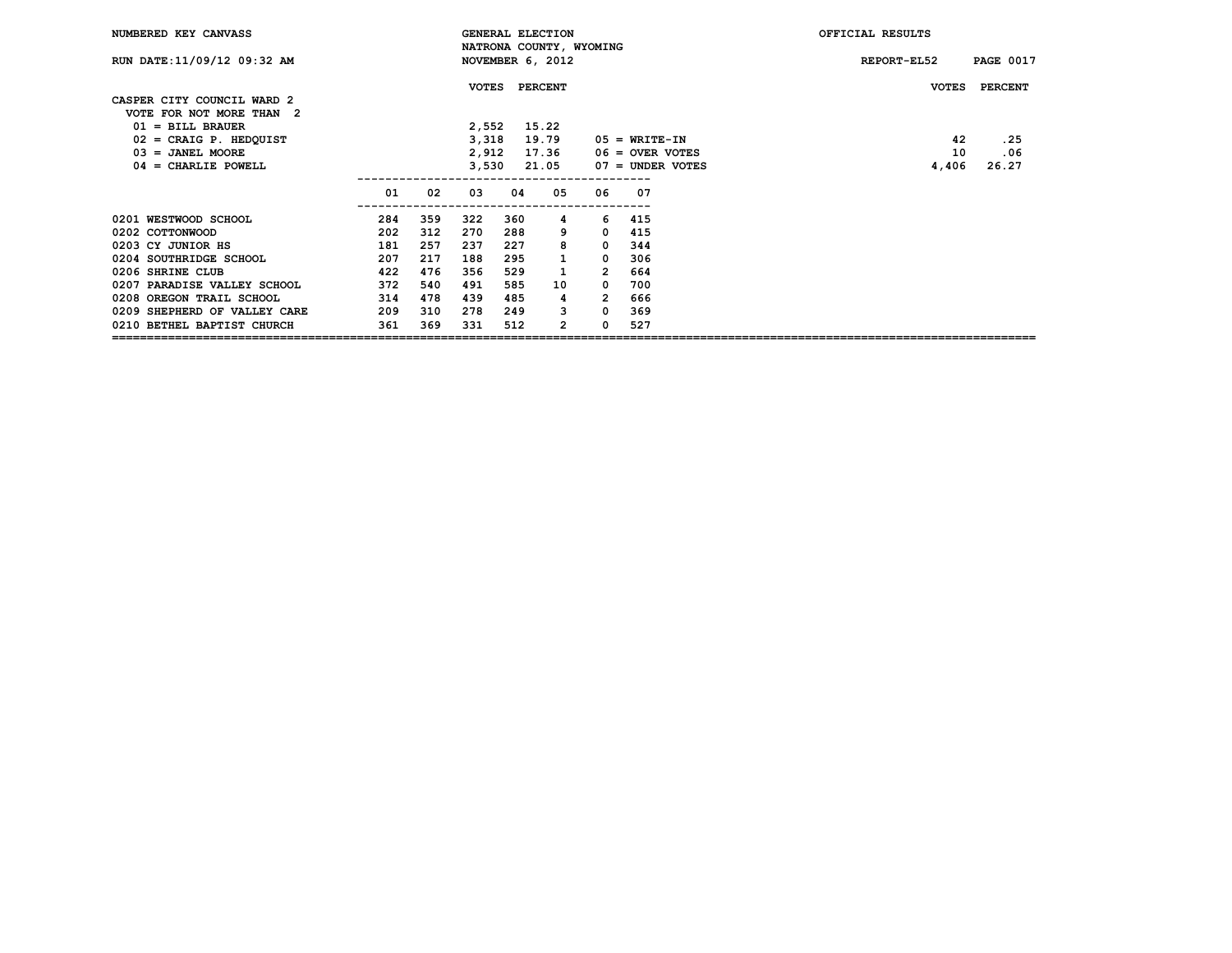| NUMBERED KEY CANVASS                                   |     |     |              | <b>GENERAL ELECTION</b> |                  | OFFICIAL RESULTS        |              |                  |
|--------------------------------------------------------|-----|-----|--------------|-------------------------|------------------|-------------------------|--------------|------------------|
| RUN DATE: 11/09/12 09:32 AM                            |     |     |              |                         | NOVEMBER 6, 2012 | NATRONA COUNTY, WYOMING | REPORT-EL52  | <b>PAGE 0018</b> |
| CASPER CITY COUNCIL WARD 3<br>VOTE FOR NOT MORE THAN 1 |     |     | <b>VOTES</b> |                         | <b>PERCENT</b>   |                         | <b>VOTES</b> | <b>PERCENT</b>   |
| $01 =$ STEPHEN CATHEY                                  |     |     | 3,542        |                         | 40.15            |                         |              |                  |
| 02 = CORDELL WISTISEN                                  |     |     | 3,300        |                         | 37.40            | $04 =$ OVER VOTES       | 15           | .17              |
| $03 = WRITE-TN$                                        |     |     | 46           |                         | . 52             | $05 =$ UNDER VOTES      | 1,920        | 21.76            |
|                                                        | 01  | 02  | 03           | 04                      | 05               |                         |              |                  |
| 0302 UNIVERSITY PARK SCHOOL                            | 381 | 291 | 6            | 0                       | 173              |                         |              |                  |
| 0303 PINEVIEW SCHOOL                                   | 367 | 426 | 4            | 3                       | 179              |                         |              |                  |
| 0304 SAGEWOOD SCHOOL                                   | 533 | 419 | 6            | 0                       | 231              |                         |              |                  |
| 0305 KELLY WALSH HS                                    | 302 | 327 | 3            |                         | 173              |                         |              |                  |
| 0306 MANOR HEIGHTS SCHOOL                              | 366 | 272 |              | 0                       | 186              |                         |              |                  |
| 0308 PRINCE OF PEACE                                   | 547 | 592 | 11           | 5.                      | 266              |                         |              |                  |
| 0309 VERDA JAMES SCHOOL                                | 255 | 251 | 6            |                         | 165              |                         |              |                  |
| 0310 CENTENNIAL JR HS                                  | 791 | 722 | 9            | 5                       | 547              |                         |              |                  |

**====================================================================================================================================**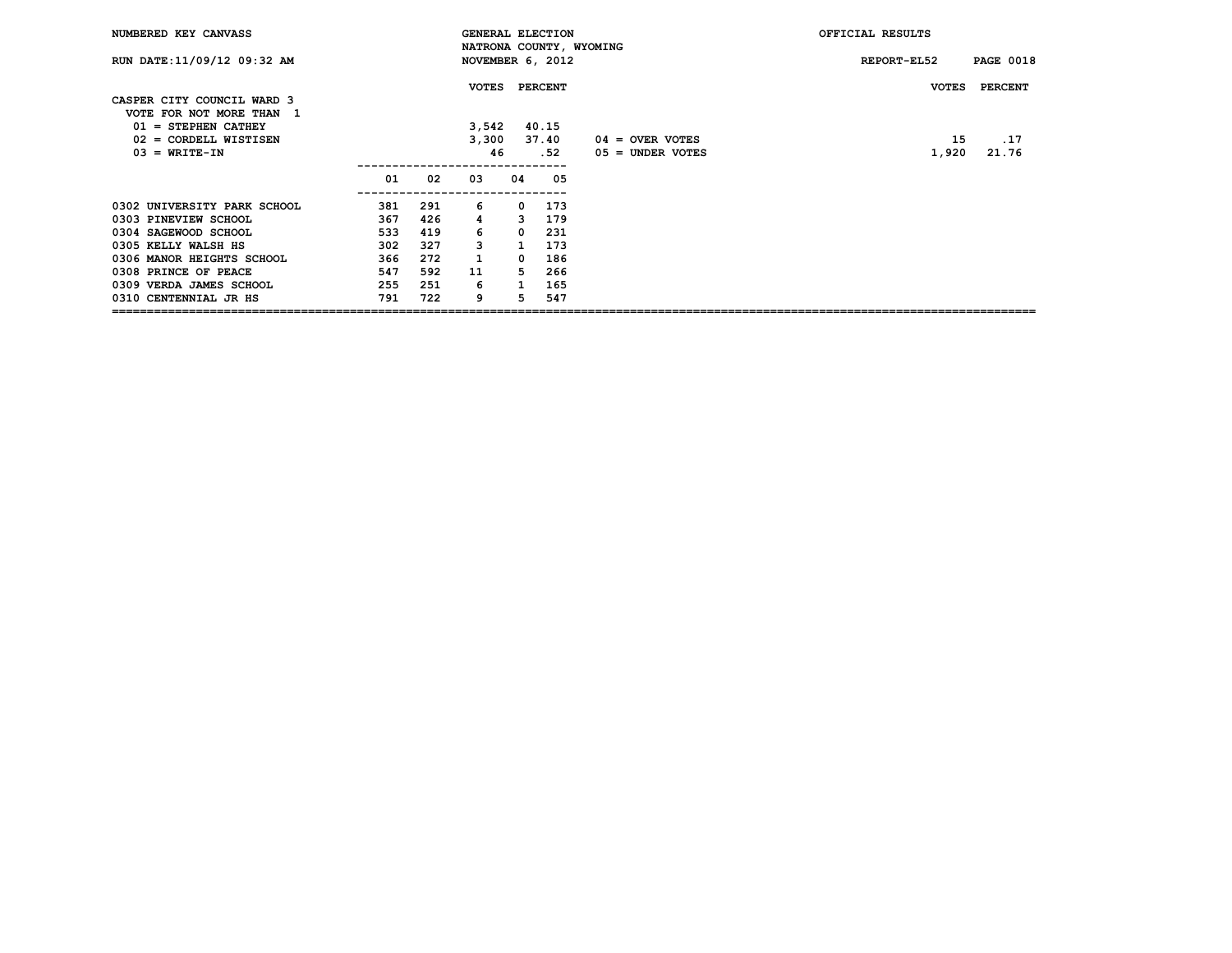| NUMBERED KEY CANVASS        |     |     | <b>GENERAL ELECTION</b> |     |                | NATRONA COUNTY, WYOMING |    |                    | OFFICIAL RESULTS |                |
|-----------------------------|-----|-----|-------------------------|-----|----------------|-------------------------|----|--------------------|------------------|----------------|
| RUN DATE: 11/09/12 09:32 AM |     |     | NOVEMBER 6, 2012        |     |                |                         |    | REPORT-EL52        | <b>PAGE 0019</b> |                |
| BAR NUNN TOWN COUNCIL       |     |     | <b>VOTES</b>            |     | <b>PERCENT</b> |                         |    |                    | <b>VOTES</b>     | <b>PERCENT</b> |
| VOTE FOR NOT MORE THAN 2    |     |     |                         |     |                |                         |    |                    |                  |                |
| $01 = JAKE BIGELOW$         |     |     | 332                     |     | 18.12          |                         |    |                    |                  |                |
| $02 = J$ OSH BROWN          |     |     | 416                     |     | 22.71          |                         |    | $05 = WRTTE-TN$    | 18               | .98            |
| $03$ = LANCE LYON           |     |     |                         | 176 | 9.61           |                         |    | $06 =$ OVER VOTES  | 0                |                |
| $04 =$ VANCE J. MOCKENSTURM |     |     | 156                     |     | 8.52           |                         |    | $07 =$ UNDER VOTES | 734              | 40.07          |
|                             | 01  | 02  | 03                      | 04  |                | 05                      | 06 | 07                 |                  |                |
| 0805 BAR NUNN SCHOOL        | 332 | 416 | 176                     | 156 |                | 18                      | 0  | 734                |                  |                |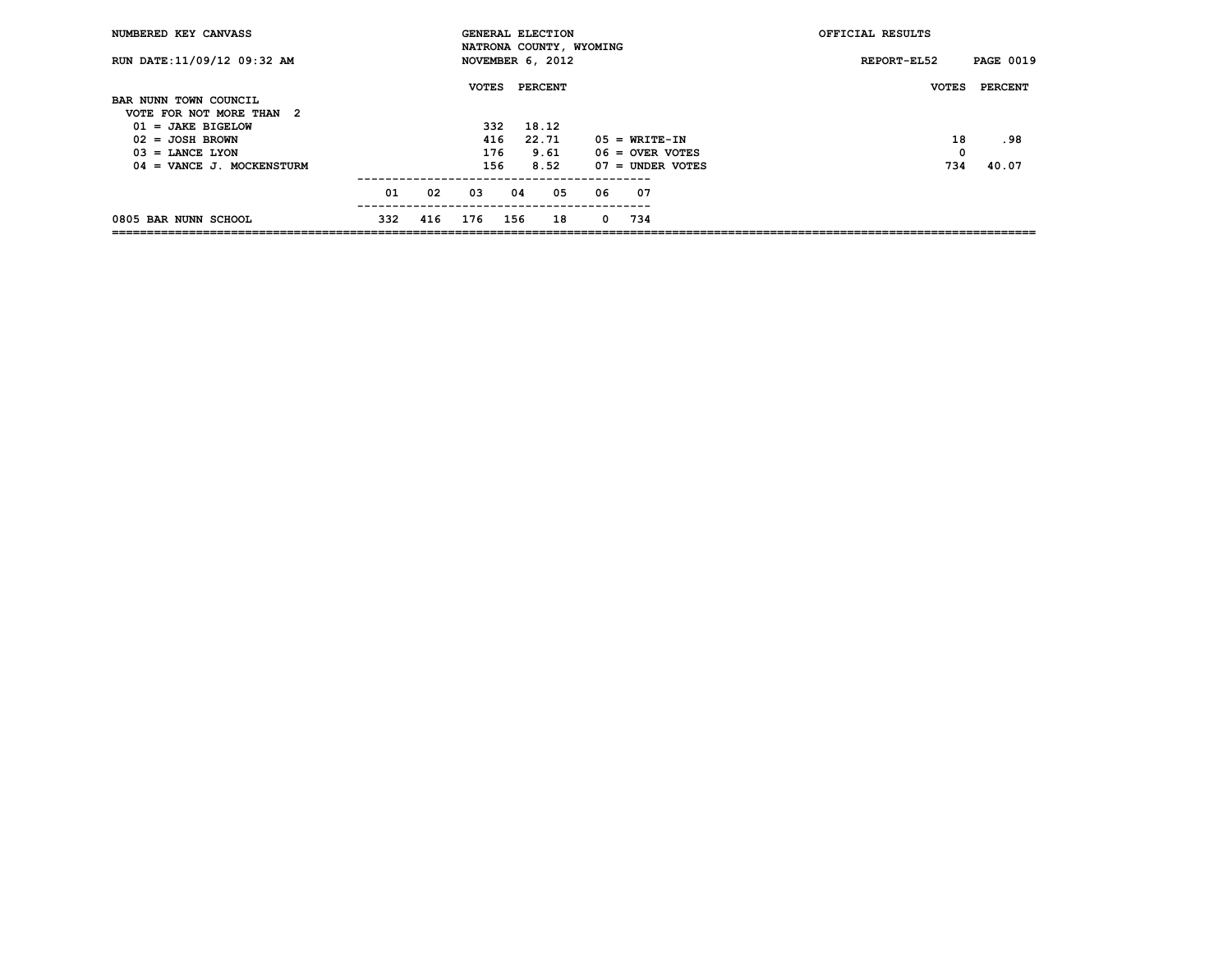| NUMBERED KEY CANVASS                              |     |    | <b>GENERAL ELECTION</b>                     |         |      |                                         | OFFICIAL RESULTS |                  |
|---------------------------------------------------|-----|----|---------------------------------------------|---------|------|-----------------------------------------|------------------|------------------|
| RUN DATE: 11/09/12 09:32 AM                       |     |    | NATRONA COUNTY, WYOMING<br>NOVEMBER 6, 2012 |         |      |                                         | REPORT-EL52      | <b>PAGE 0020</b> |
| BAR NUNN TOWN COUNCIL<br>VOTE FOR NOT MORE THAN 1 |     |    | <b>VOTES</b>                                | PERCENT |      |                                         | <b>VOTES</b>     | PERCENT          |
| $01 = BOBBY MARTIN$<br>$02 = WRTTE-TN$            |     |    | 610<br>20                                   | 66.59   | 2.18 | $03 =$ OVER VOTES<br>$04 =$ UNDER VOTES | 0<br>286         | 31.22            |
|                                                   | 01  | 02 | 03                                          | 04      |      |                                         |                  |                  |
| 0805 BAR NUNN SCHOOL                              | 610 | 20 | $\Omega$                                    | 286     |      |                                         |                  |                  |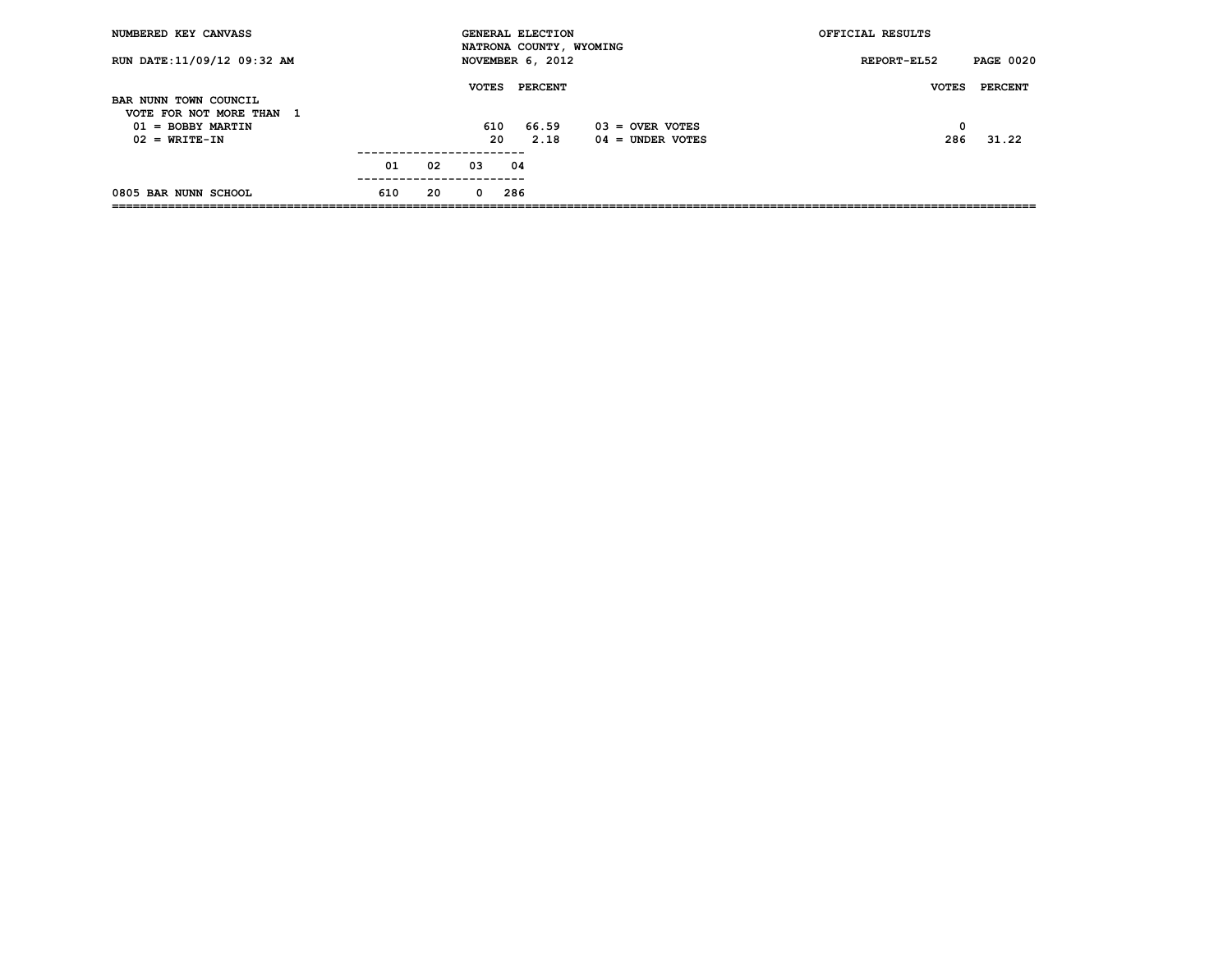| NUMBERED KEY CANVASS                                |     |     | <b>GENERAL ELECTION</b><br>NATRONA COUNTY, WYOMING |     |                |    |          |                                      | OFFICIAL RESULTS |                  |
|-----------------------------------------------------|-----|-----|----------------------------------------------------|-----|----------------|----|----------|--------------------------------------|------------------|------------------|
| RUN DATE: 11/09/12 09:32 AM                         |     |     | NOVEMBER 6, 2012                                   |     |                |    |          |                                      | REPORT-EL52      | <b>PAGE 0021</b> |
| EVANSVILLE TOWN COUNCIL<br>VOTE FOR NOT MORE THAN 2 |     |     | <b>VOTES</b>                                       |     | <b>PERCENT</b> |    |          |                                      | <b>VOTES</b>     | <b>PERCENT</b>   |
| $01$ = ERNEST R. BLACKFORD                          |     |     | 300                                                |     | 19.06          |    |          |                                      |                  |                  |
| $02 = LYNDOM J. LACH$<br>$03$ = TIFFANY RAYNER      |     |     | 126<br>349                                         |     | 8.01<br>22.17  |    |          | $05 = WRTTE-TN$<br>$06 =$ OVER VOTES | 5<br>0           | .32              |
| $04 = DOUG WHICH$                                   |     |     | 334                                                |     | 21.22          |    |          | $07 =$ UNDER VOTES                   | 460              | 29.22            |
|                                                     | 01  | 02  | 03                                                 | 04  |                | 05 | 06       | 07                                   |                  |                  |
| 0401 EVANSVILLE SCHOOL                              | 300 | 126 | 349                                                | 334 |                | 5  | $\Omega$ | 460                                  |                  |                  |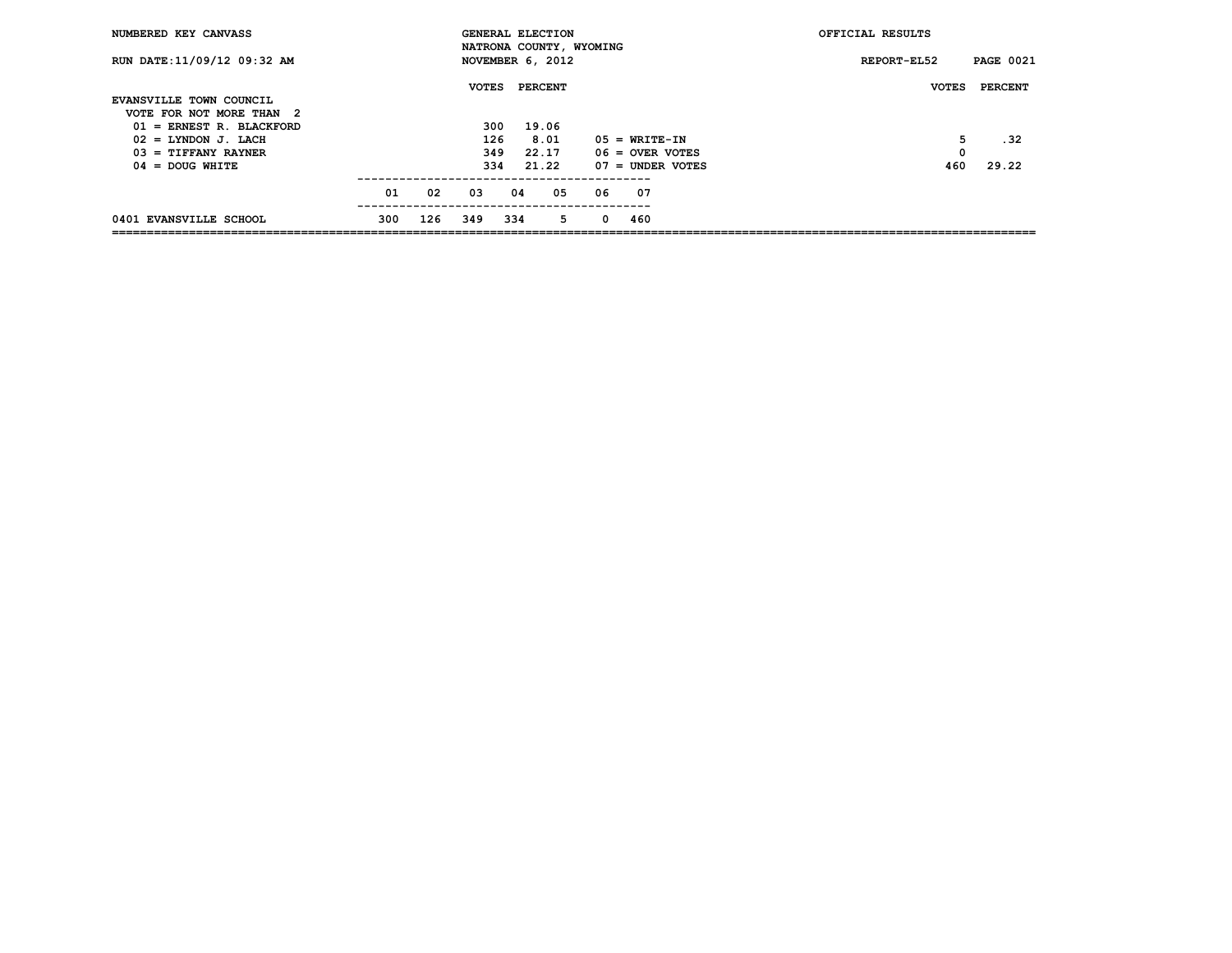| NUMBERED KEY CANVASS                             |     |            | <b>GENERAL ELECTION</b> |    |                |     |                         | OFFICIAL RESULTS |                  |
|--------------------------------------------------|-----|------------|-------------------------|----|----------------|-----|-------------------------|------------------|------------------|
| RUN DATE: 11/09/12 09:32 AM                      |     |            | NOVEMBER 6, 2012        |    |                |     | NATRONA COUNTY, WYOMING | REPORT-EL52      | <b>PAGE 0022</b> |
|                                                  |     |            | <b>VOTES</b>            |    | <b>PERCENT</b> |     |                         | <b>VOTES</b>     | PERCENT          |
| <b>MILLS MAYOR</b>                               |     |            |                         |    |                |     |                         |                  |                  |
| VOTE FOR NOT MORE THAN 1<br>$01 = JUDIE A. HERZ$ |     |            | 420                     |    | 38.46          |     |                         |                  |                  |
| $02$ = MARROLYCE WILSON                          |     |            | 525                     |    | 48.08          |     | $04 =$ OVER VOTES       |                  | .09              |
| $03 = WRITE-IN$                                  |     |            | 35                      |    | 3.21           |     | $05 =$ UNDER VOTES      | 111              | 10.16            |
|                                                  |     | ---------- |                         |    |                |     |                         |                  |                  |
|                                                  | 01  | 02         | 03                      | 04 |                | 05  |                         |                  |                  |
| 0801 MILLS COMMUNITY CENTER                      | 420 | 525        | 35                      |    |                | 111 |                         |                  |                  |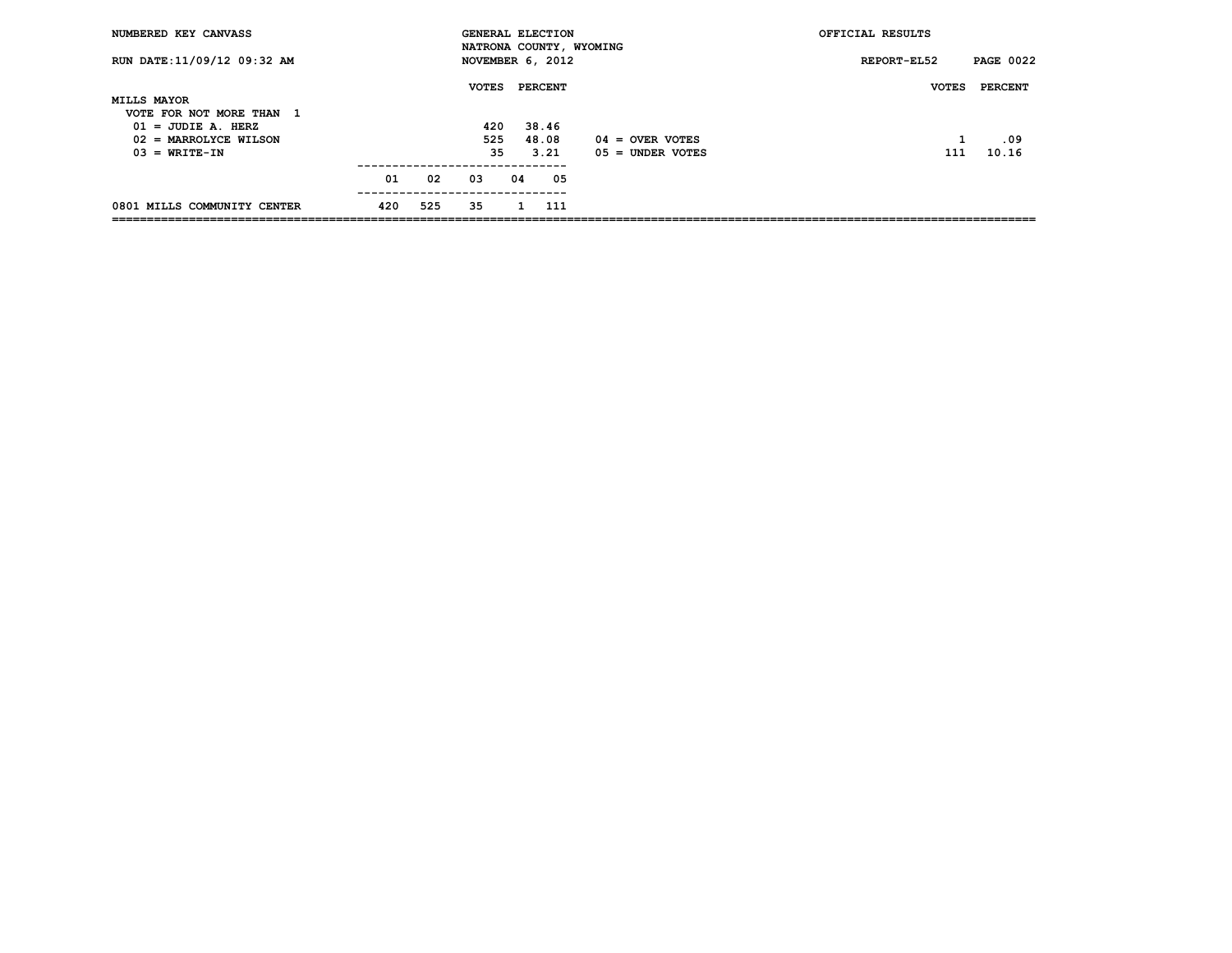| NUMBERED KEY CANVASS        |     |     | <b>GENERAL ELECTION</b>                     |    |                |    |     |                    | OFFICIAL RESULTS |                  |
|-----------------------------|-----|-----|---------------------------------------------|----|----------------|----|-----|--------------------|------------------|------------------|
| RUN DATE: 11/09/12 09:32 AM |     |     | NATRONA COUNTY, WYOMING<br>NOVEMBER 6, 2012 |    |                |    |     |                    | REPORT-EL52      | <b>PAGE 0023</b> |
|                             |     |     | <b>VOTES</b>                                |    | <b>PERCENT</b> |    |     |                    | <b>VOTES</b>     | PERCENT          |
| MILLS TOWN COUNCIL          |     |     |                                             |    |                |    |     |                    |                  |                  |
| VOTE FOR NOT MORE THAN 2    |     |     |                                             |    |                |    |     |                    |                  |                  |
| $01 = ROSALIE COLEMAN$      |     |     | 610                                         |    | 27.93          |    |     | $04 = WRTTE-TN$    | 22               | 1.01             |
| $02$ = CECIL T. ENGELS      |     |     | 523                                         |    | 23.95          |    |     | $05 =$ OVER VOTES  | 0                |                  |
| $03$ = ELSIE J. HERBORT     |     |     | 440                                         |    | 20.15          |    |     | $06 =$ UNDER VOTES | 589              | 26.97            |
|                             | 01  | 02  | 03                                          | 04 |                | 05 | 06  |                    |                  |                  |
|                             |     |     |                                             |    |                |    |     |                    |                  |                  |
| 0801 MILLS COMMUNITY CENTER | 610 | 523 | 440                                         | 22 |                | 0  | 589 |                    |                  |                  |
|                             |     |     |                                             |    |                |    |     |                    |                  |                  |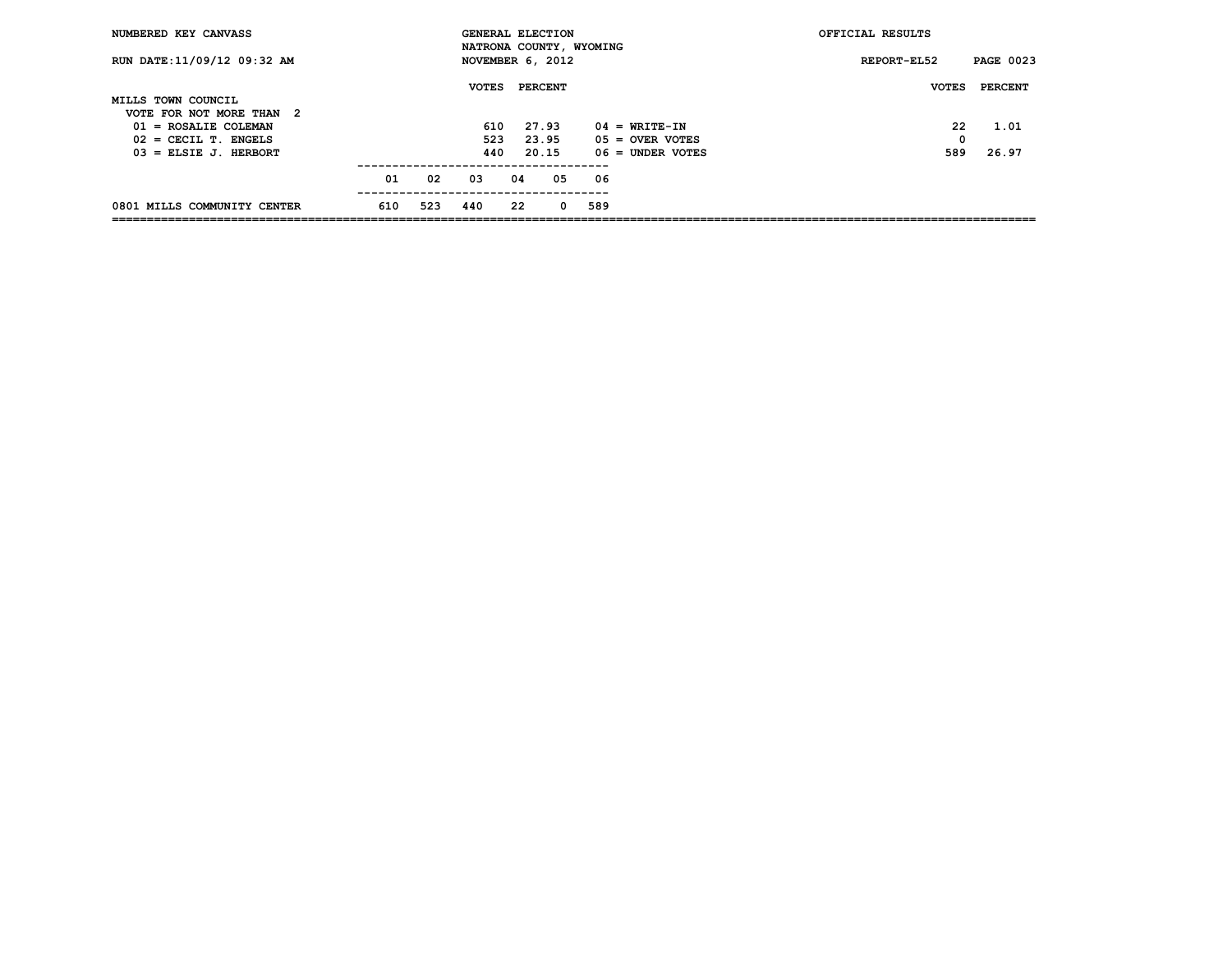| NUMBERED KEY CANVASS                                  |     |     | <b>GENERAL ELECTION</b> |    |                |     |                         | OFFICIAL RESULTS |                  |
|-------------------------------------------------------|-----|-----|-------------------------|----|----------------|-----|-------------------------|------------------|------------------|
| RUN DATE: 11/09/12 09:32 AM                           |     |     | NOVEMBER 6, 2012        |    |                |     | NATRONA COUNTY, WYOMING | REPORT-EL52      | <b>PAGE 0024</b> |
|                                                       |     |     | <b>VOTES</b>            |    | <b>PERCENT</b> |     |                         | <b>VOTES</b>     | PERCENT          |
| MILLS TOWN COUNCIL                                    |     |     |                         |    |                |     |                         |                  |                  |
| VOTE FOR NOT MORE THAN<br>ı<br>$01 =$ KRIS MUGGENBURG |     |     | 462                     |    | 42.31          |     |                         |                  |                  |
| $02 = RUTH$ M. PITTS                                  |     |     | 475                     |    | 43.50          |     | $04 =$ OVER VOTES       | 0                |                  |
| $03 = WRITE-IN$                                       |     |     | 12 <sup>2</sup>         |    | 1.10           |     | $05 =$ UNDER VOTES      | 143              | 13.10            |
|                                                       | 01  | 02  | 03                      | 04 |                | 05  |                         |                  |                  |
| 0801 MILLS COMMUNITY CENTER                           | 462 | 475 | 12 <sup>2</sup>         | 0  |                | 143 |                         |                  |                  |
|                                                       |     |     |                         |    |                |     |                         |                  |                  |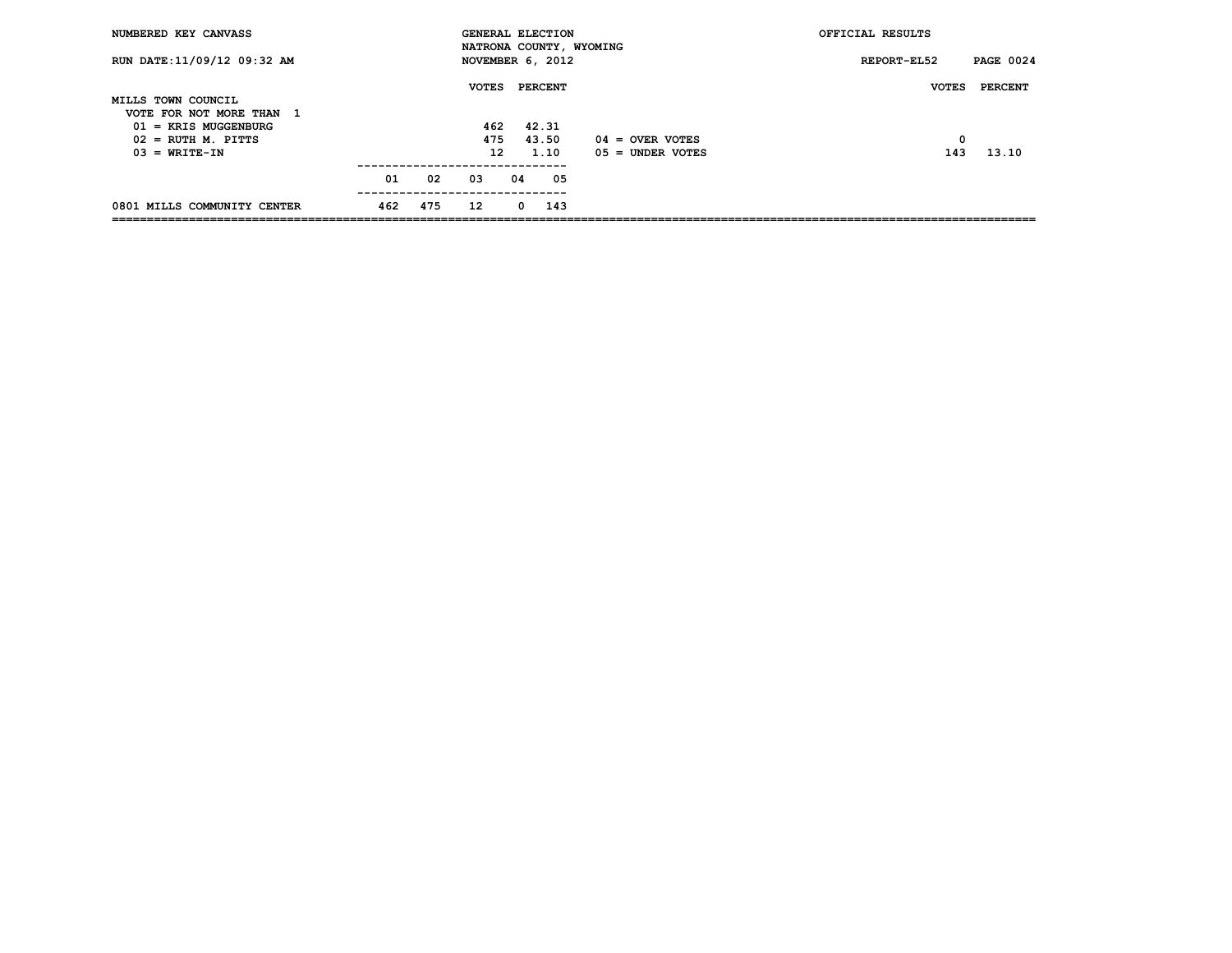| NUMBERED KEY CANVASS                                                                                                                                                                                                                                 |     |    |     |     | GENERAL ELECTION        |     |    |   |   |     | OFFICIAL RESULTS                                                                                                                       |                  |
|------------------------------------------------------------------------------------------------------------------------------------------------------------------------------------------------------------------------------------------------------|-----|----|-----|-----|-------------------------|-----|----|---|---|-----|----------------------------------------------------------------------------------------------------------------------------------------|------------------|
|                                                                                                                                                                                                                                                      |     |    |     |     | NATRONA COUNTY, WYOMING |     |    |   |   |     |                                                                                                                                        |                  |
| RUN DATE: 11/09/12 09:32 AM                                                                                                                                                                                                                          |     |    |     |     | NOVEMBER 6, 2012        |     |    |   |   |     | REPORT-EL52                                                                                                                            | <b>PAGE 0025</b> |
|                                                                                                                                                                                                                                                      |     |    |     |     |                         |     |    |   |   |     |                                                                                                                                        |                  |
|                                                                                                                                                                                                                                                      |     |    |     |     | VOTES PERCENT           |     |    |   |   |     |                                                                                                                                        | VOTES PERCENT    |
| CASPER COLLEGE DISTRICT BOARD OF TRUSTEE                                                                                                                                                                                                             |     |    |     |     |                         |     |    |   |   |     |                                                                                                                                        |                  |
| VOTE FOR NOT MORE THAN 4                                                                                                                                                                                                                             |     |    |     |     |                         |     |    |   |   |     |                                                                                                                                        |                  |
|                                                                                                                                                                                                                                                      |     |    |     |     |                         |     |    |   |   |     | 12,740                                                                                                                                 | 9.77             |
|                                                                                                                                                                                                                                                      |     |    |     |     |                         |     |    |   |   |     | 8,604                                                                                                                                  | 6.60             |
|                                                                                                                                                                                                                                                      |     |    |     |     |                         |     |    |   |   |     | 244                                                                                                                                    | .19              |
|                                                                                                                                                                                                                                                      |     |    |     |     |                         |     |    |   |   |     | 136                                                                                                                                    | $\ldots$         |
| VOTE FOR NOT MORE THAN<br>01 = SCOTT BENNICON<br>02 = BOB DESPAIN<br>02 = BOB DESPAIN<br>03 = LAUREN V. GRIFFITH<br>04 = BILL M. HAMBRICK<br>05 = MATTHEW A. LOUCKS<br>11,233 8.61<br>05 = MATTHEW A. LOUCKS<br>11,233 8.61<br>06 = OVER VOTES<br>11 |     |    |     |     |                         |     |    |   |   |     | 9.66 06 = SUSAN D. MILLER<br>6.93 07 = CLIFF WHITLOCK<br>9.06 08 = WRITE-IN<br>8.28 09 = OVER VOTES<br>8.61 10 = UNDER VOTES<br>53,211 | 40.80            |
|                                                                                                                                                                                                                                                      |     |    |     |     |                         |     |    |   |   |     |                                                                                                                                        |                  |
|                                                                                                                                                                                                                                                      |     |    |     |     |                         |     |    |   |   |     |                                                                                                                                        |                  |
|                                                                                                                                                                                                                                                      |     |    |     |     |                         |     |    |   |   |     |                                                                                                                                        |                  |
|                                                                                                                                                                                                                                                      |     |    |     |     |                         |     |    |   |   |     |                                                                                                                                        |                  |
|                                                                                                                                                                                                                                                      |     |    |     |     |                         |     |    |   |   |     |                                                                                                                                        |                  |
|                                                                                                                                                                                                                                                      |     |    |     |     |                         |     |    |   |   |     |                                                                                                                                        |                  |
|                                                                                                                                                                                                                                                      |     |    |     |     |                         |     |    |   |   |     |                                                                                                                                        |                  |
|                                                                                                                                                                                                                                                      |     |    |     |     |                         |     |    |   |   |     |                                                                                                                                        |                  |
|                                                                                                                                                                                                                                                      |     |    |     |     |                         |     |    |   |   |     |                                                                                                                                        |                  |
|                                                                                                                                                                                                                                                      |     |    |     |     |                         |     |    |   |   |     |                                                                                                                                        |                  |
|                                                                                                                                                                                                                                                      |     |    |     |     |                         |     |    |   |   |     |                                                                                                                                        |                  |
|                                                                                                                                                                                                                                                      |     |    |     |     |                         |     |    |   |   |     |                                                                                                                                        |                  |
|                                                                                                                                                                                                                                                      |     |    |     |     |                         |     |    |   |   |     |                                                                                                                                        |                  |
|                                                                                                                                                                                                                                                      |     |    |     |     |                         |     |    |   |   |     |                                                                                                                                        |                  |
|                                                                                                                                                                                                                                                      |     |    |     |     |                         |     |    |   |   |     |                                                                                                                                        |                  |
|                                                                                                                                                                                                                                                      |     |    |     |     |                         |     |    |   |   |     |                                                                                                                                        |                  |
|                                                                                                                                                                                                                                                      |     |    |     |     |                         |     |    |   |   |     |                                                                                                                                        |                  |
|                                                                                                                                                                                                                                                      |     |    |     |     |                         |     |    |   |   |     |                                                                                                                                        |                  |
|                                                                                                                                                                                                                                                      |     |    |     |     |                         |     |    |   |   |     |                                                                                                                                        |                  |
|                                                                                                                                                                                                                                                      |     |    |     |     |                         |     |    |   |   |     |                                                                                                                                        |                  |
|                                                                                                                                                                                                                                                      |     |    |     |     |                         |     |    |   |   |     |                                                                                                                                        |                  |
|                                                                                                                                                                                                                                                      |     |    |     |     |                         |     |    |   |   |     |                                                                                                                                        |                  |
|                                                                                                                                                                                                                                                      |     |    |     |     |                         |     |    |   |   |     |                                                                                                                                        |                  |
|                                                                                                                                                                                                                                                      |     |    |     |     |                         |     |    |   |   |     |                                                                                                                                        |                  |
|                                                                                                                                                                                                                                                      |     |    |     |     |                         |     |    |   |   |     |                                                                                                                                        |                  |
|                                                                                                                                                                                                                                                      |     |    |     |     |                         |     |    |   |   |     |                                                                                                                                        |                  |
|                                                                                                                                                                                                                                                      |     |    |     |     |                         |     |    |   |   |     |                                                                                                                                        |                  |
|                                                                                                                                                                                                                                                      |     |    |     |     |                         |     |    |   |   |     |                                                                                                                                        |                  |
|                                                                                                                                                                                                                                                      |     |    |     |     |                         |     |    |   |   |     |                                                                                                                                        |                  |
|                                                                                                                                                                                                                                                      |     |    |     |     |                         |     |    |   |   |     |                                                                                                                                        |                  |
|                                                                                                                                                                                                                                                      |     |    |     |     |                         |     |    |   |   |     |                                                                                                                                        |                  |
|                                                                                                                                                                                                                                                      |     |    |     |     |                         |     |    |   |   |     |                                                                                                                                        |                  |
|                                                                                                                                                                                                                                                      |     |    |     |     |                         |     |    |   |   |     |                                                                                                                                        |                  |
|                                                                                                                                                                                                                                                      |     |    |     |     |                         |     |    |   |   |     |                                                                                                                                        |                  |
|                                                                                                                                                                                                                                                      |     |    |     |     |                         |     |    |   |   |     |                                                                                                                                        |                  |
|                                                                                                                                                                                                                                                      |     |    |     |     |                         |     |    |   |   |     |                                                                                                                                        |                  |
|                                                                                                                                                                                                                                                      |     |    |     |     |                         |     |    |   |   |     |                                                                                                                                        |                  |
|                                                                                                                                                                                                                                                      |     |    |     |     |                         |     |    |   |   |     |                                                                                                                                        |                  |
|                                                                                                                                                                                                                                                      |     |    |     |     |                         |     |    |   |   |     |                                                                                                                                        |                  |
|                                                                                                                                                                                                                                                      |     |    |     |     |                         |     |    |   |   |     |                                                                                                                                        |                  |
|                                                                                                                                                                                                                                                      |     |    |     |     |                         |     |    |   |   |     |                                                                                                                                        |                  |
| 1101 RED CREEK SCHOOL                                                                                                                                                                                                                                | 35  | 18 | 26  | 41  | 29                      | 31  | 20 | 0 | 0 | 208 |                                                                                                                                        |                  |
| 1102 ALCOVA SCHOOL                                                                                                                                                                                                                                   | 65  | 29 | 42  | 47  | 53                      | 64  | 45 | 0 | 0 | 219 |                                                                                                                                        |                  |
| 1103 FISH HATCHERY @ POISON                                                                                                                                                                                                                          | 110 | 55 | 89  | 78  | 93                      | 112 | 56 | з |   | 420 |                                                                                                                                        |                  |
| 1104 POISON SPIDER SCHOOL                                                                                                                                                                                                                            | 38  | 27 | 39  | 30  | 34                      | 38  | 39 | 0 | 0 | 167 |                                                                                                                                        |                  |
| 1202 ST STEPHENS CHURCH                                                                                                                                                                                                                              | 162 | 96 | 129 | 122 | 109                     | 119 | 87 | 0 | 0 | 728 |                                                                                                                                        |                  |
| 1301 BRESSLER RANCH                                                                                                                                                                                                                                  | 39  | 41 | 45  | 31  | 39                      | 43  | 28 | 0 | 0 | 186 |                                                                                                                                        |                  |
| 1302 POWDER RIVER SCHOOL                                                                                                                                                                                                                             | 17  | 8  | 27  | 17  | 14                      | 20  | 24 | 0 | 4 | 129 |                                                                                                                                        |                  |
| 1401 UPPER WILLOW CREEK SCHOOL                                                                                                                                                                                                                       | 5   | 1  | 4   | 5   | 4                       | з   | 6  | 0 | 0 | 68  |                                                                                                                                        |                  |
|                                                                                                                                                                                                                                                      |     |    |     |     |                         |     |    |   |   |     |                                                                                                                                        |                  |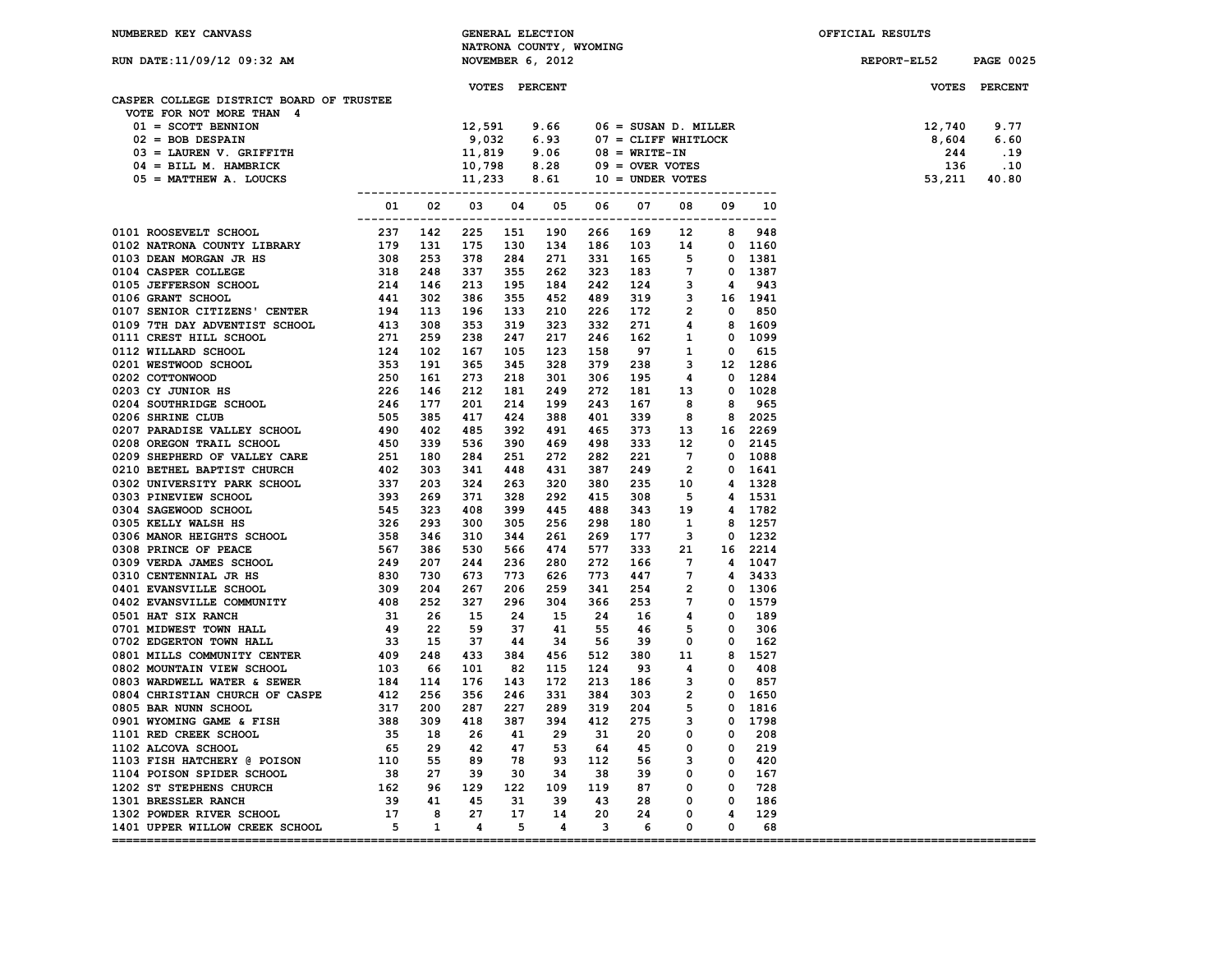| <b>NUMBERED KEY CANVASS</b>                                   |                                     |            |                 |            | <b>GENERAL ELECTION</b>                     |            |                          |                |            |            |              | OFFICIAL RESULTS |                |                  |                  |
|---------------------------------------------------------------|-------------------------------------|------------|-----------------|------------|---------------------------------------------|------------|--------------------------|----------------|------------|------------|--------------|------------------|----------------|------------------|------------------|
| RUN DATE:11/09/12 09:32 AM                                    |                                     |            |                 |            | NATRONA COUNTY, WYOMING<br>NOVEMBER 6, 2012 |            |                          |                |            |            |              |                  | REPORT-EL52    |                  | <b>PAGE 0026</b> |
|                                                               |                                     |            |                 |            |                                             |            |                          |                |            |            |              |                  |                |                  |                  |
|                                                               |                                     |            | <b>VOTES</b>    |            | <b>PERCENT</b>                              |            |                          |                |            |            |              |                  |                | <b>VOTES</b>     | <b>PERCENT</b>   |
| NATRONA COUNTY SCHOOL DIST NO 1                               |                                     |            |                 |            |                                             |            |                          |                |            |            |              |                  |                |                  |                  |
| VOTE FOR NOT MORE THAN 5                                      |                                     |            |                 |            |                                             |            |                          |                |            |            |              |                  |                |                  |                  |
| $01 =$ DAVID S. BLAEDE<br>02 = KEVIN CHRISTOPHERSON           |                                     |            | 3,063<br>10,026 |            | 1.88<br>6.15                                |            | $09 =$ PAULA J. REID     |                |            |            |              |                  |                | 9,915            | 6.08             |
| $03 =$ GREGORY FLESVIG                                        |                                     |            | 2,868           |            | 1.76                                        |            | $10 = \text{MARC}$ SMITH |                |            |            |              |                  |                | 7,156            | 4.39             |
| $04$ = ELIZABETH HORSCH                                       |                                     |            | 9,078           |            | 5.57                                        |            | 11 = STEPHEN SPRECHER    |                |            |            |              |                  |                | 7,316            | 4.49             |
| $05 =$ DANA HOWIE                                             |                                     |            | 8,979           |            | 5.51                                        |            | $12$ = RITA WALSH        |                |            |            |              |                  |                | 13,946           | 8.56             |
| $06 =$ DONN MCCALL                                            |                                     |            | 6,853           |            | 4.20                                        |            | $13 = WRTTE-IN$          |                |            |            |              |                  |                |                  | 266<br>.16       |
| $07 = MARK E$ . PETERSON                                      |                                     |            | 7,413           |            | 4.55                                        |            | $14 =$ OVER VOTES        |                |            |            |              |                  |                |                  | 470<br>.29       |
| 08 = SHAWNNA PUNTENEY                                         |                                     |            | 7,930           |            | 4.86                                        |            | $15 =$ UNDER VOTES       |                |            |            |              |                  |                | 67,731           | 41.55            |
|                                                               |                                     |            |                 |            |                                             |            |                          |                |            |            |              |                  |                |                  |                  |
|                                                               | 01<br>--------------                | 02         | 03              | 04         | 05                                          | 06         | 07                       | 08             | 09         | 10         | 11           | 12               | 13             | 14<br>---------- | 15               |
| 0101 ROOSEVELT SCHOOL                                         | 114                                 | 190        | 73              | 185        | 164                                         | 112        | 140                      | 143            | 193        | 103        | 86           | 243              | 14             |                  | 15 1160          |
| 0102 NATRONA COUNTY LIBRARY                                   | 42                                  | 157        | 46              | 136        | 112                                         | 97         | 88                       | 101            | 130        | 78         | 84           | 201              | 13             | 15               | 1465             |
| 0103 DEAN MORGAN JR HS                                        | 46                                  | 227        | 83              | 259        | 252                                         | 198        | 160                      | 237            | 250        | 163        | 183          | 363              | 4              | 20               | 1775             |
| <b>0104 CASPER COLLEGE</b>                                    | 68                                  | 248        | 78              | 237        | 228                                         | 206        | 164                      | 193            | 236        | 170        | 216          | 372              | з              | 20               | 1836             |
| 0105 JEFFERSON SCHOOL                                         | 52                                  | 151        | 33              | 180        | 193                                         | 143        | 117                      | 125            | 167        | 111        | 143          | 249              | 1              | 10               | 1160             |
| 0106 GRANT SCHOOL                                             | 103                                 | 349        | 79              | 281        | 334                                         | 288        | 291                      | 312            | 375        | 271        | 235          | 526              | 8              | 10               | 2418             |
| 0107 SENIOR CITIZENS' CENTER<br>0109 7TH DAY ADVENTIST SCHOOL | 44<br>72                            | 158<br>344 | 33<br>92        | 147<br>226 | 130<br>231                                  | 89<br>214  | 164<br>213               | 159<br>248     | 178<br>270 | 115<br>244 | 110<br>243   | 217<br>473       | 1<br>9         | 5<br>0           | 1070<br>2046     |
| 0111 CREST HILL SCHOOL                                        | 50                                  | 207        | 46              | 185        | 160                                         | 169        | 120                      | 156            | 229        | 170        | 182          | 315              | $\overline{2}$ | 0                | 1434             |
| 0112 WILLARD SCHOOL                                           | 48                                  | 106        | 37              | 91         | 105                                         | 71         | 87                       | 86             | 108        | 107        | 78           | 152              | 6              | 5                | 778              |
| 0201 WESTWOOD SCHOOL                                          | 93                                  | 302        | 85              | 266        | 223                                         | 170        | 181                      | 227            | 274        | 218        | 251          | 422              | 3              | 10               | 1650             |
| 0202 COTTONWOOD                                               | 79                                  | 226        | 94              | 227        | 192                                         | 133        | 141                      | 195            | 200        | 152        | 163          | 355              | 13             | 25               | 1545             |
| 0203 CY JUNIOR HS                                             | 84                                  | 232        | 52              | 168        | 169                                         | 118        | 121                      | 167            | 193        | 121        | 119          | 269              | 11             | 15               | 1296             |
| 0204 SOUTHRIDGE SCHOOL                                        | 62                                  | 221        | 59              | 180        | 185                                         | 164        | 119                      | 143            | 190        | 113        | 113          | 271              | 5              | 10               | 1200             |
| 0206 SHRINE CLUB                                              | 89                                  | 368        | 144             | 365        | 323                                         | 290        | 300                      | 281            | 368        | 289        | 298          | 516              | 10             | 10               | 2474             |
| 0207 PARADISE VALLEY SCHOOL                                   | 117                                 | 386        | 136             | 357        | 355                                         | 261        | 373                      | 315            | 387        | 304        | 302          | 512              | 8              | 30               | 2902             |
| 0208 OREGON TRAIL SCHOOL                                      | 123                                 | 360        | 102             | 315        | 389                                         | 231        | 386                      | 326            | 407        | 310        | 246          | 522              | 6              | 0                | 2742             |
| 0209 SHEPHERD OF VALLEY CARE                                  | 66                                  | 197        | 61              | 208        | 182                                         | 176        | 187                      | 184            | 231        | 158        | 142          | 327              | 7              | 10               | 1409             |
| 0210 BETHEL BAPTIST CHURCH                                    | 67                                  | 328        | 79              | 265        | 264                                         | 274        | 298                      | 254            | 341        | 257        | 298          | 476              | 4              | 10               | 2040             |
| 0302 UNIVERSITY PARK SCHOOL                                   | 95                                  | 252        | 76              | 231        | 256                                         | 162        | 236                      | 230            | 288        | 196        | 165          | 363              | 14             | 30               | 1661             |
| 0303 PINEVIEW SCHOOL                                          | 77                                  | 299        | 70              | 310        | 298                                         | 204        | 229                      | 276            | 323        | 223        | 224          | 456              | 3              | 5                | 1898             |
| 0304 SAGEWOOD SCHOOL<br>0305 KELLY WALSH HS                   | 117                                 | 390        | 106             | 348<br>250 | 397<br>254                                  | 222<br>197 | 241<br>173               | 317<br>182     | 362<br>231 | 320        | 252          | 559<br>402       | 15             | 25<br>5          | 2274<br>1583     |
| 0306 MANOR HEIGHTS SCHOOL                                     | 63<br>57                            | 245<br>270 | 66<br>47        | 227        | 250                                         | 194        | 141                      | 151            | 228        | 176<br>193 | 197<br>280   | 400              | 6<br>6         | 15               | 1666             |
| 0308 PRINCE OF PEACE                                          | 176                                 | 477        | 119             | 466        | 450                                         | 296        | 287                      | 330            | 435        | 282        | 301          | 657              | 24             | 10               | 2795             |
| 0309 VERDA JAMES SCHOOL                                       | 62                                  | 250        | 57              | 204        | 196                                         | 149        | 140                      | 165            | 181        | 147        | 137          | 296              | 5              | 10               | 1391             |
| 0310 CENTENNIAL JR HS                                         | 127                                 | 629        | 189             | 557        | 572                                         | 487        | 404                      | 490            | 601        | 460        | 507          | 847              | 6              | 15               | 4479             |
| 0401 EVANSVILLE SCHOOL                                        | 73                                  | 236        | 69              | 240        | 236                                         | 155        | 208                      | 184            | 221        | 145        | 123          | 313              | 2              | 10               | 1720             |
| 0402 EVANSVILLE COMMUNITY                                     |                                     | 260        | 76              | 261        | 304                                         | 193        | 222                      | 224            | 305        | 205        | 229          | 360              | 7              | 10               | 1993             |
| <b>0501 HAT SIX RANCH</b>                                     | $91$<br>$6$<br>$9$<br>$14$<br>$166$ | 11         | 8               | 21         | 17                                          | 11         | 21                       | 20             | 17         | 12         | 20           | 28               | 5              | 0                | 233              |
| 0701 MIDWEST TOWN HALL                                        |                                     | 48         | 11              | 31         | 42                                          | 46         | 46                       | 47             | 41         | 27         | 23           | 67               | 6              | 0                | 331              |
| 0702 EDGERTON TOWN HALL                                       |                                     | 37         | 9               | 21         | 25                                          | 22         | 34                       | 31             | 35         | 20         | 18           | 48               | 0              | 20               | 191              |
| 0801 MILLS COMMUNITY CENTER                                   |                                     | 313        | 136             | 313        | 308                                         | 189        | 267                      | 344            | 460        | 243        | 244          | 497              | 12             | 10               | 1958             |
| 0802 MOUNTAIN VIEW SCHOOL                                     | 36                                  | 100        | 23              | 76         | 78                                          | 59         | 73                       | 53             | 99         | 85         | 58           | 119              | 0              | 0                | 511              |
| 0803 WARDWELL WATER & SEWER                                   | 59                                  | 160        | 58              | 138        | 127                                         | 83         | 104                      | 136            | 142        | 130        | 145          | 211              | 7              | $\Omega$         | 1060             |
| 0804 CHRISTIAN CHURCH OF CASPE                                | 112                                 | 313        | 90              | 285        | 227                                         | 181        | 236                      | 193            | 297        | 213        | 218          | 400              | з              | 20               | 2137             |
| 0805 BAR NUNN SCHOOL                                          | 125                                 | 238        | 87              | 189        | 233                                         | 117        | 191                      | 207            | 224        | 154        | 134          | 316              | 9              |                  | 15 2341<br>2399  |
| 0901 WYOMING GAME & FISH<br>1101 RED CREEK SCHOOL             | 91<br>5                             | 377<br>26  | 75<br>8         | 302<br>31  | 253<br>20                                   | 248        | 220<br>21                | 238<br>21      | 313        | 228        | 292<br>14    | 404<br>33        | 5<br>0         | 35<br>0          | 262              |
| 1102 ALCOVA SCHOOL                                            | 9                                   | 45         | 12              | 49         | 36                                          | 23<br>35   | 35                       | 30             | 29<br>50   | 17<br>35   | 23           | 48               | 0              | 0                | 298              |
| 1103 FISH HATCHERY @ POISON                                   | 27                                  | 82         | 26              | 74         | 60                                          | 44         | 74                       | 48             | 70         | 52         | 63           | 95               | 2              | 10               | 543              |
| 1104 POISON SPIDER SCHOOL                                     | 9                                   | 31         | 8               | 33         | 24                                          | 23         | 31                       | 28             | 35         | 29         | 23           | 38               | 0              | 0                | 203              |
| 1202 ST STEPHENS CHURCH                                       | 18                                  | 112        | 18              | 97         | 89                                          | 85         | 76                       | 89             | 128        | 78         | 104          | 137              | 0              | 5                | 904              |
| 1301 BRESSLER RANCH                                           | 11                                  | 39         | 5               | 29         | 21                                          | 14         | 29                       | 29             | 35         | 25         | 17           | 45               | 1              | 0                | 265              |
| 1302 POWDER RIVER SCHOOL                                      | 8                                   | 25         | 5               | 14         | 11                                          | 8          | 20                       | 13             | 35         | 4          | 12           | 21               | 0              | 0                | 149              |
| 1401 UPPER WILLOW CREEK SCHOOL                                | 1                                   | 4          | $\overline{2}$  | 3          | 4                                           | 2          | 4                        | $\overline{a}$ | 3          | з          | $\mathbf{1}$ | 5                | 0              | 0                | 86               |

**====================================================================================================================================**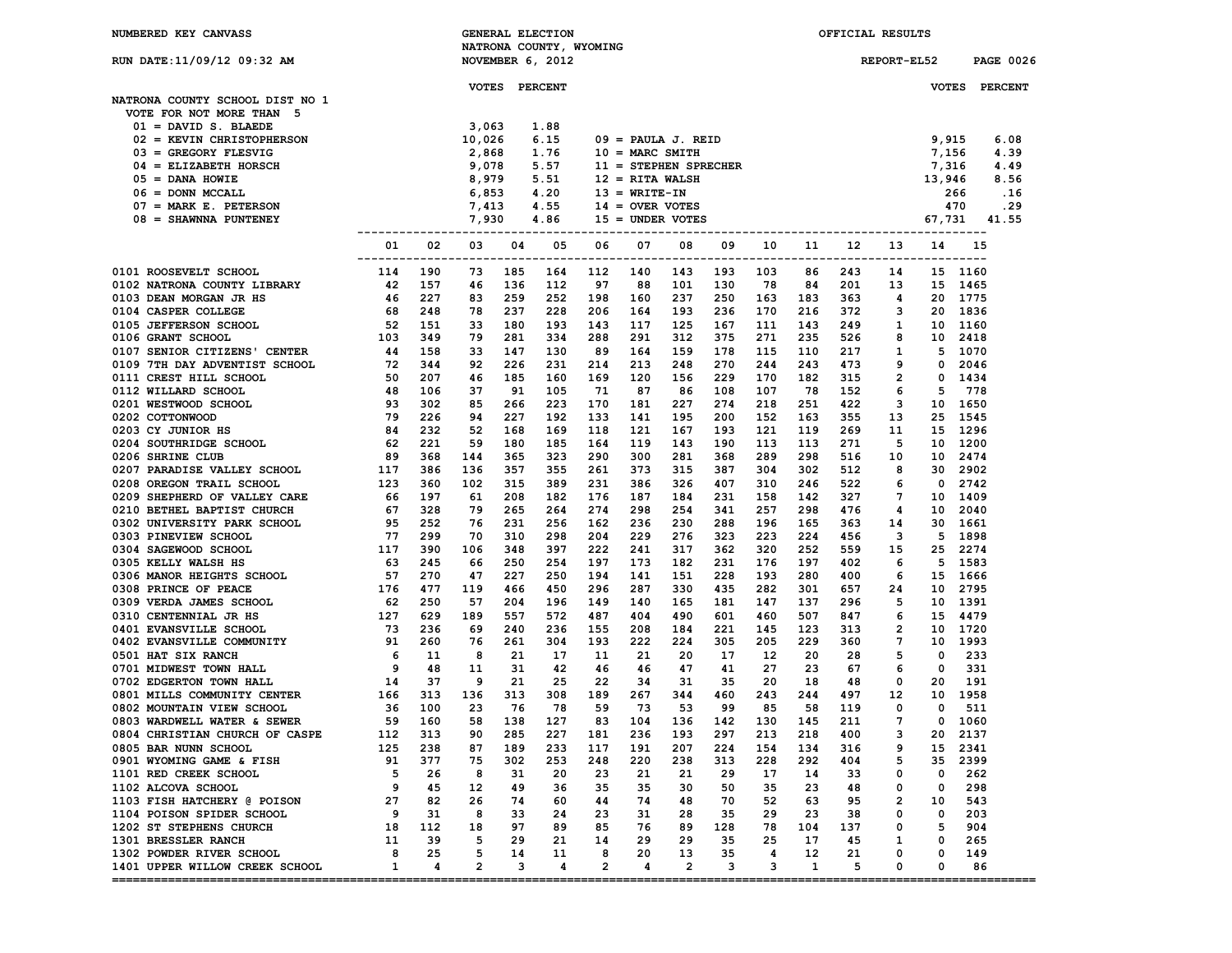| NUMBERED KEY CANVASS                    |                          |          |                 |                         | <b>GENERAL ELECTION</b>                     |                |                    |             |                              | OFFICIAL RESULTS                |  |
|-----------------------------------------|--------------------------|----------|-----------------|-------------------------|---------------------------------------------|----------------|--------------------|-------------|------------------------------|---------------------------------|--|
| RUN DATE: 11/09/12 09:32 AM             |                          |          |                 |                         | NATRONA COUNTY, WYOMING<br>NOVEMBER 6, 2012 |                |                    |             |                              | REPORT-EL52<br><b>PAGE 0027</b> |  |
|                                         |                          |          |                 | VOTES PERCENT           |                                             |                |                    |             |                              | VOTES PERCENT                   |  |
| NATRONA COUNTY FIRE PROTECTION DISTRICT |                          |          |                 |                         |                                             |                |                    |             |                              |                                 |  |
| VOTE FOR NOT MORE THAN 3                |                          |          |                 |                         |                                             |                |                    |             |                              |                                 |  |
| $01 = JOHN$ BENTLEY                     |                          |          | 1,806           |                         | 12.30                                       |                |                    |             |                              |                                 |  |
| $02 = JOHN C. DOYLE$                    |                          |          | 1,300           |                         | 8.85                                        |                |                    |             | $06 =$ GEORGE E. TILLMAN JR. | 8.25<br>1,211                   |  |
| $03 = \text{BILL KOSSERT}$              |                          |          | 1,160           |                         | 7.90                                        |                | 07 = WRITE-IN      |             |                              | 27<br>.18                       |  |
| $04$ = KEITH ROBINETT                   |                          |          | 2,299           |                         | 15.66                                       |                | $08 =$ OVER VOTES  |             |                              | 51<br>.35                       |  |
| $05 = CURT$ SIMPSON II                  |                          |          | 777             |                         | 5.29                                        |                | $09 =$ UNDER VOTES |             |                              | 41.21<br>6,051                  |  |
|                                         | 01                       | 02       | 03              | 04                      | 05                                          | 06             | 07                 | 08          | 09                           |                                 |  |
| 0101 ROOSEVELT SCHOOL                   | 1                        | 1        | 0               | $\mathbf{2}$            | 1                                           |                | 0                  | 0           | 0                            |                                 |  |
| 0104 CASPER COLLEGE                     | $\overline{7}$           | 10       | 5               | 14                      | 4                                           | 8              | $^{\circ}$         | 3           | 69                           |                                 |  |
| 0106 GRANT SCHOOL                       | 13                       | 14       | $7\phantom{.0}$ | 22                      | 5                                           | 7              | $^{\circ}$         | 0           | 16                           |                                 |  |
| 0109 7TH DAY ADVENTIST SCHOOL           | $\overline{\phantom{a}}$ | $\Omega$ | $^{\circ}$      | $\overline{\mathbf{0}}$ | $\mathbf 0$                                 | 0              | 0                  | 0           | 3                            |                                 |  |
| 0208 OREGON TRAIL SCHOOL                | 56                       | 26       | 31              | 41                      | 23                                          | 23             | $^{\circ}$         | $^{\circ}$  | 97                           |                                 |  |
| 0402 EVANSVILLE COMMUNITY               | 372                      | 271      | 212             | 378                     | 141                                         | 281            | 5                  | 3           | 1181                         |                                 |  |
| 0501 HAT SIX RANCH                      | 36                       | 16       | 19              | 38                      | 8                                           | 14             | 3                  | 0           | 124                          |                                 |  |
| 0701 MIDWEST TOWN HALL                  | $\overline{7}$           | 4        | $^{\circ}$      | 11                      | 0                                           | $\overline{2}$ | $\Omega$           | 0           | 18                           |                                 |  |
| 0702 EDGERTON TOWN HALL                 | $\overline{9}$           | 3        | 5               | 13                      | 5                                           | $7^{\circ}$    | 0                  | 0           | 24                           |                                 |  |
| 0802 MOUNTAIN VIEW SCHOOL               | 92                       | 90       | 57              | 139                     | 56                                          | 61             | $\overline{2}$     | $\mathbf 0$ | 325                          |                                 |  |
| 0803 WARDWELL WATER & SEWER             | 175                      | 156      | 94              | 240                     | 117                                         | 144            |                    | 3           | 599                          |                                 |  |
| 0804 CHRISTIAN CHURCH OF CASPE          | 396                      | 262      | 225             | 496                     | 169                                         | 269            | 3                  | 6           | 1129                         |                                 |  |
| 0901 WYOMING GAME & FISH                | 353                      | 288      | 188             | 430                     | 153                                         | 248            | 4                  | 15          | 1528                         |                                 |  |
| 1101 RED CREEK SCHOOL                   | 34                       | 22       | 31              | 59                      | 5                                           | 17             | 0                  | 0           | 138                          |                                 |  |
| 1102 ALCOVA SCHOOL                      | 51                       | 34       | 49              | 73                      | 25                                          | 29             | 0                  | 6           | 156                          |                                 |  |
| 1103 FISH HATCHERY @ POISON             | $\frac{72}{41}$          | 35       | 103             | 144                     | 31                                          | 47             | $\overline{2}$     | 9           | 319                          |                                 |  |
| 1104 POISON SPIDER SCHOOL               |                          | 14       | 67              | 64                      | 13                                          | 12             | 0                  | 3           | 95                           |                                 |  |
| 1202 ST STEPHENS CHURCH                 | $\overline{\mathbf{a}}$  | 1        | $\overline{2}$  | $\overline{2}$          | $\mathbf 0$                                 | $\overline{2}$ | 0                  | 0           | 27                           |                                 |  |
| 1301 BRESSLER RANCH                     | 53                       | 31       | 37              | 62                      | 13                                          | 29             | 0                  | 0           | 114                          |                                 |  |
| 1302 POWDER RIVER SCHOOL                | 27                       | 16       | 25              | 56                      | 6                                           | 9              | $\Omega$           | 3           | 53                           |                                 |  |
| 1401 UPPER WILLOW CREEK SCHOOL          | 9                        | 6        | 3               | 15                      | $\mathbf{2}$                                | 1              | O                  | 0           | 36                           |                                 |  |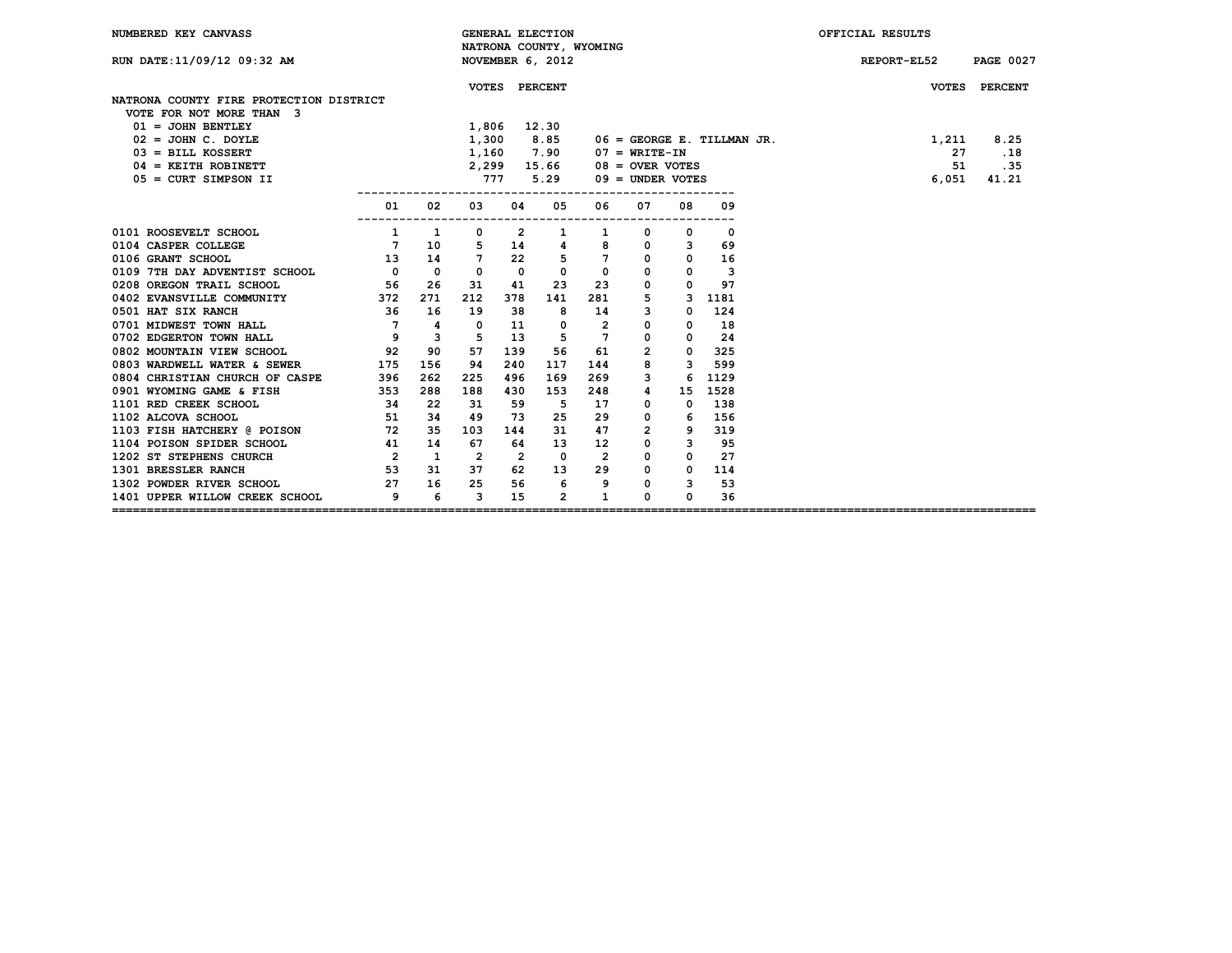| NUMBERED KEY CANVASS                                   |     |     |              |    |                         |     |                    | OFFICIAL RESULTS |                  |
|--------------------------------------------------------|-----|-----|--------------|----|-------------------------|-----|--------------------|------------------|------------------|
|                                                        |     |     |              |    | NATRONA COUNTY, WYOMING |     |                    |                  |                  |
| RUN DATE: 11/09/12 09:32 AM                            |     |     |              |    | NOVEMBER 6, 2012        |     |                    | REPORT-EL52      | <b>PAGE 0028</b> |
|                                                        |     |     |              |    |                         |     |                    |                  |                  |
|                                                        |     |     | <b>VOTES</b> |    | <b>PERCENT</b>          |     |                    | <b>VOTES</b>     | <b>PERCENT</b>   |
| CASPER MOUNTAIN FIRE DISTRICT DIRECTOR CASPER MTN FIRE |     |     |              |    |                         |     |                    |                  |                  |
| VOTE FOR NOT MORE THAN 3                               |     |     |              |    |                         |     |                    |                  |                  |
| $01 = \text{BILL}$ CHAMBERS                            |     |     | 249          |    | 20.60                   |     | $04 = WRTTE-TN$    | 4                | . 33             |
| $02 = BOARDMAN SCHULZ$                                 |     |     | 218          |    | 18.03                   |     | $05 =$ OVER VOTES  | 0                |                  |
| $03$ = MARGO SPURRIER                                  |     |     | 204          |    | 16.87                   |     | $06 =$ UNDER VOTES | 534              | 44.17            |
|                                                        |     |     |              |    |                         |     |                    |                  |                  |
|                                                        | 01  | 02  | 03           | 04 | 05                      | 06  |                    |                  |                  |
|                                                        | 12  |     | 8            |    |                         | 47  |                    |                  |                  |
| 0901 WYOMING GAME & FISH                               |     | 13  |              |    | 0                       |     |                    |                  |                  |
| 1202 ST STEPHENS CHURCH                                | 237 | 205 | 196          | 3  | 0                       | 487 |                    |                  |                  |
|                                                        |     |     |              |    |                         |     |                    |                  |                  |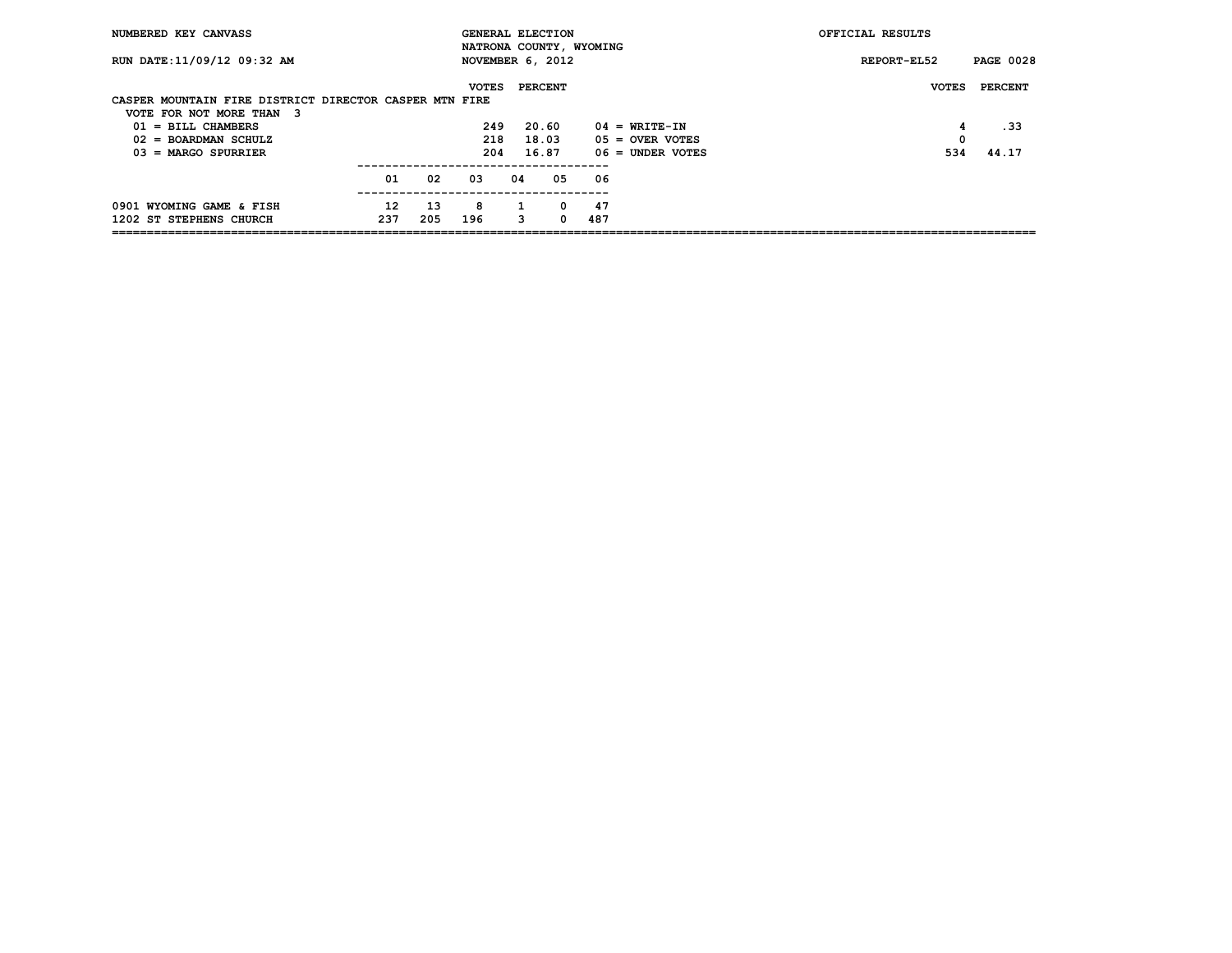| NUMBERED KEY CANVASS                                                                                                                                                                                                                        |                           |  | <b>GENERAL ELECTION</b>    |                              | OFFICIAL RESULTS      |               |
|---------------------------------------------------------------------------------------------------------------------------------------------------------------------------------------------------------------------------------------------|---------------------------|--|----------------------------|------------------------------|-----------------------|---------------|
|                                                                                                                                                                                                                                             |                           |  | NATRONA COUNTY, WYOMING    |                              |                       |               |
| RUN DATE:11/09/12 09:32 AM                                                                                                                                                                                                                  |                           |  | NOVEMBER 6, 2012           |                              | REPORT-EL52 PAGE 0029 |               |
|                                                                                                                                                                                                                                             |                           |  |                            |                              |                       |               |
|                                                                                                                                                                                                                                             |                           |  | <b>VOTES PERCENT</b>       |                              |                       | VOTES PERCENT |
| NC CONSERVATION DIST SUP-URBAN                                                                                                                                                                                                              |                           |  |                            |                              |                       |               |
| VOTE FOR NOT MORE THAN 1                                                                                                                                                                                                                    |                           |  |                            |                              |                       |               |
| 01 = RICHARD HALLINGSTAD                                                                                                                                                                                                                    |                           |  |                            | 22,569 69.23 03 = OVER VOTES | 7                     | .02           |
| 01 = RICHARD HALLINGSTAD $02$ = WRITE-IN 221<br>02 = WRITE-IN 221                                                                                                                                                                           |                           |  |                            | 221 .68 04 = UNDER VOTES     |                       | 9,805 30.07   |
|                                                                                                                                                                                                                                             |                           |  |                            |                              |                       |               |
|                                                                                                                                                                                                                                             | 01 02 03 04               |  |                            |                              |                       |               |
| 0101 ROOSTVELT SCHOOL 1002 33 0 102<br>0102 NATRONA COUNTY LIBRARY 1410 7 1002<br>0102 NATRONA COUNTY LIBRARY 1410 7 100<br>0100 CASNE WASHAU ARE 162<br>0104 CASPER COLLEGE IS<br>0104 CASPER COLLEGE IS<br>0104 CASPER COLLEGE IS<br>0106 | ------------------------- |  |                            |                              |                       |               |
|                                                                                                                                                                                                                                             |                           |  |                            |                              |                       |               |
|                                                                                                                                                                                                                                             |                           |  |                            |                              |                       |               |
|                                                                                                                                                                                                                                             |                           |  |                            |                              |                       |               |
|                                                                                                                                                                                                                                             |                           |  |                            |                              |                       |               |
|                                                                                                                                                                                                                                             |                           |  |                            |                              |                       |               |
|                                                                                                                                                                                                                                             |                           |  |                            |                              |                       |               |
|                                                                                                                                                                                                                                             |                           |  |                            |                              |                       |               |
|                                                                                                                                                                                                                                             |                           |  |                            |                              |                       |               |
|                                                                                                                                                                                                                                             |                           |  |                            |                              |                       |               |
|                                                                                                                                                                                                                                             |                           |  |                            |                              |                       |               |
|                                                                                                                                                                                                                                             |                           |  |                            |                              |                       |               |
|                                                                                                                                                                                                                                             |                           |  |                            |                              |                       |               |
|                                                                                                                                                                                                                                             |                           |  |                            |                              |                       |               |
|                                                                                                                                                                                                                                             |                           |  |                            |                              |                       |               |
|                                                                                                                                                                                                                                             |                           |  |                            |                              |                       |               |
|                                                                                                                                                                                                                                             |                           |  |                            |                              |                       |               |
|                                                                                                                                                                                                                                             |                           |  |                            |                              |                       |               |
|                                                                                                                                                                                                                                             |                           |  |                            |                              |                       |               |
|                                                                                                                                                                                                                                             |                           |  |                            |                              |                       |               |
|                                                                                                                                                                                                                                             |                           |  |                            |                              |                       |               |
|                                                                                                                                                                                                                                             |                           |  |                            |                              |                       |               |
|                                                                                                                                                                                                                                             |                           |  |                            |                              |                       |               |
|                                                                                                                                                                                                                                             |                           |  |                            |                              |                       |               |
|                                                                                                                                                                                                                                             |                           |  |                            |                              |                       |               |
|                                                                                                                                                                                                                                             |                           |  |                            |                              |                       |               |
|                                                                                                                                                                                                                                             |                           |  |                            |                              |                       |               |
|                                                                                                                                                                                                                                             |                           |  |                            |                              |                       |               |
|                                                                                                                                                                                                                                             |                           |  |                            |                              |                       |               |
|                                                                                                                                                                                                                                             |                           |  |                            |                              |                       |               |
|                                                                                                                                                                                                                                             |                           |  |                            |                              |                       |               |
|                                                                                                                                                                                                                                             |                           |  |                            |                              |                       |               |
|                                                                                                                                                                                                                                             |                           |  |                            |                              |                       |               |
|                                                                                                                                                                                                                                             |                           |  |                            |                              |                       |               |
|                                                                                                                                                                                                                                             |                           |  |                            |                              |                       |               |
|                                                                                                                                                                                                                                             |                           |  |                            |                              |                       |               |
|                                                                                                                                                                                                                                             |                           |  |                            |                              |                       |               |
|                                                                                                                                                                                                                                             |                           |  |                            |                              |                       |               |
|                                                                                                                                                                                                                                             |                           |  |                            |                              |                       |               |
|                                                                                                                                                                                                                                             |                           |  |                            |                              |                       |               |
|                                                                                                                                                                                                                                             |                           |  |                            |                              |                       |               |
|                                                                                                                                                                                                                                             |                           |  |                            |                              |                       |               |
|                                                                                                                                                                                                                                             |                           |  |                            |                              |                       |               |
|                                                                                                                                                                                                                                             |                           |  |                            |                              |                       |               |
|                                                                                                                                                                                                                                             |                           |  |                            |                              |                       |               |
| 1401 UPPER WILLOW CREEK SCHOOL 16 0 0                                                                                                                                                                                                       |                           |  |                            |                              |                       |               |
|                                                                                                                                                                                                                                             |                           |  | $\overline{\phantom{a}}$ 8 |                              |                       |               |
|                                                                                                                                                                                                                                             |                           |  |                            |                              |                       |               |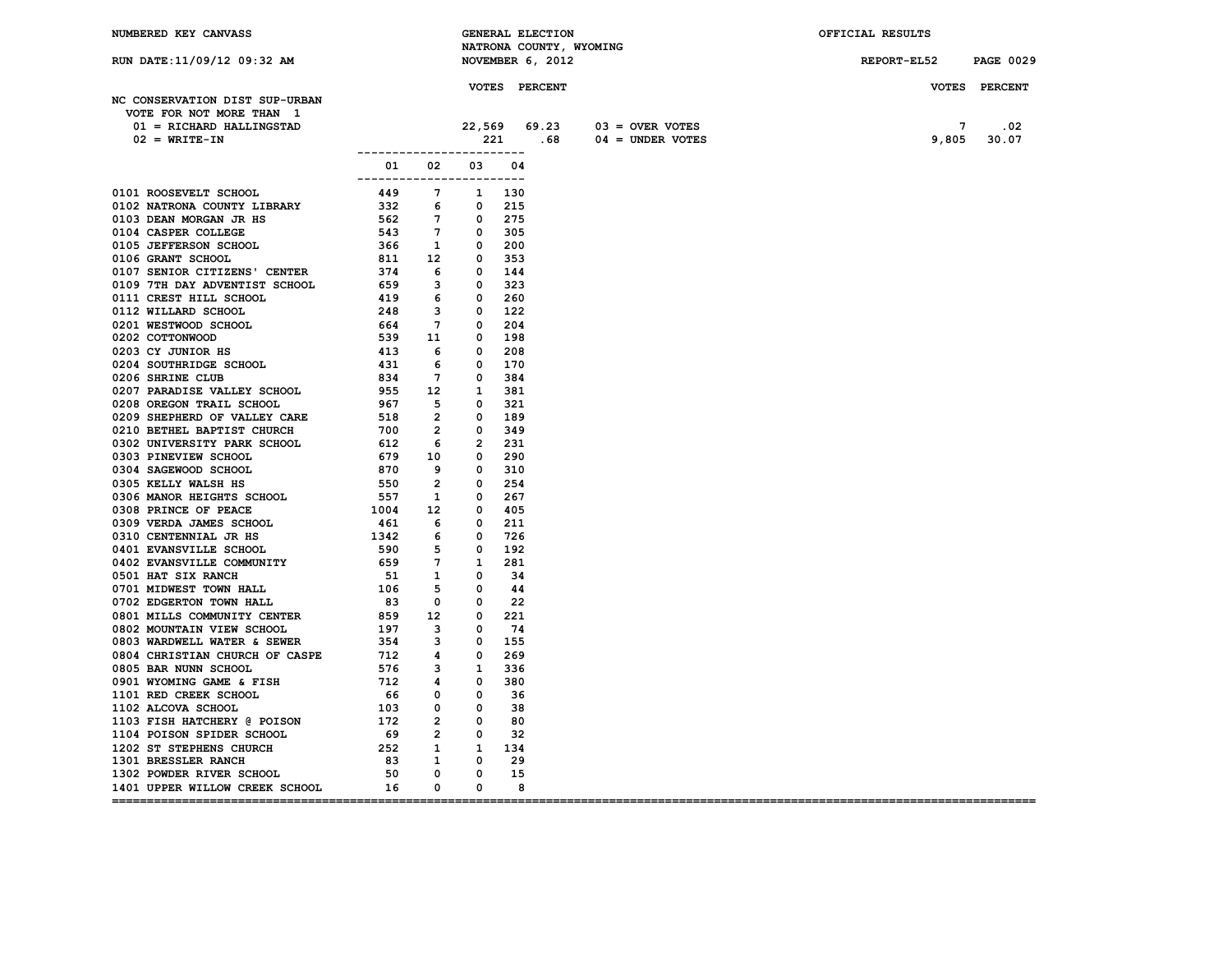| NUMBERED KEY CANVASS                  |                             |  | GENERAL ELECTION        |                                | OFFICIAL RESULTS      |               |
|---------------------------------------|-----------------------------|--|-------------------------|--------------------------------|-----------------------|---------------|
|                                       |                             |  | NATRONA COUNTY, WYOMING |                                |                       |               |
| RUN DATE: 11/09/12 09:32 AM           |                             |  | NOVEMBER 6, 2012        |                                | REPORT-EL52 PAGE 0030 |               |
|                                       |                             |  |                         |                                |                       |               |
|                                       |                             |  | <b>VOTES PERCENT</b>    |                                |                       | VOTES PERCENT |
| NC CONSERVATION DIST SUP-ATLRG        |                             |  |                         |                                |                       |               |
| VOTE FOR NOT MORE THAN 1              |                             |  |                         |                                |                       |               |
| $01 =$ LEN L. CAMP                    |                             |  |                         | $22,385$ 68.66 03 = OVER VOTES | $\mathbf{2}$          | .01           |
| $02 = \text{WRTTE}-\text{IN}$         |                             |  |                         | 210 64 04 = UNDER VOTES        | 10,005 30.69          |               |
|                                       | ___________________________ |  |                         |                                |                       |               |
|                                       | 01 02 03 04                 |  |                         |                                |                       |               |
|                                       | -------------------------   |  |                         |                                |                       |               |
|                                       |                             |  |                         |                                |                       |               |
|                                       |                             |  |                         |                                |                       |               |
|                                       |                             |  |                         |                                |                       |               |
|                                       |                             |  |                         |                                |                       |               |
|                                       |                             |  |                         |                                |                       |               |
|                                       |                             |  |                         |                                |                       |               |
|                                       |                             |  |                         |                                |                       |               |
|                                       |                             |  |                         |                                |                       |               |
|                                       |                             |  |                         |                                |                       |               |
|                                       |                             |  |                         |                                |                       |               |
|                                       |                             |  |                         |                                |                       |               |
|                                       |                             |  |                         |                                |                       |               |
|                                       |                             |  |                         |                                |                       |               |
|                                       |                             |  |                         |                                |                       |               |
|                                       |                             |  |                         |                                |                       |               |
|                                       |                             |  |                         |                                |                       |               |
|                                       |                             |  |                         |                                |                       |               |
|                                       |                             |  |                         |                                |                       |               |
|                                       |                             |  |                         |                                |                       |               |
|                                       |                             |  |                         |                                |                       |               |
|                                       |                             |  |                         |                                |                       |               |
|                                       |                             |  |                         |                                |                       |               |
|                                       |                             |  |                         |                                |                       |               |
|                                       |                             |  |                         |                                |                       |               |
|                                       |                             |  |                         |                                |                       |               |
|                                       |                             |  |                         |                                |                       |               |
|                                       |                             |  |                         |                                |                       |               |
|                                       |                             |  |                         |                                |                       |               |
|                                       |                             |  |                         |                                |                       |               |
|                                       |                             |  |                         |                                |                       |               |
|                                       |                             |  |                         |                                |                       |               |
|                                       |                             |  |                         |                                |                       |               |
|                                       |                             |  |                         |                                |                       |               |
|                                       |                             |  |                         |                                |                       |               |
|                                       |                             |  |                         |                                |                       |               |
|                                       |                             |  |                         |                                |                       |               |
|                                       |                             |  |                         |                                |                       |               |
|                                       |                             |  |                         |                                |                       |               |
|                                       |                             |  |                         |                                |                       |               |
|                                       |                             |  |                         |                                |                       |               |
|                                       |                             |  |                         |                                |                       |               |
|                                       |                             |  |                         |                                |                       |               |
|                                       |                             |  |                         |                                |                       |               |
|                                       |                             |  |                         |                                |                       |               |
| 1401 UPPER WILLOW CREEK SCHOOL 14 0 0 |                             |  | 10                      |                                |                       |               |
|                                       |                             |  |                         |                                |                       |               |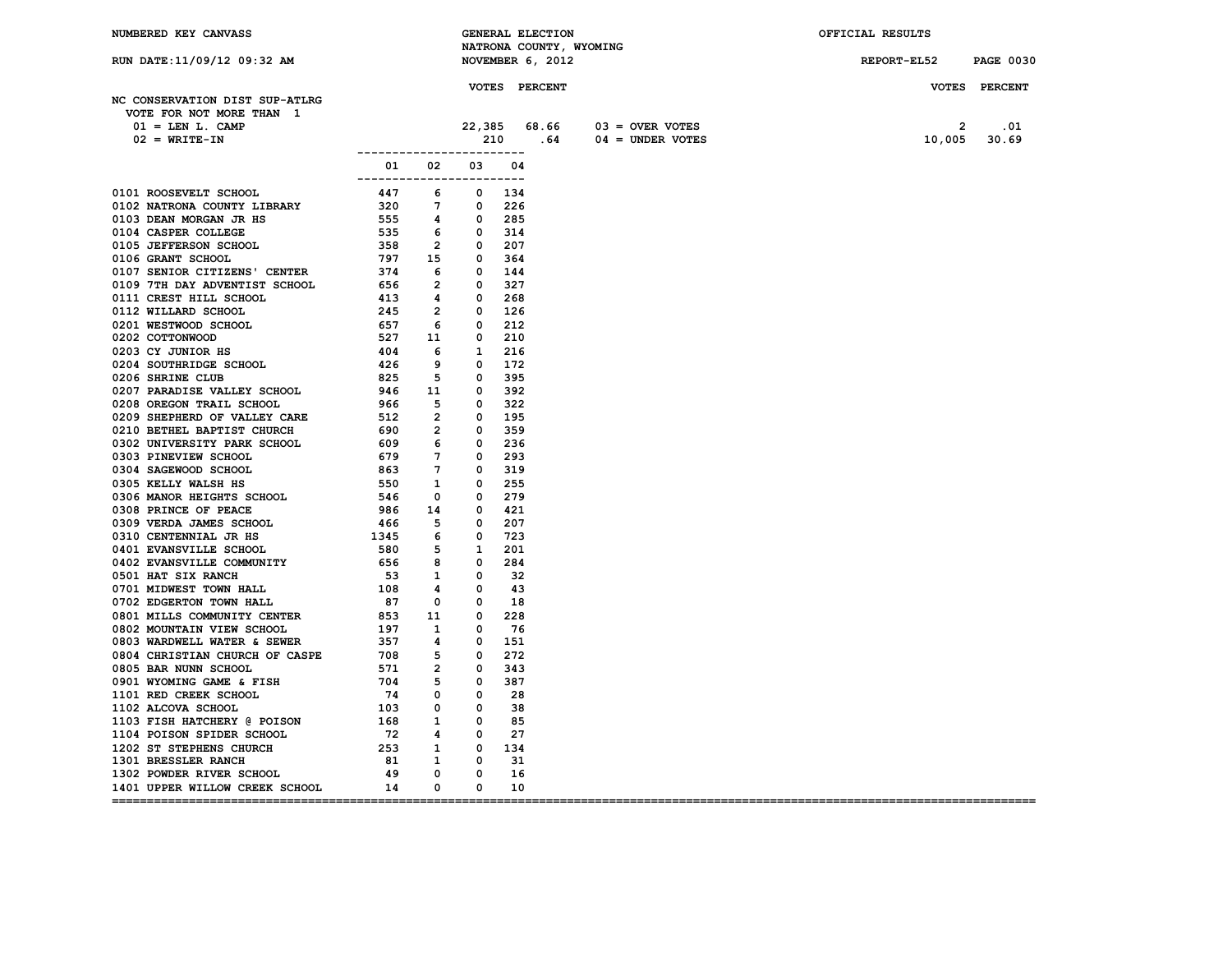| NUMBERED KEY CANVASS                                                                                                                                                                                                                                                             |                                 | GENERAL ELECTION                       |            |    |                         | OFFICIAL RESULTS |                  |
|----------------------------------------------------------------------------------------------------------------------------------------------------------------------------------------------------------------------------------------------------------------------------------|---------------------------------|----------------------------------------|------------|----|-------------------------|------------------|------------------|
|                                                                                                                                                                                                                                                                                  |                                 |                                        |            |    | NATRONA COUNTY, WYOMING |                  |                  |
| RUN DATE:11/09/12 09:32 AM                                                                                                                                                                                                                                                       |                                 | NOVEMBER 6, 2012                       |            |    |                         | REPORT-EL52      | <b>PAGE 0031</b> |
|                                                                                                                                                                                                                                                                                  |                                 |                                        |            |    |                         |                  |                  |
|                                                                                                                                                                                                                                                                                  |                                 | <b>VOTES PERCENT</b>                   |            |    |                         |                  | VOTES PERCENT    |
| NC CONSERVATION DIST SUP-RURAL                                                                                                                                                                                                                                                   |                                 |                                        |            |    |                         |                  |                  |
| VOTE FOR NOT MORE THAN 1                                                                                                                                                                                                                                                         |                                 |                                        |            |    |                         |                  |                  |
| $01 =$ DON PAVACK                                                                                                                                                                                                                                                                |                                 |                                        |            |    |                         |                  |                  |
| 02 = ROBERT M. SHELLARD                                                                                                                                                                                                                                                          |                                 | 9,375 28.76<br>11,033 33.84<br>144 .44 |            |    | $04 =$ OVER VOTES       |                  | $5 \qquad .02$   |
| $03 = \text{WRITE} - \text{IN}$                                                                                                                                                                                                                                                  |                                 |                                        |            |    | $05 =$ UNDER VOTES      |                  | 12,045 36.95     |
|                                                                                                                                                                                                                                                                                  | ------------------------------- |                                        |            |    |                         |                  |                  |
|                                                                                                                                                                                                                                                                                  |                                 | 01 02 03 04 05                         |            |    |                         |                  |                  |
|                                                                                                                                                                                                                                                                                  |                                 |                                        |            |    |                         |                  |                  |
|                                                                                                                                                                                                                                                                                  |                                 |                                        |            |    |                         |                  |                  |
|                                                                                                                                                                                                                                                                                  |                                 |                                        |            |    |                         |                  |                  |
|                                                                                                                                                                                                                                                                                  |                                 |                                        |            |    |                         |                  |                  |
|                                                                                                                                                                                                                                                                                  |                                 |                                        |            |    |                         |                  |                  |
|                                                                                                                                                                                                                                                                                  |                                 |                                        |            |    |                         |                  |                  |
|                                                                                                                                                                                                                                                                                  |                                 |                                        |            |    |                         |                  |                  |
|                                                                                                                                                                                                                                                                                  |                                 |                                        |            |    |                         |                  |                  |
|                                                                                                                                                                                                                                                                                  |                                 |                                        |            |    |                         |                  |                  |
|                                                                                                                                                                                                                                                                                  |                                 |                                        |            |    |                         |                  |                  |
|                                                                                                                                                                                                                                                                                  |                                 |                                        |            |    |                         |                  |                  |
|                                                                                                                                                                                                                                                                                  |                                 |                                        |            |    |                         |                  |                  |
|                                                                                                                                                                                                                                                                                  |                                 |                                        |            |    |                         |                  |                  |
|                                                                                                                                                                                                                                                                                  |                                 |                                        |            |    |                         |                  |                  |
|                                                                                                                                                                                                                                                                                  |                                 |                                        |            |    |                         |                  |                  |
|                                                                                                                                                                                                                                                                                  |                                 |                                        |            |    |                         |                  |                  |
|                                                                                                                                                                                                                                                                                  |                                 |                                        |            |    |                         |                  |                  |
|                                                                                                                                                                                                                                                                                  |                                 |                                        |            |    |                         |                  |                  |
|                                                                                                                                                                                                                                                                                  |                                 |                                        |            |    |                         |                  |                  |
|                                                                                                                                                                                                                                                                                  |                                 |                                        |            |    |                         |                  |                  |
|                                                                                                                                                                                                                                                                                  |                                 |                                        |            |    |                         |                  |                  |
|                                                                                                                                                                                                                                                                                  |                                 |                                        |            |    |                         |                  |                  |
|                                                                                                                                                                                                                                                                                  |                                 |                                        |            |    |                         |                  |                  |
|                                                                                                                                                                                                                                                                                  |                                 |                                        |            |    |                         |                  |                  |
|                                                                                                                                                                                                                                                                                  |                                 |                                        |            |    |                         |                  |                  |
|                                                                                                                                                                                                                                                                                  |                                 |                                        |            |    |                         |                  |                  |
|                                                                                                                                                                                                                                                                                  |                                 |                                        |            |    |                         |                  |                  |
|                                                                                                                                                                                                                                                                                  |                                 |                                        |            |    |                         |                  |                  |
|                                                                                                                                                                                                                                                                                  |                                 |                                        |            |    |                         |                  |                  |
|                                                                                                                                                                                                                                                                                  |                                 |                                        |            |    |                         |                  |                  |
|                                                                                                                                                                                                                                                                                  |                                 |                                        |            |    |                         |                  |                  |
|                                                                                                                                                                                                                                                                                  |                                 |                                        |            |    |                         |                  |                  |
|                                                                                                                                                                                                                                                                                  |                                 |                                        |            |    |                         |                  |                  |
|                                                                                                                                                                                                                                                                                  |                                 |                                        |            |    |                         |                  |                  |
|                                                                                                                                                                                                                                                                                  |                                 |                                        |            |    |                         |                  |                  |
|                                                                                                                                                                                                                                                                                  |                                 |                                        |            |    |                         |                  |                  |
|                                                                                                                                                                                                                                                                                  |                                 |                                        |            |    |                         |                  |                  |
|                                                                                                                                                                                                                                                                                  |                                 |                                        |            |    |                         |                  |                  |
|                                                                                                                                                                                                                                                                                  |                                 |                                        |            |    |                         |                  |                  |
|                                                                                                                                                                                                                                                                                  |                                 |                                        |            |    |                         |                  |                  |
|                                                                                                                                                                                                                                                                                  |                                 |                                        |            |    |                         |                  |                  |
|                                                                                                                                                                                                                                                                                  |                                 |                                        |            |    |                         |                  |                  |
|                                                                                                                                                                                                                                                                                  |                                 |                                        |            |    |                         |                  |                  |
|                                                                                                                                                                                                                                                                                  |                                 |                                        |            |    |                         |                  |                  |
|                                                                                                                                                                                                                                                                                  |                                 |                                        |            |    |                         |                  |                  |
|                                                                                                                                                                                                                                                                                  |                                 |                                        |            |    |                         |                  |                  |
| 0804 CHRISTIAN CHURCH OF CASPE 288 371 4 0 322<br>0805 BAR NUNN SCROL 21 301 3 0 395<br>101 RED CREEK SCHOOL 29 38 0 0 45<br>1102 ALCOVA SCHOOL 29 38 0 0 45<br>1103 FISH HATCHERY @ POISON 89 79 1 0 85<br>1104 POISON SPIDER SCHOOL 54<br>1401 UPPER WILLOW CREEK SCHOOL 9 3 0 |                                 |                                        |            |    |                         |                  |                  |
|                                                                                                                                                                                                                                                                                  |                                 |                                        | $^{\circ}$ | 12 |                         |                  |                  |
|                                                                                                                                                                                                                                                                                  |                                 |                                        |            |    |                         |                  |                  |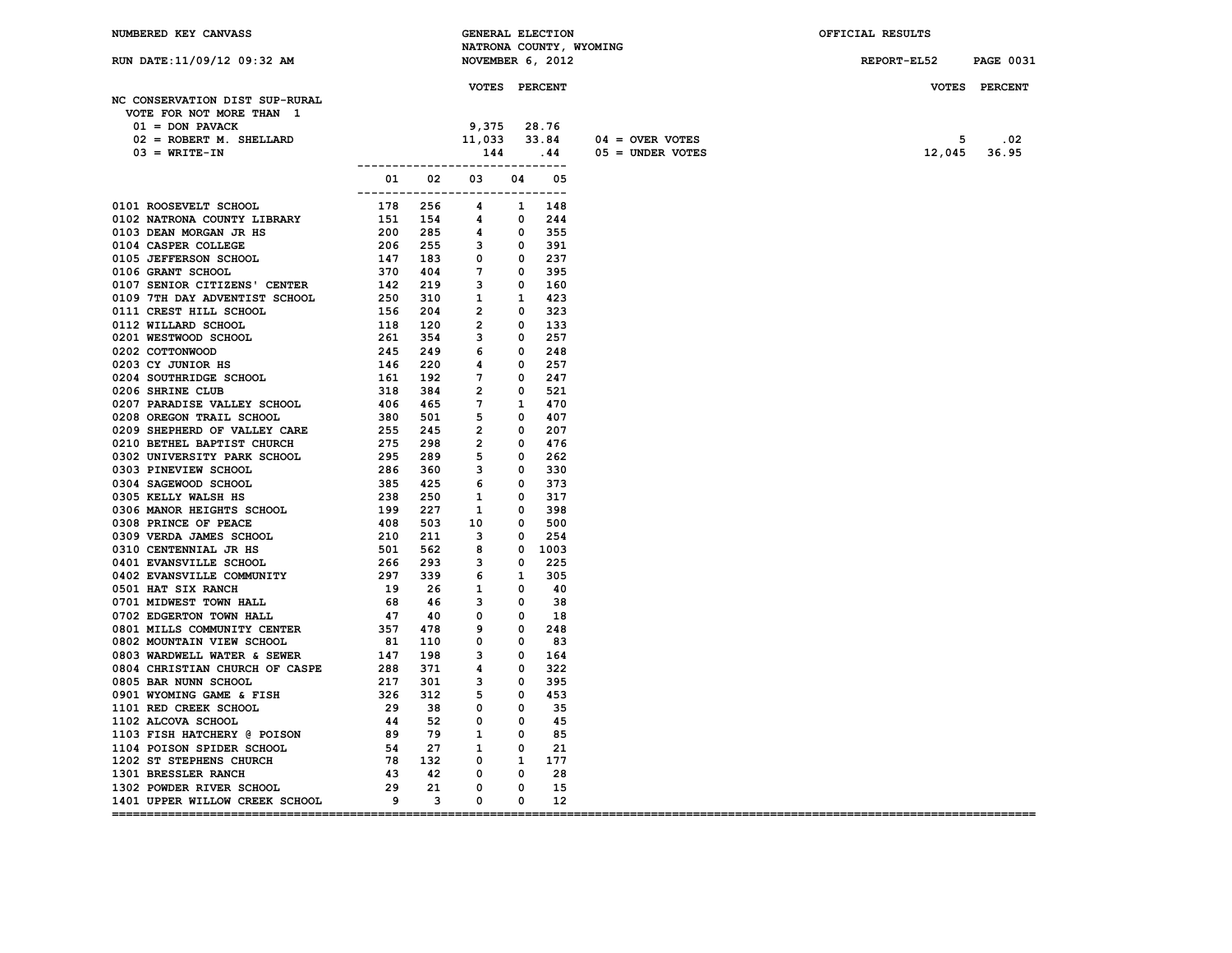| NUMBERED KEY CANVASS                                                                                                                                                                                                          |                                         |  | <b>GENERAL ELECTION</b> | NATRONA COUNTY, WYOMING        | OFFICIAL RESULTS      |               |
|-------------------------------------------------------------------------------------------------------------------------------------------------------------------------------------------------------------------------------|-----------------------------------------|--|-------------------------|--------------------------------|-----------------------|---------------|
| RUN DATE:11/09/12 09:32 AM                                                                                                                                                                                                    |                                         |  | NOVEMBER 6, 2012        |                                | REPORT-EL52 PAGE 0032 |               |
|                                                                                                                                                                                                                               |                                         |  |                         |                                |                       |               |
| <b>JUDGE PARK</b>                                                                                                                                                                                                             |                                         |  | <b>VOTES PERCENT</b>    |                                |                       | VOTES PERCENT |
| VOTE FOR NOT MORE THAN 1                                                                                                                                                                                                      |                                         |  |                         |                                |                       |               |
| $01 = YES$                                                                                                                                                                                                                    |                                         |  |                         | $22,540$ 69.14 03 = OVER VOTES | 9                     | .03           |
| $02 = NO$                                                                                                                                                                                                                     |                                         |  |                         | $5,549$ 17.02 04 = UNDER VOTES |                       | 4,504 13.82   |
|                                                                                                                                                                                                                               | -------------------------               |  |                         |                                |                       |               |
| 0101 ROOSWENT SCHOOL CONTRAINS CHOOL 2003 000 2012 0000 ANNOUNCEMENT SCHOOL 2003 0000 DEREVERS CHOOL 2003 0000 DEREVERS CHOOL 270 0000 DEREVERS CHOOL 2003 0000 SERVERS CHOOL 223 00000 DEREVERS CHOOL 223 00000 DEREVERS CHO | 01 02 03 04<br>------------------------ |  |                         |                                |                       |               |
|                                                                                                                                                                                                                               |                                         |  |                         |                                |                       |               |
|                                                                                                                                                                                                                               |                                         |  |                         |                                |                       |               |
|                                                                                                                                                                                                                               |                                         |  |                         |                                |                       |               |
|                                                                                                                                                                                                                               |                                         |  |                         |                                |                       |               |
|                                                                                                                                                                                                                               |                                         |  |                         |                                |                       |               |
|                                                                                                                                                                                                                               |                                         |  |                         |                                |                       |               |
|                                                                                                                                                                                                                               |                                         |  |                         |                                |                       |               |
|                                                                                                                                                                                                                               |                                         |  |                         |                                |                       |               |
|                                                                                                                                                                                                                               |                                         |  |                         |                                |                       |               |
|                                                                                                                                                                                                                               |                                         |  |                         |                                |                       |               |
|                                                                                                                                                                                                                               |                                         |  |                         |                                |                       |               |
|                                                                                                                                                                                                                               |                                         |  |                         |                                |                       |               |
|                                                                                                                                                                                                                               |                                         |  |                         |                                |                       |               |
|                                                                                                                                                                                                                               |                                         |  |                         |                                |                       |               |
|                                                                                                                                                                                                                               |                                         |  |                         |                                |                       |               |
|                                                                                                                                                                                                                               |                                         |  |                         |                                |                       |               |
|                                                                                                                                                                                                                               |                                         |  |                         |                                |                       |               |
|                                                                                                                                                                                                                               |                                         |  |                         |                                |                       |               |
|                                                                                                                                                                                                                               |                                         |  |                         |                                |                       |               |
|                                                                                                                                                                                                                               |                                         |  |                         |                                |                       |               |
|                                                                                                                                                                                                                               |                                         |  |                         |                                |                       |               |
|                                                                                                                                                                                                                               |                                         |  |                         |                                |                       |               |
|                                                                                                                                                                                                                               |                                         |  |                         |                                |                       |               |
|                                                                                                                                                                                                                               |                                         |  |                         |                                |                       |               |
|                                                                                                                                                                                                                               |                                         |  |                         |                                |                       |               |
|                                                                                                                                                                                                                               |                                         |  |                         |                                |                       |               |
|                                                                                                                                                                                                                               |                                         |  |                         |                                |                       |               |
|                                                                                                                                                                                                                               |                                         |  |                         |                                |                       |               |
|                                                                                                                                                                                                                               |                                         |  |                         |                                |                       |               |
|                                                                                                                                                                                                                               |                                         |  |                         |                                |                       |               |
|                                                                                                                                                                                                                               |                                         |  |                         |                                |                       |               |
|                                                                                                                                                                                                                               |                                         |  |                         |                                |                       |               |
|                                                                                                                                                                                                                               |                                         |  |                         |                                |                       |               |
|                                                                                                                                                                                                                               |                                         |  |                         |                                |                       |               |
|                                                                                                                                                                                                                               |                                         |  |                         |                                |                       |               |
|                                                                                                                                                                                                                               |                                         |  |                         |                                |                       |               |
|                                                                                                                                                                                                                               |                                         |  |                         |                                |                       |               |
|                                                                                                                                                                                                                               |                                         |  |                         |                                |                       |               |
|                                                                                                                                                                                                                               |                                         |  |                         |                                |                       |               |
|                                                                                                                                                                                                                               |                                         |  |                         |                                |                       |               |
|                                                                                                                                                                                                                               |                                         |  |                         |                                |                       |               |
|                                                                                                                                                                                                                               |                                         |  |                         |                                |                       |               |
|                                                                                                                                                                                                                               |                                         |  |                         |                                |                       |               |
|                                                                                                                                                                                                                               |                                         |  |                         |                                |                       |               |
| 1401 UPPER WILLOW CREEK SCHOOL 16 3 0                                                                                                                                                                                         |                                         |  | $-5$                    |                                |                       |               |
|                                                                                                                                                                                                                               |                                         |  |                         |                                |                       |               |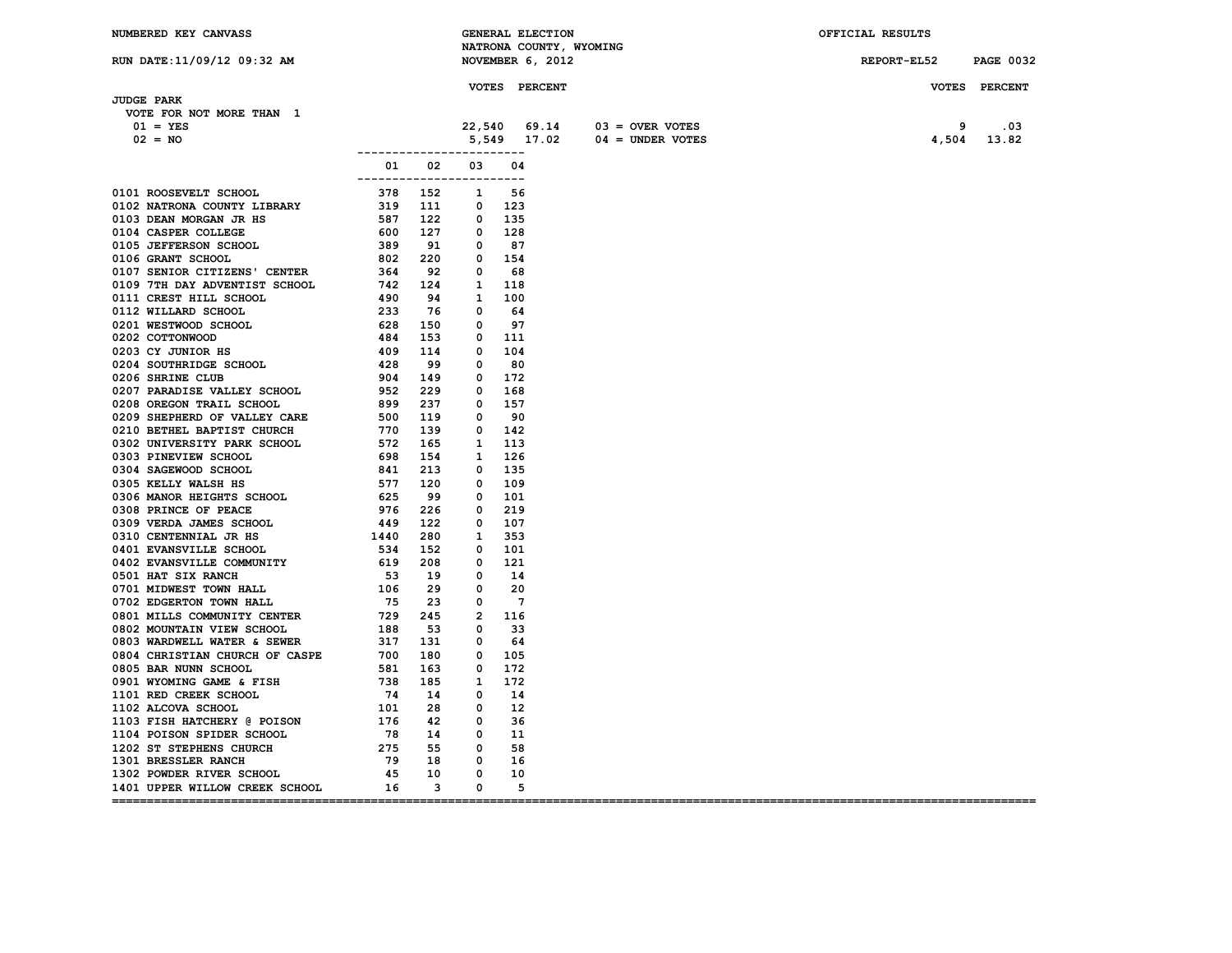| NUMBERED KEY CANVASS                  |                                         |  | <b>GENERAL ELECTION</b><br>NATRONA COUNTY, WYOMING |                                | OFFICIAL RESULTS      |               |
|---------------------------------------|-----------------------------------------|--|----------------------------------------------------|--------------------------------|-----------------------|---------------|
| RUN DATE:11/09/12 09:32 AM            |                                         |  | NOVEMBER 6, 2012                                   |                                | REPORT-EL52 PAGE 0033 |               |
|                                       |                                         |  |                                                    |                                |                       |               |
|                                       |                                         |  | <b>VOTES PERCENT</b>                               |                                |                       | VOTES PERCENT |
| <b>JUDGE WILKING</b>                  |                                         |  |                                                    |                                |                       |               |
| VOTE FOR NOT MORE THAN 1              |                                         |  |                                                    |                                |                       |               |
| $01 = YES$                            |                                         |  |                                                    | $21,507$ 65.97 03 = OVER VOTES | $\overline{2}$        | .01           |
| $02 = NO$                             |                                         |  |                                                    | $4,998$ 15.33 04 = UNDER VOTES |                       | 6,095 18.70   |
|                                       | -------------------------               |  |                                                    |                                |                       |               |
|                                       | 01 02 03 04<br>------------------------ |  |                                                    |                                |                       |               |
|                                       |                                         |  |                                                    |                                |                       |               |
|                                       |                                         |  |                                                    |                                |                       |               |
|                                       |                                         |  |                                                    |                                |                       |               |
|                                       |                                         |  |                                                    |                                |                       |               |
|                                       |                                         |  |                                                    |                                |                       |               |
|                                       |                                         |  |                                                    |                                |                       |               |
|                                       |                                         |  |                                                    |                                |                       |               |
|                                       |                                         |  |                                                    |                                |                       |               |
|                                       |                                         |  |                                                    |                                |                       |               |
|                                       |                                         |  |                                                    |                                |                       |               |
|                                       |                                         |  |                                                    |                                |                       |               |
|                                       |                                         |  |                                                    |                                |                       |               |
|                                       |                                         |  |                                                    |                                |                       |               |
|                                       |                                         |  |                                                    |                                |                       |               |
|                                       |                                         |  |                                                    |                                |                       |               |
|                                       |                                         |  |                                                    |                                |                       |               |
|                                       |                                         |  |                                                    |                                |                       |               |
|                                       |                                         |  |                                                    |                                |                       |               |
|                                       |                                         |  |                                                    |                                |                       |               |
|                                       |                                         |  |                                                    |                                |                       |               |
|                                       |                                         |  |                                                    |                                |                       |               |
|                                       |                                         |  |                                                    |                                |                       |               |
|                                       |                                         |  |                                                    |                                |                       |               |
|                                       |                                         |  |                                                    |                                |                       |               |
|                                       |                                         |  |                                                    |                                |                       |               |
|                                       |                                         |  |                                                    |                                |                       |               |
|                                       |                                         |  |                                                    |                                |                       |               |
|                                       |                                         |  |                                                    |                                |                       |               |
|                                       |                                         |  |                                                    |                                |                       |               |
|                                       |                                         |  |                                                    |                                |                       |               |
|                                       |                                         |  |                                                    |                                |                       |               |
|                                       |                                         |  |                                                    |                                |                       |               |
|                                       |                                         |  |                                                    |                                |                       |               |
|                                       |                                         |  |                                                    |                                |                       |               |
|                                       |                                         |  |                                                    |                                |                       |               |
|                                       |                                         |  |                                                    |                                |                       |               |
|                                       |                                         |  |                                                    |                                |                       |               |
|                                       |                                         |  |                                                    |                                |                       |               |
|                                       |                                         |  |                                                    |                                |                       |               |
|                                       |                                         |  |                                                    |                                |                       |               |
|                                       |                                         |  |                                                    |                                |                       |               |
|                                       |                                         |  |                                                    |                                |                       |               |
|                                       |                                         |  |                                                    |                                |                       |               |
|                                       |                                         |  |                                                    |                                |                       |               |
| 1401 UPPER WILLOW CREEK SCHOOL 12 5 0 |                                         |  | $\overline{7}$                                     |                                |                       |               |
|                                       |                                         |  |                                                    |                                |                       |               |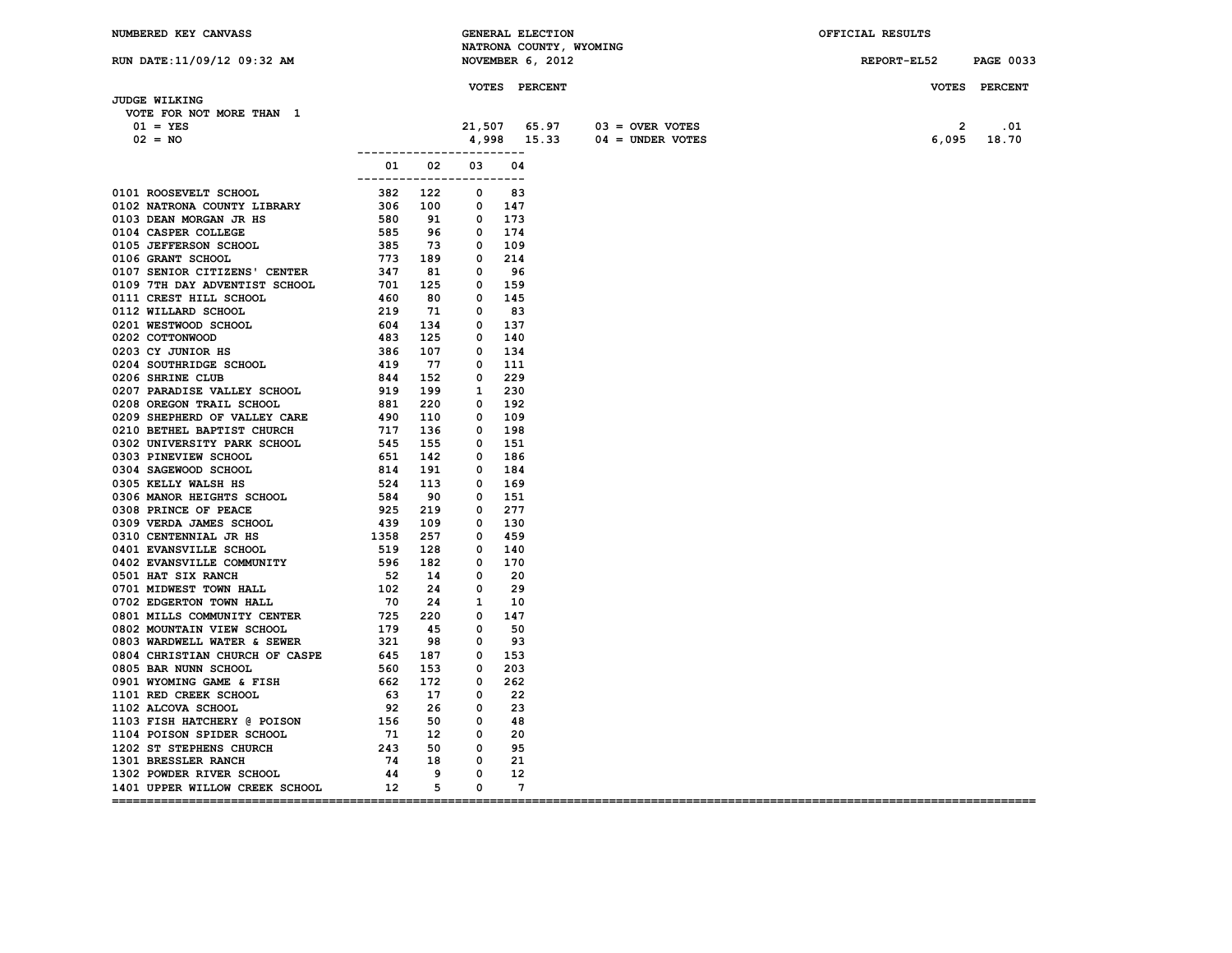| NUMBERED KEY CANVASS                                                                                                                                                                                                          |                           |  | <b>GENERAL ELECTION</b> |                                | OFFICIAL RESULTS      |               |
|-------------------------------------------------------------------------------------------------------------------------------------------------------------------------------------------------------------------------------|---------------------------|--|-------------------------|--------------------------------|-----------------------|---------------|
|                                                                                                                                                                                                                               |                           |  | NATRONA COUNTY, WYOMING |                                |                       |               |
| RUN DATE:11/09/12 09:32 AM                                                                                                                                                                                                    |                           |  | NOVEMBER 6, 2012        |                                | REPORT-EL52 PAGE 0034 |               |
|                                                                                                                                                                                                                               |                           |  | <b>VOTES PERCENT</b>    |                                |                       | VOTES PERCENT |
| JUDGE BROWN                                                                                                                                                                                                                   |                           |  |                         |                                |                       |               |
| VOTE FOR NOT MORE THAN 1                                                                                                                                                                                                      |                           |  |                         |                                |                       |               |
| $01 = YES$                                                                                                                                                                                                                    |                           |  |                         | $22,806$ 69.95 03 = OVER VOTES | 7                     | .02           |
| $02 = NO$                                                                                                                                                                                                                     |                           |  |                         | $5,145$ 15.78 04 = UNDER VOTES |                       | 4,644 14.24   |
|                                                                                                                                                                                                                               | ------------------------- |  |                         |                                |                       |               |
|                                                                                                                                                                                                                               | 01 02 03 04               |  |                         |                                |                       |               |
|                                                                                                                                                                                                                               | ------------------------- |  |                         |                                |                       |               |
|                                                                                                                                                                                                                               |                           |  |                         |                                |                       |               |
|                                                                                                                                                                                                                               |                           |  |                         |                                |                       |               |
|                                                                                                                                                                                                                               |                           |  |                         |                                |                       |               |
|                                                                                                                                                                                                                               |                           |  |                         |                                |                       |               |
|                                                                                                                                                                                                                               |                           |  |                         |                                |                       |               |
|                                                                                                                                                                                                                               |                           |  |                         |                                |                       |               |
|                                                                                                                                                                                                                               |                           |  |                         |                                |                       |               |
|                                                                                                                                                                                                                               |                           |  |                         |                                |                       |               |
|                                                                                                                                                                                                                               |                           |  |                         |                                |                       |               |
|                                                                                                                                                                                                                               |                           |  |                         |                                |                       |               |
|                                                                                                                                                                                                                               |                           |  |                         |                                |                       |               |
|                                                                                                                                                                                                                               |                           |  |                         |                                |                       |               |
|                                                                                                                                                                                                                               |                           |  |                         |                                |                       |               |
|                                                                                                                                                                                                                               |                           |  |                         |                                |                       |               |
|                                                                                                                                                                                                                               |                           |  |                         |                                |                       |               |
|                                                                                                                                                                                                                               |                           |  |                         |                                |                       |               |
|                                                                                                                                                                                                                               |                           |  |                         |                                |                       |               |
|                                                                                                                                                                                                                               |                           |  |                         |                                |                       |               |
|                                                                                                                                                                                                                               |                           |  |                         |                                |                       |               |
|                                                                                                                                                                                                                               |                           |  |                         |                                |                       |               |
|                                                                                                                                                                                                                               |                           |  |                         |                                |                       |               |
|                                                                                                                                                                                                                               |                           |  |                         |                                |                       |               |
|                                                                                                                                                                                                                               |                           |  |                         |                                |                       |               |
|                                                                                                                                                                                                                               |                           |  |                         |                                |                       |               |
|                                                                                                                                                                                                                               |                           |  |                         |                                |                       |               |
|                                                                                                                                                                                                                               |                           |  |                         |                                |                       |               |
|                                                                                                                                                                                                                               |                           |  |                         |                                |                       |               |
|                                                                                                                                                                                                                               |                           |  |                         |                                |                       |               |
|                                                                                                                                                                                                                               |                           |  |                         |                                |                       |               |
|                                                                                                                                                                                                                               |                           |  |                         |                                |                       |               |
|                                                                                                                                                                                                                               |                           |  |                         |                                |                       |               |
|                                                                                                                                                                                                                               |                           |  |                         |                                |                       |               |
|                                                                                                                                                                                                                               |                           |  |                         |                                |                       |               |
|                                                                                                                                                                                                                               |                           |  |                         |                                |                       |               |
|                                                                                                                                                                                                                               |                           |  |                         |                                |                       |               |
|                                                                                                                                                                                                                               |                           |  |                         |                                |                       |               |
|                                                                                                                                                                                                                               |                           |  |                         |                                |                       |               |
|                                                                                                                                                                                                                               |                           |  |                         |                                |                       |               |
|                                                                                                                                                                                                                               |                           |  |                         |                                |                       |               |
|                                                                                                                                                                                                                               |                           |  |                         |                                |                       |               |
|                                                                                                                                                                                                                               |                           |  |                         |                                |                       |               |
|                                                                                                                                                                                                                               |                           |  |                         |                                |                       |               |
|                                                                                                                                                                                                                               |                           |  |                         |                                |                       |               |
|                                                                                                                                                                                                                               |                           |  |                         |                                |                       |               |
|                                                                                                                                                                                                                               |                           |  |                         |                                |                       |               |
| 1401 UPPER WILLOW CREEK SCHOOL 13 5 0                                                                                                                                                                                         |                           |  | $6\overline{6}$         |                                |                       |               |
| 0101 ROOSWENT SCHOOL CONTRAINS CHOOL 2003 000 2013 000 2013 0000 2014 0000 2014 0000 2014 0000 2014 0000 2014 0000 2014 0000 2014 0000 2014 0000 2014 0000 2014 0000 2014 0000 2014 0000 2014 0000 2014 0000 2014 0000 2014 0 |                           |  |                         |                                |                       |               |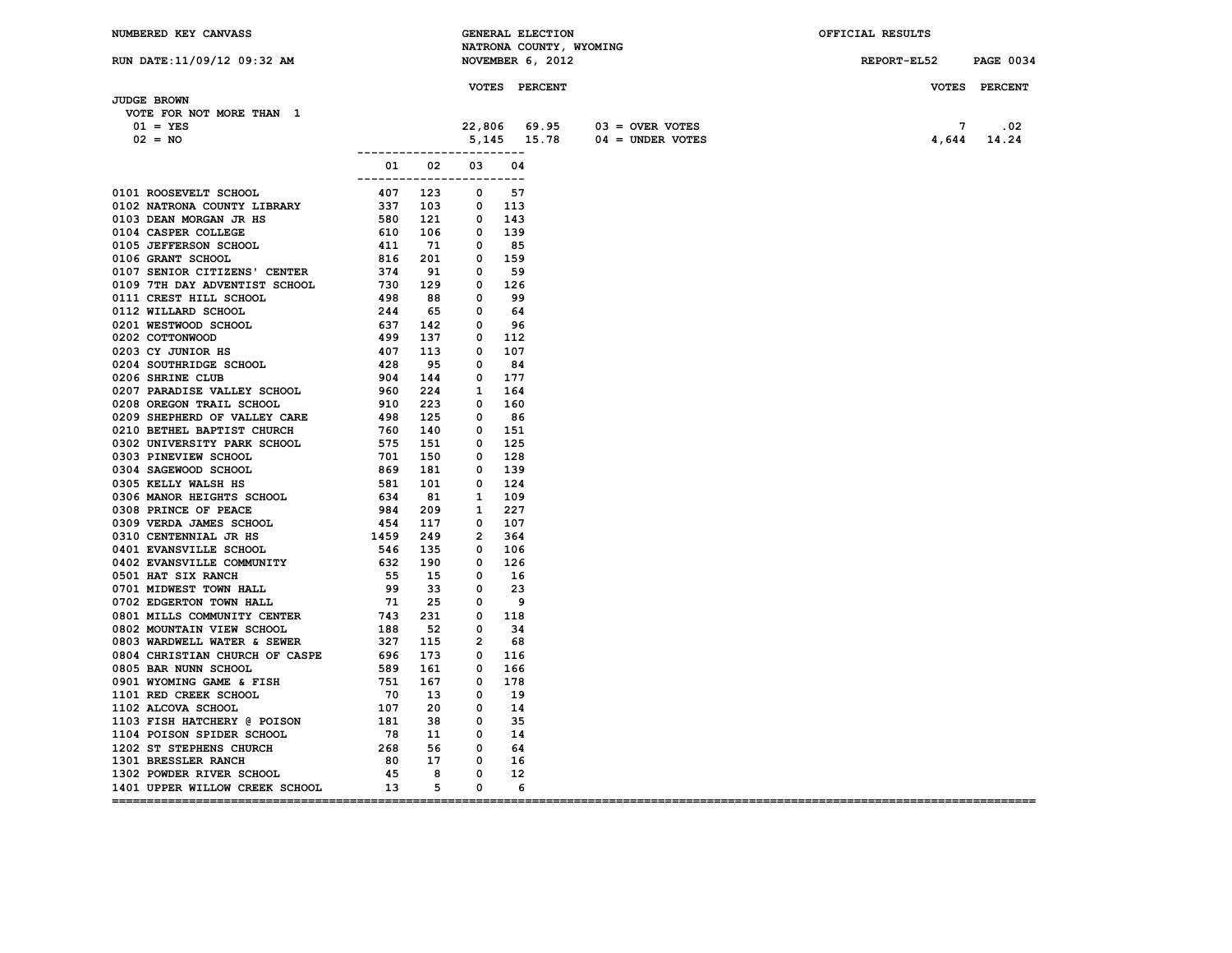| NUMBERED KEY CANVASS                  |                             |  | <b>GENERAL ELECTION</b> |                                    | OFFICIAL RESULTS |                  |
|---------------------------------------|-----------------------------|--|-------------------------|------------------------------------|------------------|------------------|
|                                       |                             |  | NATRONA COUNTY, WYOMING |                                    |                  |                  |
| RUN DATE:11/09/12 09:32 AM            |                             |  | NOVEMBER 6, 2012        |                                    | REPORT-EL52      | <b>PAGE 0035</b> |
|                                       |                             |  |                         |                                    |                  |                  |
| <b>JUDGE HUBER</b>                    |                             |  | <b>VOTES PERCENT</b>    |                                    |                  | VOTES PERCENT    |
| VOTE FOR NOT MORE THAN 1              |                             |  |                         |                                    |                  |                  |
| $01 = YES$                            |                             |  |                         | $21,488$ $65.91$ $03 =$ OVER VOTES | 9                | .03              |
| $02 = NO$                             |                             |  |                         | $6,407$ 19.65 04 = UNDER VOTES     | 4,698            | 14.41            |
|                                       | ___________________________ |  |                         |                                    |                  |                  |
|                                       | 01 02 03 04                 |  |                         |                                    |                  |                  |
|                                       | ------------------------    |  |                         |                                    |                  |                  |
|                                       |                             |  |                         |                                    |                  |                  |
|                                       |                             |  |                         |                                    |                  |                  |
|                                       |                             |  |                         |                                    |                  |                  |
|                                       |                             |  |                         |                                    |                  |                  |
|                                       |                             |  |                         |                                    |                  |                  |
|                                       |                             |  |                         |                                    |                  |                  |
|                                       |                             |  |                         |                                    |                  |                  |
|                                       |                             |  |                         |                                    |                  |                  |
|                                       |                             |  |                         |                                    |                  |                  |
|                                       |                             |  |                         |                                    |                  |                  |
|                                       |                             |  |                         |                                    |                  |                  |
|                                       |                             |  |                         |                                    |                  |                  |
|                                       |                             |  |                         |                                    |                  |                  |
|                                       |                             |  |                         |                                    |                  |                  |
|                                       |                             |  |                         |                                    |                  |                  |
|                                       |                             |  |                         |                                    |                  |                  |
|                                       |                             |  |                         |                                    |                  |                  |
|                                       |                             |  |                         |                                    |                  |                  |
|                                       |                             |  |                         |                                    |                  |                  |
|                                       |                             |  |                         |                                    |                  |                  |
|                                       |                             |  |                         |                                    |                  |                  |
|                                       |                             |  |                         |                                    |                  |                  |
|                                       |                             |  |                         |                                    |                  |                  |
|                                       |                             |  |                         |                                    |                  |                  |
|                                       |                             |  |                         |                                    |                  |                  |
|                                       |                             |  |                         |                                    |                  |                  |
|                                       |                             |  |                         |                                    |                  |                  |
|                                       |                             |  |                         |                                    |                  |                  |
|                                       |                             |  |                         |                                    |                  |                  |
|                                       |                             |  |                         |                                    |                  |                  |
|                                       |                             |  |                         |                                    |                  |                  |
|                                       |                             |  |                         |                                    |                  |                  |
|                                       |                             |  |                         |                                    |                  |                  |
|                                       |                             |  |                         |                                    |                  |                  |
|                                       |                             |  |                         |                                    |                  |                  |
|                                       |                             |  |                         |                                    |                  |                  |
|                                       |                             |  |                         |                                    |                  |                  |
|                                       |                             |  |                         |                                    |                  |                  |
|                                       |                             |  |                         |                                    |                  |                  |
|                                       |                             |  |                         |                                    |                  |                  |
|                                       |                             |  |                         |                                    |                  |                  |
|                                       |                             |  |                         |                                    |                  |                  |
|                                       |                             |  |                         |                                    |                  |                  |
|                                       |                             |  |                         |                                    |                  |                  |
|                                       |                             |  |                         |                                    |                  |                  |
| 1401 UPPER WILLOW CREEK SCHOOL 15 5 0 |                             |  | 4                       |                                    |                  |                  |
|                                       |                             |  |                         |                                    |                  |                  |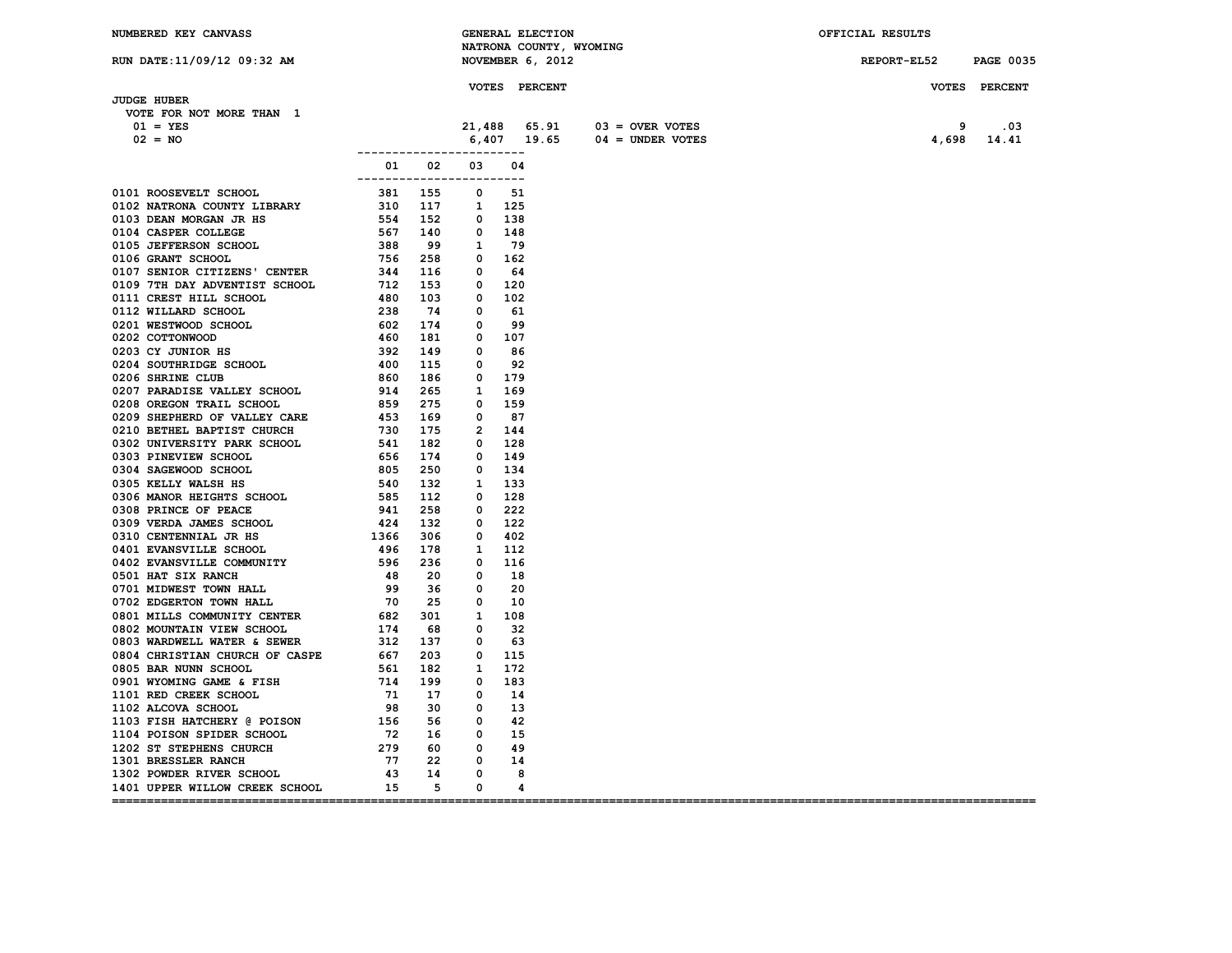| NUMBERED KEY CANVASS                                                                                                                                                                                                                                                               |                           | <b>GENERAL ELECTION</b> |               | NATRONA COUNTY, WYOMING        |  | OFFICIAL RESULTS      |  |
|------------------------------------------------------------------------------------------------------------------------------------------------------------------------------------------------------------------------------------------------------------------------------------|---------------------------|-------------------------|---------------|--------------------------------|--|-----------------------|--|
| RUN DATE:11/09/12 09:32 AM                                                                                                                                                                                                                                                         |                           | NOVEMBER 6, 2012        |               |                                |  | REPORT-EL52 PAGE 0036 |  |
|                                                                                                                                                                                                                                                                                    |                           |                         | VOTES PERCENT |                                |  | VOTES PERCENT         |  |
| C-AMEND-A                                                                                                                                                                                                                                                                          |                           |                         |               |                                |  |                       |  |
| VOTE FOR NOT MORE THAN 1                                                                                                                                                                                                                                                           |                           |                         |               |                                |  |                       |  |
| $01 = FOR$                                                                                                                                                                                                                                                                         |                           |                         |               | $22,691$ 69.60 03 = OVER VOTES |  | 22<br>.07             |  |
| $02 = AGAINST$                                                                                                                                                                                                                                                                     |                           |                         |               | $7,639$ 23.43 04 = UNDER VOTES |  | 2,250<br>6.90         |  |
|                                                                                                                                                                                                                                                                                    | ------------------------- |                         |               |                                |  |                       |  |
|                                                                                                                                                                                                                                                                                    | ------------------------- | 01 02 03 04             |               |                                |  |                       |  |
|                                                                                                                                                                                                                                                                                    |                           |                         |               |                                |  |                       |  |
|                                                                                                                                                                                                                                                                                    |                           |                         |               |                                |  |                       |  |
|                                                                                                                                                                                                                                                                                    |                           |                         |               |                                |  |                       |  |
|                                                                                                                                                                                                                                                                                    |                           |                         |               |                                |  |                       |  |
|                                                                                                                                                                                                                                                                                    |                           |                         |               |                                |  |                       |  |
|                                                                                                                                                                                                                                                                                    |                           |                         |               |                                |  |                       |  |
|                                                                                                                                                                                                                                                                                    |                           |                         |               |                                |  |                       |  |
|                                                                                                                                                                                                                                                                                    |                           |                         |               |                                |  |                       |  |
|                                                                                                                                                                                                                                                                                    |                           |                         |               |                                |  |                       |  |
|                                                                                                                                                                                                                                                                                    |                           |                         |               |                                |  |                       |  |
|                                                                                                                                                                                                                                                                                    |                           |                         |               |                                |  |                       |  |
|                                                                                                                                                                                                                                                                                    |                           |                         |               |                                |  |                       |  |
|                                                                                                                                                                                                                                                                                    |                           |                         |               |                                |  |                       |  |
|                                                                                                                                                                                                                                                                                    |                           |                         |               |                                |  |                       |  |
|                                                                                                                                                                                                                                                                                    |                           |                         |               |                                |  |                       |  |
|                                                                                                                                                                                                                                                                                    |                           |                         |               |                                |  |                       |  |
|                                                                                                                                                                                                                                                                                    |                           |                         |               |                                |  |                       |  |
|                                                                                                                                                                                                                                                                                    |                           |                         |               |                                |  |                       |  |
|                                                                                                                                                                                                                                                                                    |                           |                         |               |                                |  |                       |  |
|                                                                                                                                                                                                                                                                                    |                           |                         |               |                                |  |                       |  |
|                                                                                                                                                                                                                                                                                    |                           |                         |               |                                |  |                       |  |
|                                                                                                                                                                                                                                                                                    |                           |                         |               |                                |  |                       |  |
|                                                                                                                                                                                                                                                                                    |                           |                         |               |                                |  |                       |  |
|                                                                                                                                                                                                                                                                                    |                           |                         |               |                                |  |                       |  |
|                                                                                                                                                                                                                                                                                    |                           |                         |               |                                |  |                       |  |
|                                                                                                                                                                                                                                                                                    |                           |                         |               |                                |  |                       |  |
|                                                                                                                                                                                                                                                                                    |                           |                         |               |                                |  |                       |  |
|                                                                                                                                                                                                                                                                                    |                           |                         |               |                                |  |                       |  |
|                                                                                                                                                                                                                                                                                    |                           |                         |               |                                |  |                       |  |
|                                                                                                                                                                                                                                                                                    |                           |                         |               |                                |  |                       |  |
|                                                                                                                                                                                                                                                                                    |                           |                         |               |                                |  |                       |  |
|                                                                                                                                                                                                                                                                                    |                           |                         |               |                                |  |                       |  |
|                                                                                                                                                                                                                                                                                    |                           |                         |               |                                |  |                       |  |
|                                                                                                                                                                                                                                                                                    |                           |                         |               |                                |  |                       |  |
|                                                                                                                                                                                                                                                                                    |                           |                         |               |                                |  |                       |  |
|                                                                                                                                                                                                                                                                                    |                           |                         |               |                                |  |                       |  |
|                                                                                                                                                                                                                                                                                    |                           |                         |               |                                |  |                       |  |
|                                                                                                                                                                                                                                                                                    |                           |                         |               |                                |  |                       |  |
|                                                                                                                                                                                                                                                                                    |                           |                         |               |                                |  |                       |  |
|                                                                                                                                                                                                                                                                                    |                           |                         |               |                                |  |                       |  |
|                                                                                                                                                                                                                                                                                    |                           |                         |               |                                |  |                       |  |
|                                                                                                                                                                                                                                                                                    |                           |                         |               |                                |  |                       |  |
|                                                                                                                                                                                                                                                                                    |                           |                         |               |                                |  |                       |  |
|                                                                                                                                                                                                                                                                                    |                           |                         |               |                                |  |                       |  |
|                                                                                                                                                                                                                                                                                    |                           |                         |               |                                |  |                       |  |
| 0204 SOVIENIDES SCHOOL 382 178<br>0206 SHRINE CLUB (1962)<br>0206 SHRINE CLUB (1962)<br>0207 PARADISE VALLEY SCHOOL 1003 287 3 56<br>0209 SHEPHERD OF VALLEY CARE<br>02009 SHEPHERD OF VALLEY CARE<br>0302 UNIVERSITY PARK SCHOOL 566 213<br>1401 UPPER WILLOW CREEK SCHOOL 21 2 0 |                           |                         | 1             |                                |  |                       |  |
|                                                                                                                                                                                                                                                                                    |                           |                         |               |                                |  |                       |  |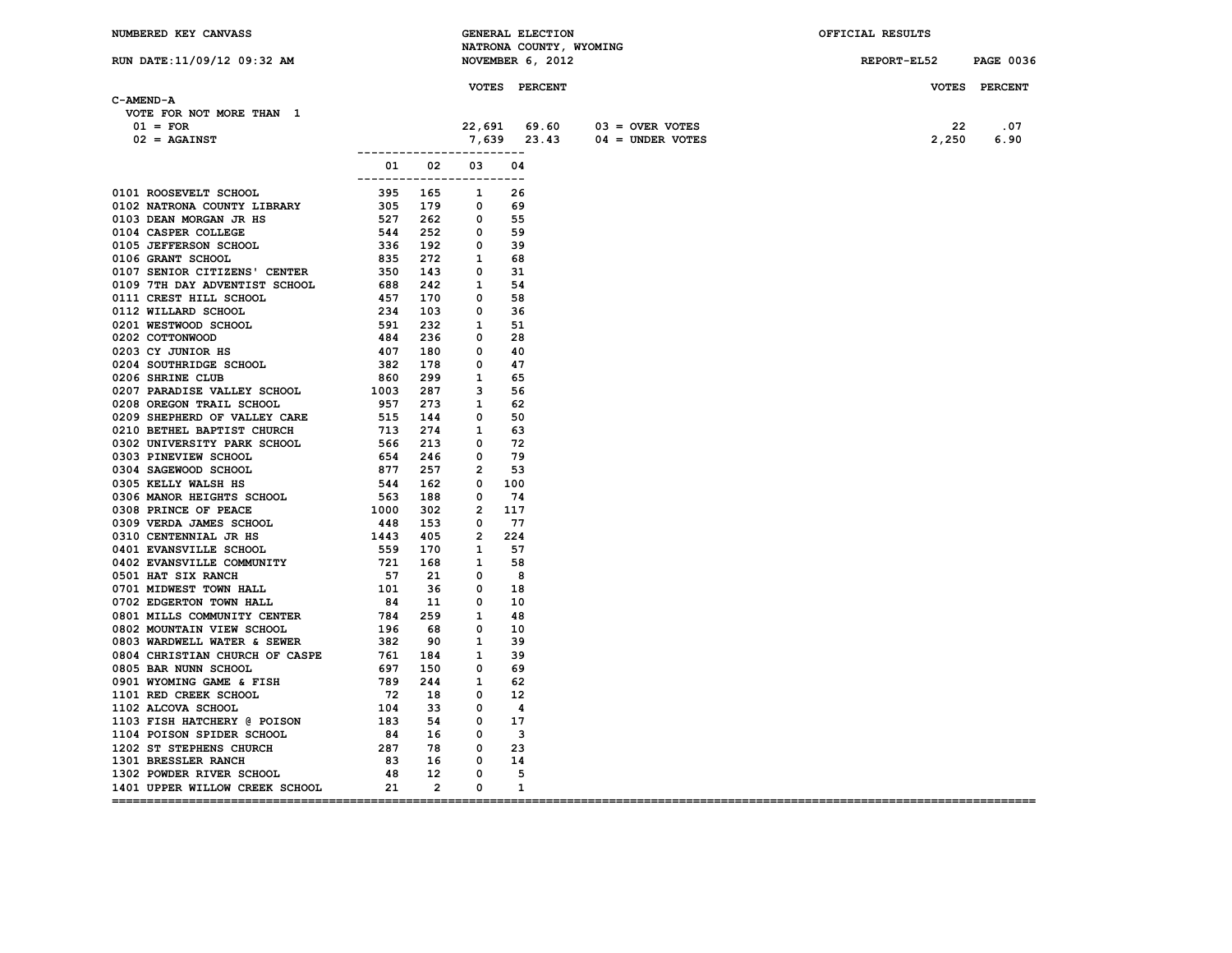| NUMBERED KEY CANVASS                                                                                                                                                                                                                     |                           |  | GENERAL ELECTION                            |                                    | OFFICIAL RESULTS      |               |
|------------------------------------------------------------------------------------------------------------------------------------------------------------------------------------------------------------------------------------------|---------------------------|--|---------------------------------------------|------------------------------------|-----------------------|---------------|
| RUN DATE: 11/09/12 09:32 AM                                                                                                                                                                                                              |                           |  | NATRONA COUNTY, WYOMING<br>NOVEMBER 6, 2012 |                                    | REPORT-EL52 PAGE 0037 |               |
|                                                                                                                                                                                                                                          |                           |  |                                             |                                    |                       |               |
|                                                                                                                                                                                                                                          |                           |  | <b>VOTES PERCENT</b>                        |                                    |                       | VOTES PERCENT |
| C-AMEND-B                                                                                                                                                                                                                                |                           |  |                                             |                                    |                       |               |
| VOTE FOR NOT MORE THAN 1                                                                                                                                                                                                                 |                           |  |                                             |                                    |                       |               |
| $01 = FOR$                                                                                                                                                                                                                               |                           |  |                                             | $26,763$ 82.09 03 = OVER VOTES     | - 13                  | .04           |
| $02 = AGAINST$                                                                                                                                                                                                                           |                           |  |                                             | $3,890$ $11.93$ $04 =$ UNDER VOTES | 1,936                 | 5.94          |
|                                                                                                                                                                                                                                          | ------------------------- |  |                                             |                                    |                       |               |
|                                                                                                                                                                                                                                          | 01 02 03 04               |  |                                             |                                    |                       |               |
|                                                                                                                                                                                                                                          | ------------------------- |  |                                             |                                    |                       |               |
|                                                                                                                                                                                                                                          |                           |  |                                             |                                    |                       |               |
|                                                                                                                                                                                                                                          |                           |  |                                             |                                    |                       |               |
|                                                                                                                                                                                                                                          |                           |  |                                             |                                    |                       |               |
|                                                                                                                                                                                                                                          |                           |  |                                             |                                    |                       |               |
|                                                                                                                                                                                                                                          |                           |  |                                             |                                    |                       |               |
|                                                                                                                                                                                                                                          |                           |  |                                             |                                    |                       |               |
|                                                                                                                                                                                                                                          |                           |  |                                             |                                    |                       |               |
|                                                                                                                                                                                                                                          |                           |  |                                             |                                    |                       |               |
|                                                                                                                                                                                                                                          |                           |  |                                             |                                    |                       |               |
|                                                                                                                                                                                                                                          |                           |  |                                             |                                    |                       |               |
|                                                                                                                                                                                                                                          |                           |  |                                             |                                    |                       |               |
|                                                                                                                                                                                                                                          |                           |  |                                             |                                    |                       |               |
|                                                                                                                                                                                                                                          |                           |  |                                             |                                    |                       |               |
|                                                                                                                                                                                                                                          |                           |  |                                             |                                    |                       |               |
|                                                                                                                                                                                                                                          |                           |  |                                             |                                    |                       |               |
|                                                                                                                                                                                                                                          |                           |  |                                             |                                    |                       |               |
|                                                                                                                                                                                                                                          |                           |  |                                             |                                    |                       |               |
| 0200 SAKINE CROSSER VALLEY SCHOOL 1147 148 0 54<br>0208 OREGON TRAIL SCHOOL 1110 124 0 59<br>0209 SHEPHERD OF VALLEY CARE 592 76 0 41<br>0209 SHEPHERD OF THE CARE 592 76 0 41                                                           |                           |  |                                             |                                    |                       |               |
|                                                                                                                                                                                                                                          |                           |  |                                             |                                    |                       |               |
|                                                                                                                                                                                                                                          |                           |  |                                             |                                    |                       |               |
|                                                                                                                                                                                                                                          |                           |  |                                             |                                    |                       |               |
|                                                                                                                                                                                                                                          |                           |  |                                             |                                    |                       |               |
|                                                                                                                                                                                                                                          |                           |  |                                             |                                    |                       |               |
|                                                                                                                                                                                                                                          |                           |  |                                             |                                    |                       |               |
|                                                                                                                                                                                                                                          |                           |  |                                             |                                    |                       |               |
|                                                                                                                                                                                                                                          |                           |  |                                             |                                    |                       |               |
|                                                                                                                                                                                                                                          |                           |  |                                             |                                    |                       |               |
|                                                                                                                                                                                                                                          |                           |  |                                             |                                    |                       |               |
|                                                                                                                                                                                                                                          |                           |  |                                             |                                    |                       |               |
|                                                                                                                                                                                                                                          |                           |  |                                             |                                    |                       |               |
|                                                                                                                                                                                                                                          |                           |  |                                             |                                    |                       |               |
|                                                                                                                                                                                                                                          |                           |  |                                             |                                    |                       |               |
|                                                                                                                                                                                                                                          |                           |  |                                             |                                    |                       |               |
|                                                                                                                                                                                                                                          |                           |  |                                             |                                    |                       |               |
|                                                                                                                                                                                                                                          |                           |  |                                             |                                    |                       |               |
|                                                                                                                                                                                                                                          |                           |  |                                             |                                    |                       |               |
|                                                                                                                                                                                                                                          |                           |  |                                             |                                    |                       |               |
|                                                                                                                                                                                                                                          |                           |  |                                             |                                    |                       |               |
|                                                                                                                                                                                                                                          |                           |  |                                             |                                    |                       |               |
|                                                                                                                                                                                                                                          |                           |  |                                             |                                    |                       |               |
|                                                                                                                                                                                                                                          |                           |  |                                             |                                    |                       |               |
|                                                                                                                                                                                                                                          |                           |  |                                             |                                    |                       |               |
|                                                                                                                                                                                                                                          |                           |  |                                             |                                    |                       |               |
|                                                                                                                                                                                                                                          |                           |  |                                             |                                    |                       |               |
|                                                                                                                                                                                                                                          |                           |  |                                             |                                    |                       |               |
| 0208 OREGON TRAIL SCROOL (110 124 0<br>0209 SHEPHERD OF VALLEY CARE<br>0210 BETHERD OF VALLEY CARE<br>110 124 0 59<br>0310 UNIVERSITY PARK SCHOOL (125 108 118 58<br>0303 PINEVIEW SCHOOL (125 109 0 47<br>0303 PINEVIEW SCHOOL (125 109 |                           |  |                                             |                                    |                       |               |
| 1401 UPPER WILLOW CREEK SCHOOL 22 0 1                                                                                                                                                                                                    |                           |  | $\overline{\phantom{a}}$                    |                                    |                       |               |
|                                                                                                                                                                                                                                          |                           |  |                                             |                                    |                       |               |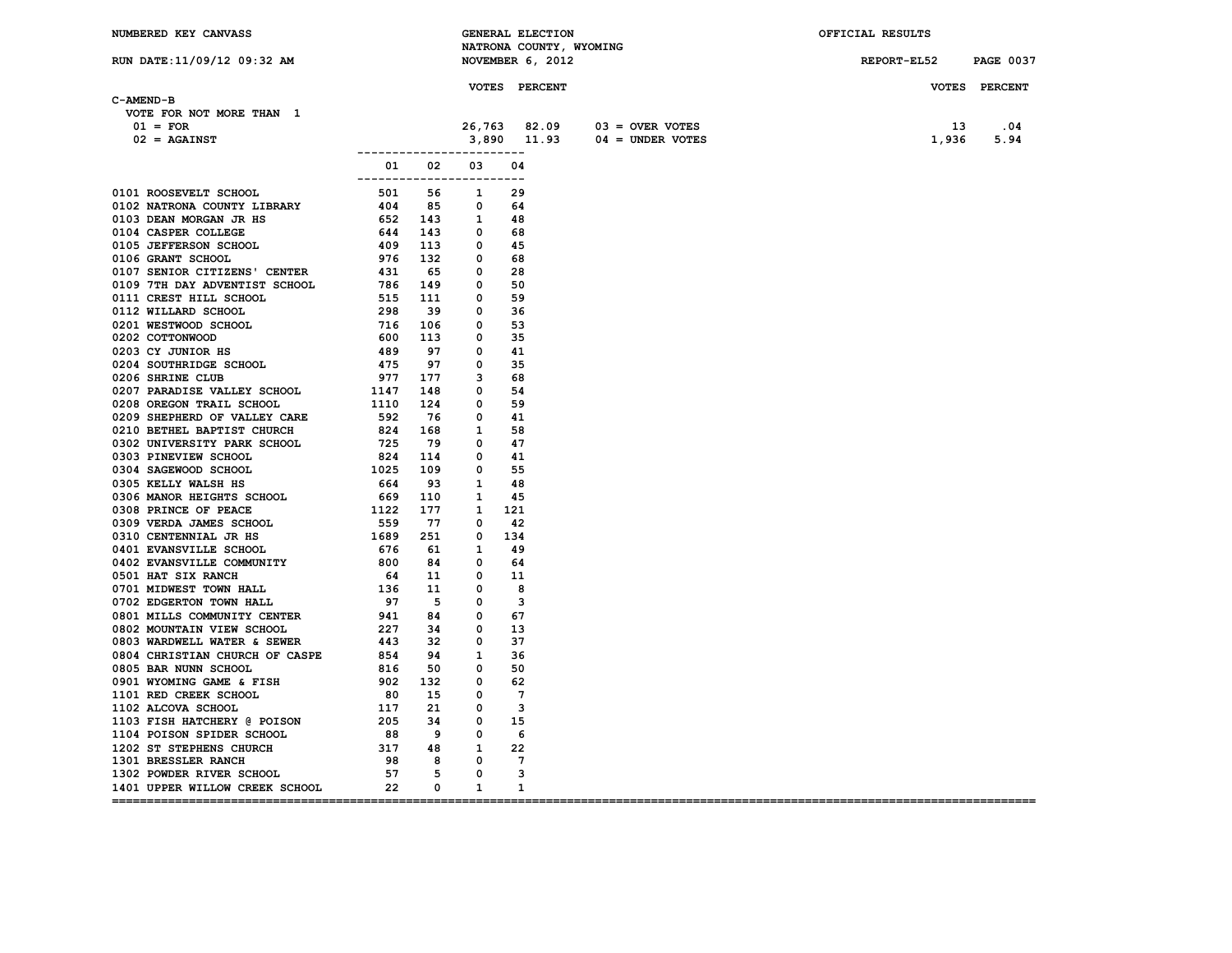| NUMBERED KEY CANVASS                                                                                                                                                                                                                      |                           |  | <b>GENERAL ELECTION</b>    |                                     | OFFICIAL RESULTS      |               |
|-------------------------------------------------------------------------------------------------------------------------------------------------------------------------------------------------------------------------------------------|---------------------------|--|----------------------------|-------------------------------------|-----------------------|---------------|
|                                                                                                                                                                                                                                           |                           |  | NATRONA COUNTY, WYOMING    |                                     |                       |               |
| RUN DATE:11/09/12 09:32 AM                                                                                                                                                                                                                |                           |  | NOVEMBER 6, 2012           |                                     | REPORT-EL52 PAGE 0038 |               |
|                                                                                                                                                                                                                                           |                           |  |                            |                                     |                       |               |
| C-AMEND-C                                                                                                                                                                                                                                 |                           |  | <b>VOTES PERCENT</b>       |                                     |                       | VOTES PERCENT |
| VOTE FOR NOT MORE THAN 1                                                                                                                                                                                                                  |                           |  |                            |                                     |                       |               |
| $01 = FOR$                                                                                                                                                                                                                                |                           |  |                            | $14,752$ $45.25$ $03 =$ OVER VOTES  | 5                     | .02           |
|                                                                                                                                                                                                                                           |                           |  |                            |                                     |                       | 3,585 11.00   |
| $02 = AGAINST$                                                                                                                                                                                                                            | ------------------------- |  |                            | $14,260$ $43.74$ $04 =$ UNDER VOTES |                       |               |
|                                                                                                                                                                                                                                           | 01 02 03 04               |  |                            |                                     |                       |               |
| 0101 ROOSTVELT SCHOOL CONTRAIN THE SAME 2010 10021 NATIONAL CONTRAIN CONTRAIN SCHOOL 2010 2013 216 0 394<br>10104 CASPER COLLEGE AS 49 3216 0 394<br>10104 CASPER COLLEGE AS 49 3216 0 394<br>10104 CASPER COLLEGE AS 49 3216 0 394<br>10 | ------------------------- |  |                            |                                     |                       |               |
|                                                                                                                                                                                                                                           |                           |  |                            |                                     |                       |               |
|                                                                                                                                                                                                                                           |                           |  |                            |                                     |                       |               |
|                                                                                                                                                                                                                                           |                           |  |                            |                                     |                       |               |
|                                                                                                                                                                                                                                           |                           |  |                            |                                     |                       |               |
|                                                                                                                                                                                                                                           |                           |  |                            |                                     |                       |               |
|                                                                                                                                                                                                                                           |                           |  |                            |                                     |                       |               |
|                                                                                                                                                                                                                                           |                           |  |                            |                                     |                       |               |
|                                                                                                                                                                                                                                           |                           |  |                            |                                     |                       |               |
|                                                                                                                                                                                                                                           |                           |  |                            |                                     |                       |               |
|                                                                                                                                                                                                                                           |                           |  |                            |                                     |                       |               |
|                                                                                                                                                                                                                                           |                           |  |                            |                                     |                       |               |
|                                                                                                                                                                                                                                           |                           |  |                            |                                     |                       |               |
|                                                                                                                                                                                                                                           |                           |  |                            |                                     |                       |               |
|                                                                                                                                                                                                                                           |                           |  |                            |                                     |                       |               |
|                                                                                                                                                                                                                                           |                           |  |                            |                                     |                       |               |
|                                                                                                                                                                                                                                           |                           |  |                            |                                     |                       |               |
|                                                                                                                                                                                                                                           |                           |  |                            |                                     |                       |               |
|                                                                                                                                                                                                                                           |                           |  |                            |                                     |                       |               |
|                                                                                                                                                                                                                                           |                           |  |                            |                                     |                       |               |
|                                                                                                                                                                                                                                           |                           |  |                            |                                     |                       |               |
|                                                                                                                                                                                                                                           |                           |  |                            |                                     |                       |               |
|                                                                                                                                                                                                                                           |                           |  |                            |                                     |                       |               |
|                                                                                                                                                                                                                                           |                           |  |                            |                                     |                       |               |
|                                                                                                                                                                                                                                           |                           |  |                            |                                     |                       |               |
|                                                                                                                                                                                                                                           |                           |  |                            |                                     |                       |               |
|                                                                                                                                                                                                                                           |                           |  |                            |                                     |                       |               |
|                                                                                                                                                                                                                                           |                           |  |                            |                                     |                       |               |
|                                                                                                                                                                                                                                           |                           |  |                            |                                     |                       |               |
|                                                                                                                                                                                                                                           |                           |  |                            |                                     |                       |               |
|                                                                                                                                                                                                                                           |                           |  |                            |                                     |                       |               |
|                                                                                                                                                                                                                                           |                           |  |                            |                                     |                       |               |
|                                                                                                                                                                                                                                           |                           |  |                            |                                     |                       |               |
|                                                                                                                                                                                                                                           |                           |  |                            |                                     |                       |               |
|                                                                                                                                                                                                                                           |                           |  |                            |                                     |                       |               |
|                                                                                                                                                                                                                                           |                           |  |                            |                                     |                       |               |
|                                                                                                                                                                                                                                           |                           |  |                            |                                     |                       |               |
|                                                                                                                                                                                                                                           |                           |  |                            |                                     |                       |               |
|                                                                                                                                                                                                                                           |                           |  |                            |                                     |                       |               |
|                                                                                                                                                                                                                                           |                           |  |                            |                                     |                       |               |
|                                                                                                                                                                                                                                           |                           |  |                            |                                     |                       |               |
|                                                                                                                                                                                                                                           |                           |  |                            |                                     |                       |               |
|                                                                                                                                                                                                                                           |                           |  |                            |                                     |                       |               |
|                                                                                                                                                                                                                                           |                           |  |                            |                                     |                       |               |
|                                                                                                                                                                                                                                           |                           |  |                            |                                     |                       |               |
|                                                                                                                                                                                                                                           |                           |  |                            |                                     |                       |               |
|                                                                                                                                                                                                                                           |                           |  |                            |                                     |                       |               |
| 1401 UPPER WILLOW CREEK SCHOOL 10 11 0                                                                                                                                                                                                    |                           |  | $\overline{\phantom{a}}$ 3 |                                     |                       |               |
|                                                                                                                                                                                                                                           |                           |  |                            |                                     |                       |               |